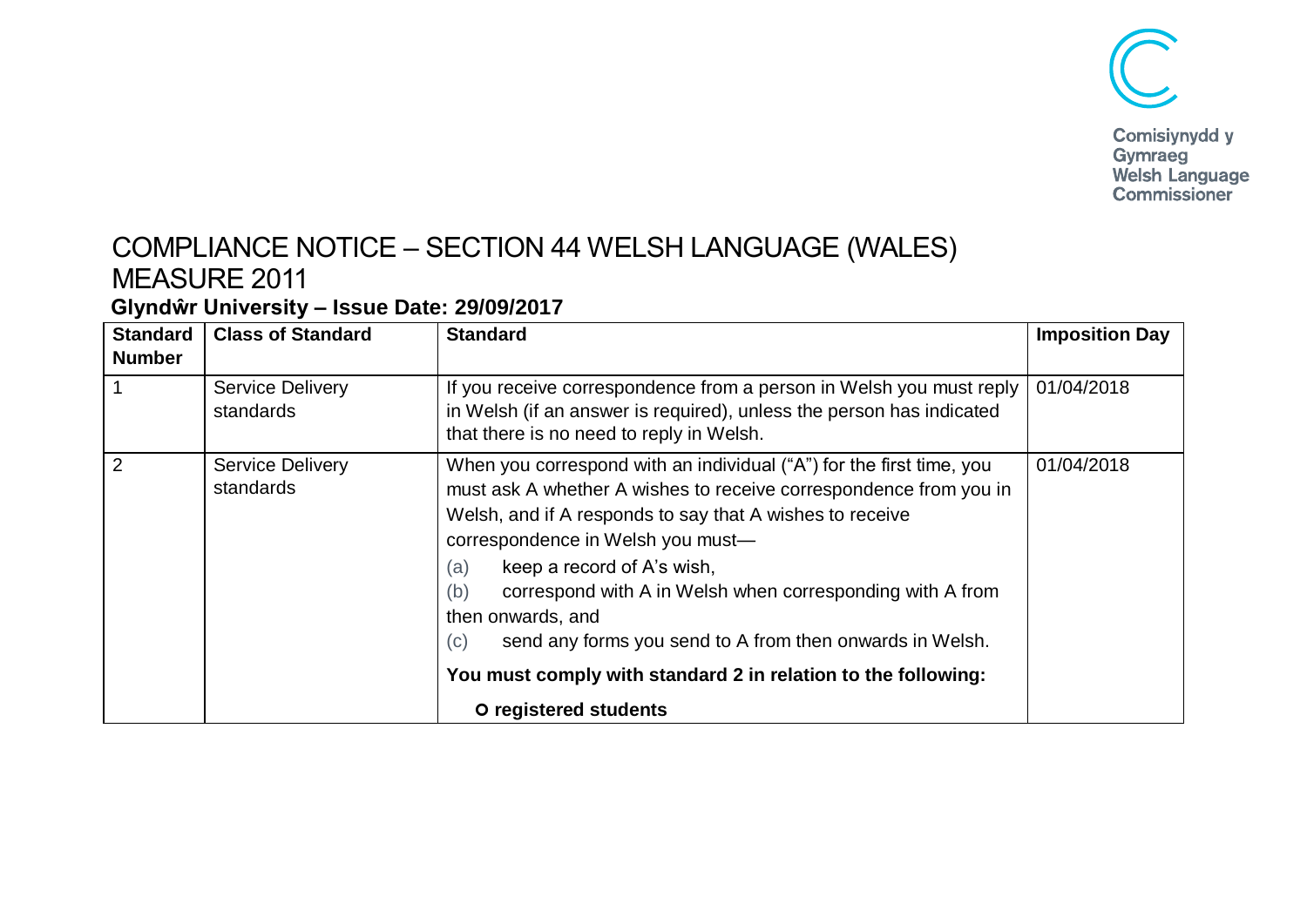| <b>Number</b> | Standard   Class of Standard         | <b>Standard</b>                                                                                                                                                                                                                                              | <b>Imposition Day</b> |
|---------------|--------------------------------------|--------------------------------------------------------------------------------------------------------------------------------------------------------------------------------------------------------------------------------------------------------------|-----------------------|
|               | <b>Service Delivery</b><br>standards | When you send correspondence addressed to two individuals who<br>are members of the same household (for example, the parents of a<br>child) for the first time, you must ask them whether they wish to<br>receive correspondence from you in Welsh; and if - | 01/04/2018            |

| 5 | <b>Service Delivery</b><br>standards | If you don't know whether a person wishes to receive<br>correspondence from you in Welsh, when you correspond with that<br>person you must provide a Welsh language version of the<br>correspondence.                                                                                                                              | 01/04/2018 |
|---|--------------------------------------|------------------------------------------------------------------------------------------------------------------------------------------------------------------------------------------------------------------------------------------------------------------------------------------------------------------------------------|------------|
| 4 | <b>Service Delivery</b><br>standards | When you send the same correspondence to several persons, you<br>must send a Welsh language version of the correspondence at the<br>same time as you send any English language version.                                                                                                                                            | 01/04/2018 |
|   |                                      | she wishes to receive correspondence in Welsh, you must keep a<br>record of that wish and provide a Welsh language version of<br>correspondence from then onwards when sending correspondence<br>addressed to both of those individuals.<br>You must comply with standard 3 in relation to the following:<br>O registered students |            |
|   |                                      | both individuals respond to say that they wish to receive<br>(a)<br>correspondence in Welsh, you must keep a record of that wish and<br>correspond in Welsh from then onwards when sending<br>correspondence addressed to both of those individuals;<br>one (but not both) of the individuals responds to say that he or<br>(b)    |            |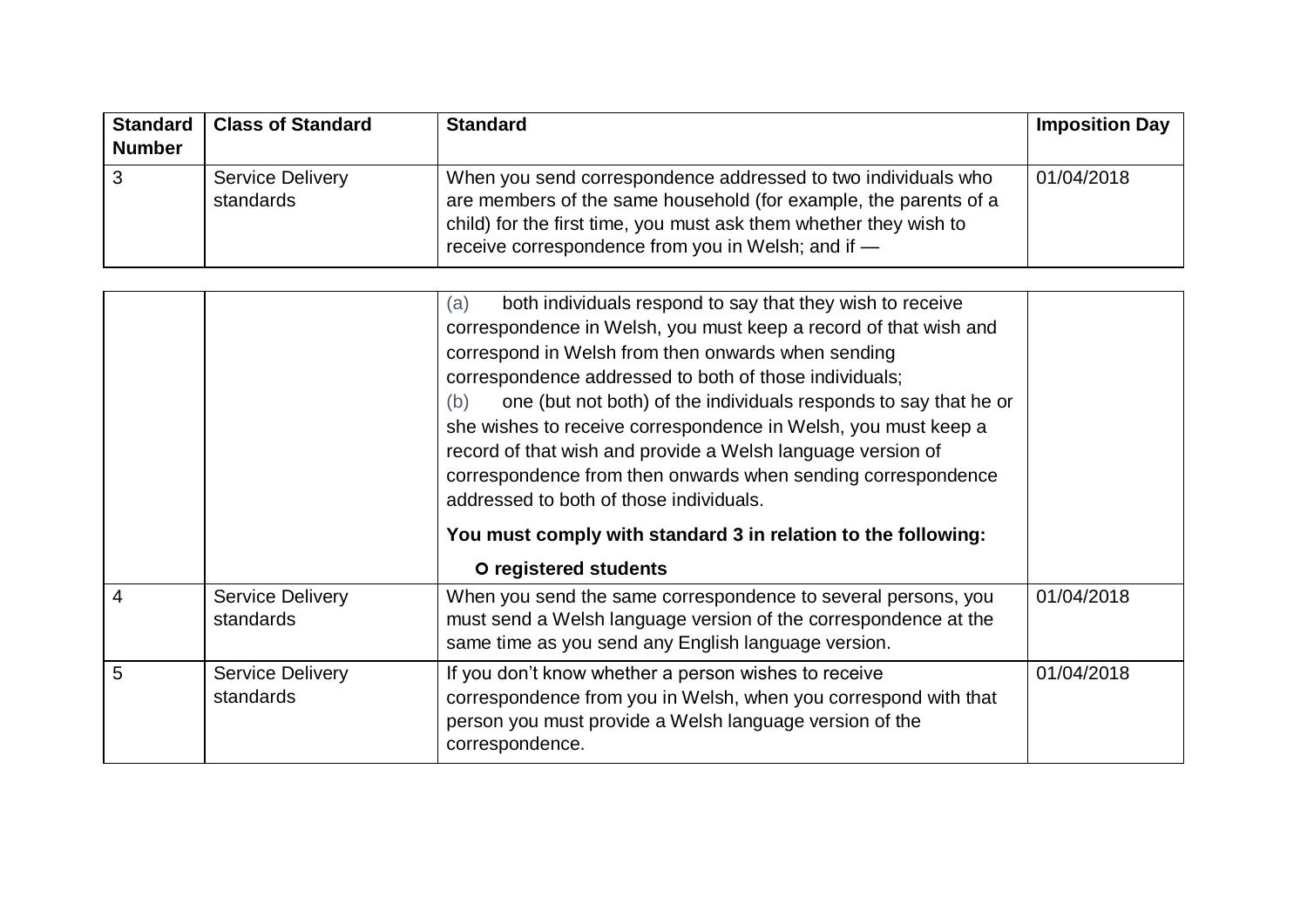|   |                                      | both individuals respond to say that they wish to receive<br>(a)<br>correspondence in Welsh, you must keep a record of that wish and<br>correspond in Welsh from then onwards when sending<br>correspondence addressed to both of those individuals;<br>one (but not both) of the individuals responds to say that he or<br>(b)<br>she wishes to receive correspondence in Welsh, you must keep a<br>record of that wish and provide a Welsh language version of<br>correspondence from then onwards when sending correspondence<br>addressed to both of those individuals.<br>You must comply with standard 3 in relation to the following:<br>O registered students |            |
|---|--------------------------------------|-----------------------------------------------------------------------------------------------------------------------------------------------------------------------------------------------------------------------------------------------------------------------------------------------------------------------------------------------------------------------------------------------------------------------------------------------------------------------------------------------------------------------------------------------------------------------------------------------------------------------------------------------------------------------|------------|
| 6 | <b>Service Delivery</b><br>standards | If you produce a Welsh language version and a corresponding<br>English language version of correspondence, you must not treat the<br>Welsh language version less favourably than the English language<br>version (for example, if the English version is signed, or if contact<br>details are provided on the English version, then the Welsh version<br>must be treated in the same way).                                                                                                                                                                                                                                                                            | 01/04/2018 |
| 7 | <b>Service Delivery</b><br>standards | You must state -<br>(a) in correspondence, and<br>(b) in publications and notices that invite persons to respond to you                                                                                                                                                                                                                                                                                                                                                                                                                                                                                                                                               | 01/04/2018 |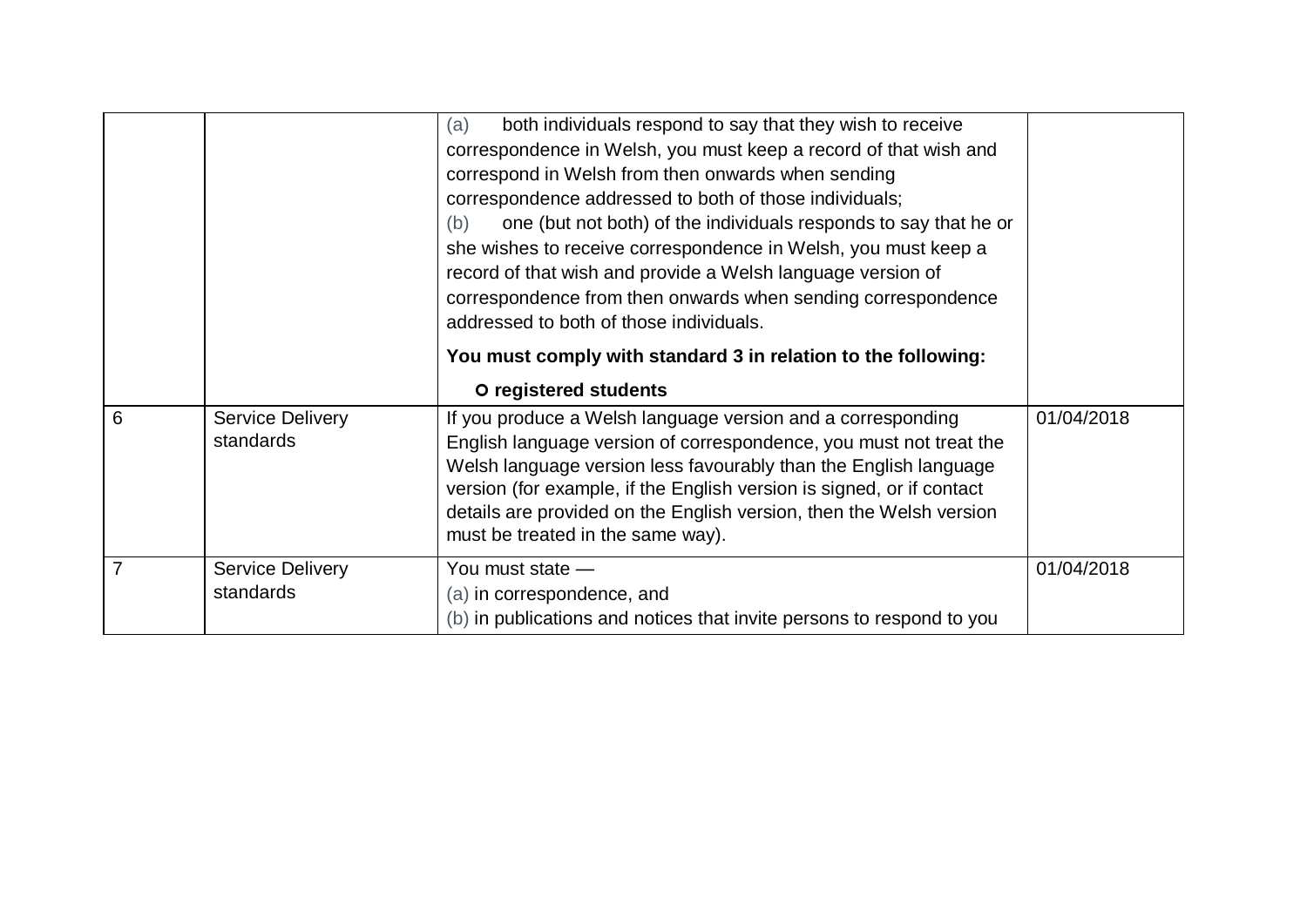|    |                                      | or to correspond with you, that you welcome receiving<br>correspondence in Welsh, that you will respond to<br>correspondence in Welsh, and that corresponding in Welsh will<br>not lead to delay.                                                                                                                                                                                                                                                                                                               |            |
|----|--------------------------------------|-----------------------------------------------------------------------------------------------------------------------------------------------------------------------------------------------------------------------------------------------------------------------------------------------------------------------------------------------------------------------------------------------------------------------------------------------------------------------------------------------------------------|------------|
| 8  | <b>Service Delivery</b><br>standards | When a person contacts you on your main telephone number (or<br>numbers), or on any helpline numbers or call centre numbers, you<br>must greet the person in Welsh.                                                                                                                                                                                                                                                                                                                                             | 01/04/2018 |
| 9  | <b>Service Delivery</b><br>standards | When a person contacts you on your main telephone number (or<br>numbers), or on any helpline numbers or call centre numbers, you<br>must inform the person that a Welsh language service is available.                                                                                                                                                                                                                                                                                                          | 01/04/2018 |
| 11 | <b>Service Delivery</b><br>standards | When a person contacts you on your main telephone number (or<br>numbers), or on any helpline numbers or call centre numbers, you<br>must deal with the call in Welsh if that is the person's wish until such<br>point $as$ $-$<br>it is necessary to transfer the call to a member of staff who<br>(a)<br>does not speak Welsh who can provide a service on a specific<br>subject matter; and<br>no Welsh speaking member of staff is available to provide a<br>(b)<br>service on that specific subject matter. | 01/04/2018 |
| 12 | <b>Service Delivery</b><br>standards | When you advertise telephone numbers, helpline numbers or call<br>centre services, you must not treat the Welsh language less<br>favourably than the English language.                                                                                                                                                                                                                                                                                                                                          | 01/04/2018 |
| 13 | <b>Service Delivery</b><br>standards | If you offer a Welsh language service on your main telephone number<br>(or numbers), on any helpline numbers or call centre numbers, the<br>telephone number for the Welsh language service must be the same<br>as for the corresponding English language service.                                                                                                                                                                                                                                              | 01/04/2018 |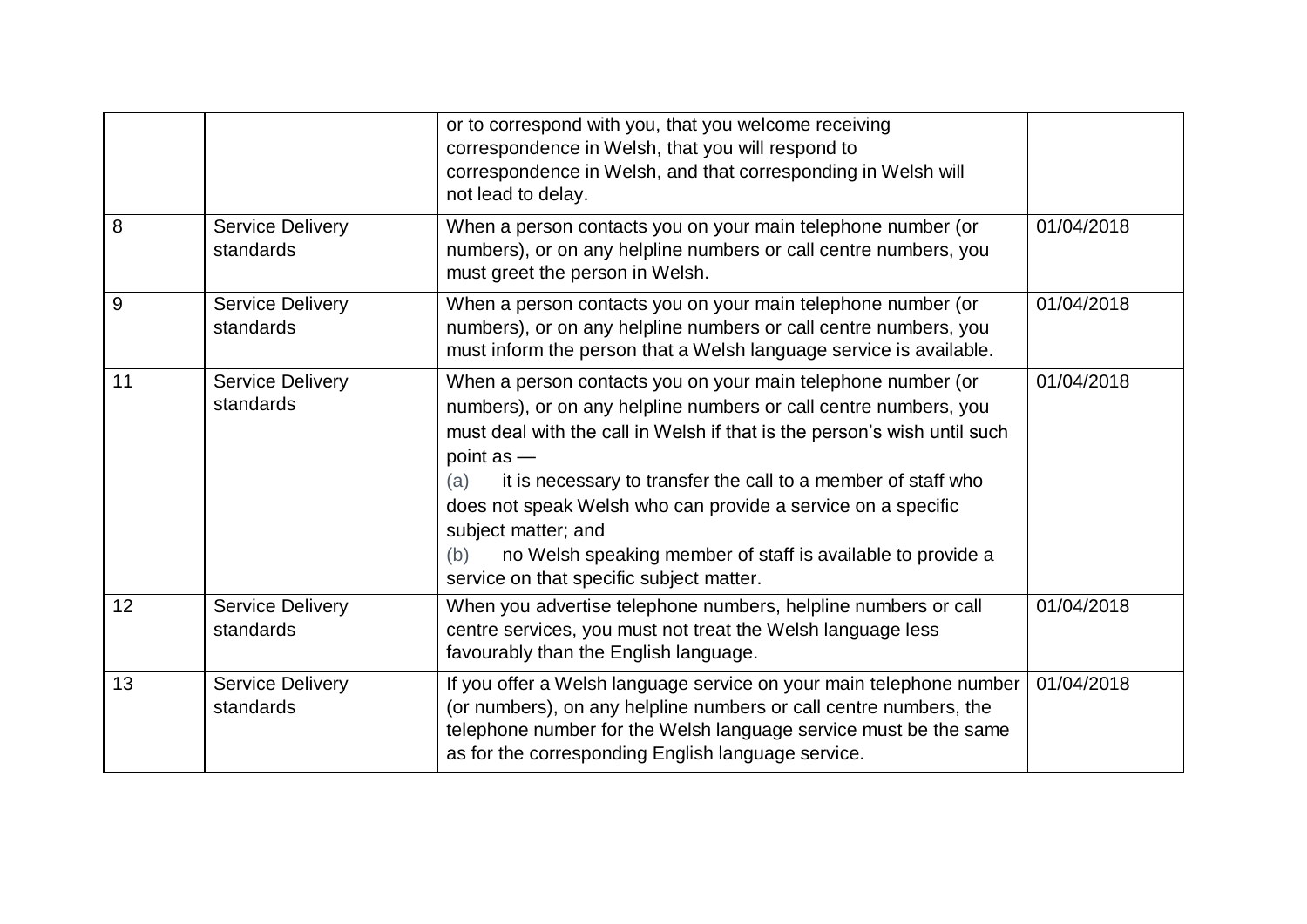|    |                                      | or to correspond with you, that you welcome receiving<br>correspondence in Welsh, that you will respond to<br>correspondence in Welsh, and that corresponding in Welsh will<br>not lead to delay. |            |
|----|--------------------------------------|---------------------------------------------------------------------------------------------------------------------------------------------------------------------------------------------------|------------|
| 14 | <b>Service Delivery</b><br>standards | When you publish your main telephone number, or any helpline<br>numbers or call centre service numbers, you must state (in Welsh)                                                                 | 01/04/2018 |

|    |                                      | that you welcome calls in Welsh.                                                                                                                                                                                                                                                                  |            |
|----|--------------------------------------|---------------------------------------------------------------------------------------------------------------------------------------------------------------------------------------------------------------------------------------------------------------------------------------------------|------------|
| 15 | <b>Service Delivery</b><br>standards | If you have performance indicators for dealing with telephone calls,<br>you must ensure that those performance indicators do not treat<br>telephone calls made in Welsh any less favourably than calls made in<br>English.                                                                        | 01/04/2018 |
| 16 | <b>Service Delivery</b><br>standards | Your main telephone call answering service (or services) must inform<br>persons calling, in Welsh, that they can leave a message in Welsh.                                                                                                                                                        | 01/04/2018 |
| 17 | <b>Service Delivery</b><br>standards | When there is no Welsh language service available on your main<br>telephone number (or numbers), or on any helpline numbers or call<br>centre numbers, you must inform persons calling in Welsh (by way of<br>an automated message or other), when a Welsh language service<br>will be available. | 01/04/2018 |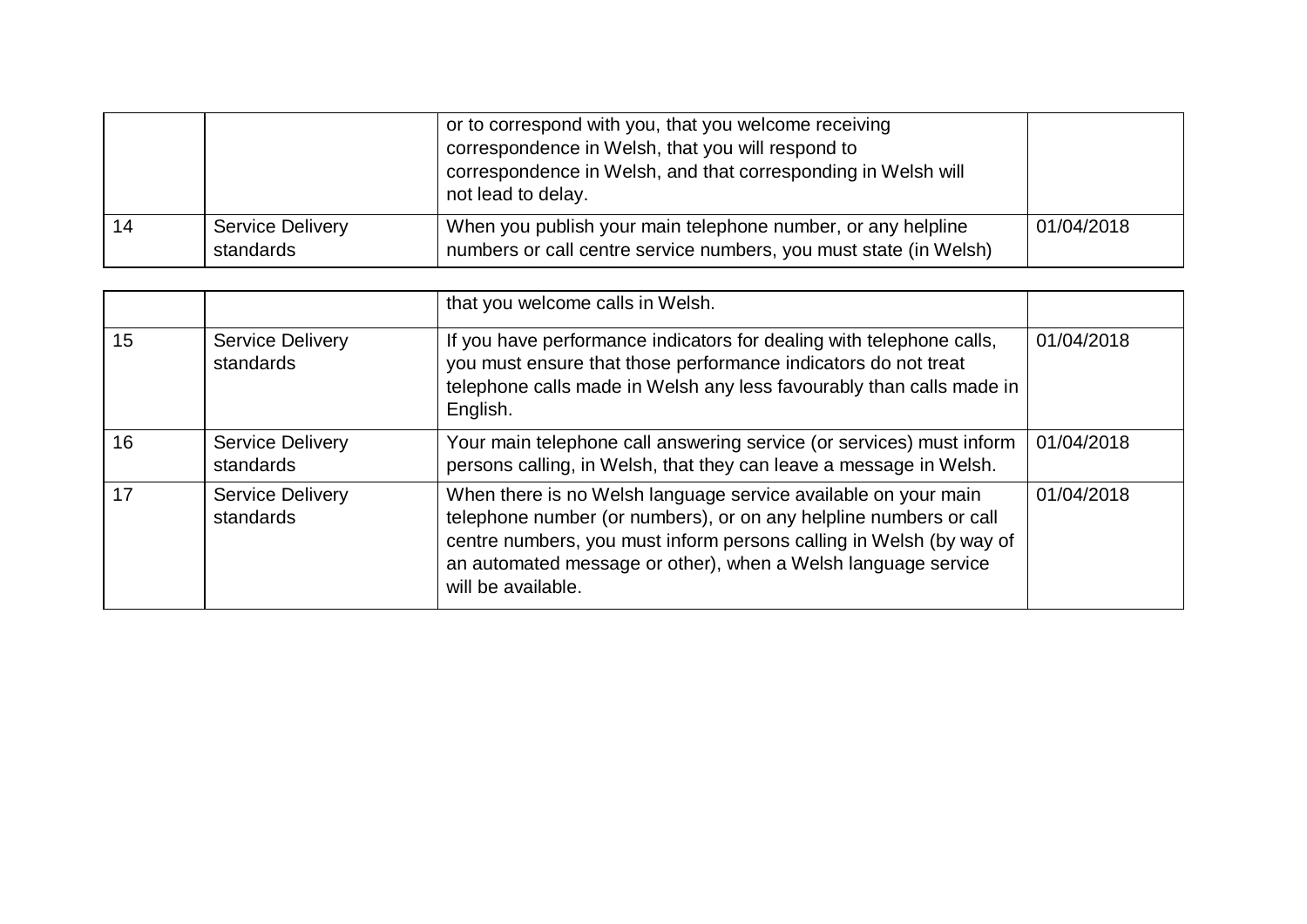|    |                                      | that you welcome calls in Welsh.                                                                                                                                                                                                                                                                                                                                                                                                                                                                                                             |            |
|----|--------------------------------------|----------------------------------------------------------------------------------------------------------------------------------------------------------------------------------------------------------------------------------------------------------------------------------------------------------------------------------------------------------------------------------------------------------------------------------------------------------------------------------------------------------------------------------------------|------------|
| 19 | <b>Service Delivery</b><br>standards | If a person contacts one of your departments on a direct line<br>telephone number (including on staff members' direct line numbers),<br>and that person wishes to receive a service in Welsh, you must deal<br>with the call in Welsh until such point as -<br>it is necessary to transfer the call to a member of staff who<br>(a)<br>does not speak Welsh who can provide a service on a specific subject<br>matter; and<br>no Welsh speaking member of staff is available to provide a<br>(b)<br>service on that specific subject matter. | 01/04/2018 |
| 20 | <b>Service Delivery</b><br>standards | When a person contacts you on a direct line number (whether on a<br>department's direct line number or on the direct line number of a<br>member of staff), you must ensure that, when greeting the person,<br>the Welsh language is not treated less favourably than the English<br>language.                                                                                                                                                                                                                                                | 01/04/2018 |
| 21 | <b>Service Delivery</b><br>standards | When you telephone an individual ("A") for the first time you must ask<br>A whether A wishes to receive telephone calls from you in Welsh,                                                                                                                                                                                                                                                                                                                                                                                                   | 01/04/2018 |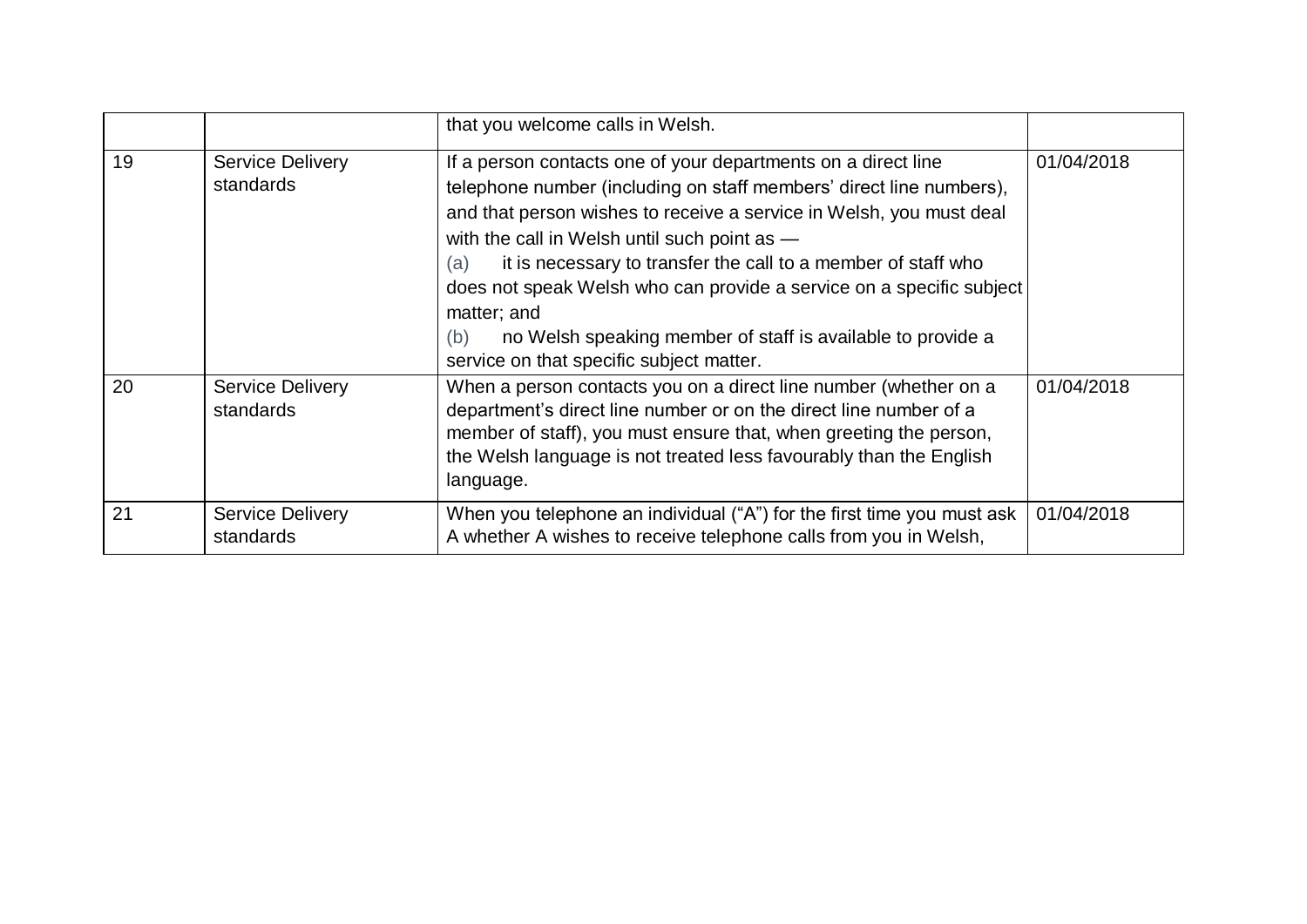|     |                                      | and if A responds to say that A wishes to receive telephone calls in<br>Welsh you must keep a record of that wish, and conduct telephone<br>calls made to A from then onwards in Welsh.                                                                                                                                                                      |            |
|-----|--------------------------------------|--------------------------------------------------------------------------------------------------------------------------------------------------------------------------------------------------------------------------------------------------------------------------------------------------------------------------------------------------------------|------------|
|     |                                      | You must comply with standard 21 in every circumstance,<br>except:                                                                                                                                                                                                                                                                                           |            |
|     |                                      | O where it is necessary for a member of staff who does not<br>speak Welsh to provide a service on a specific subject<br>matter; and<br>O where no Welsh speaking member of staff is available to<br>provide a service on that specific subject matter                                                                                                        |            |
| 22  | <b>Service Delivery</b><br>standards | Any automated telephone systems that you have must provide the<br>complete automated service in Welsh.                                                                                                                                                                                                                                                       | 01/04/2018 |
| 24  | <b>Service Delivery</b><br>standards | If you invite one person only ("P") to a meeting you must ask P<br>whether P wishes to use the Welsh language at the meeting, and<br>inform P that you will, if necessary, provide a translation service from<br>Welsh to English for that purpose.                                                                                                          | 01/04/2018 |
| 24A | <b>Service Delivery</b><br>standards | If you have invited one person only ("P") to a meeting and P has<br>informed you that P wishes to use the Welsh language at the<br>meeting, you must arrange for a simultaneous translation service<br>from Welsh to English to be available at the meeting (unless you<br>conduct the meeting in Welsh without the assistance of a translation<br>service). | 01/04/2018 |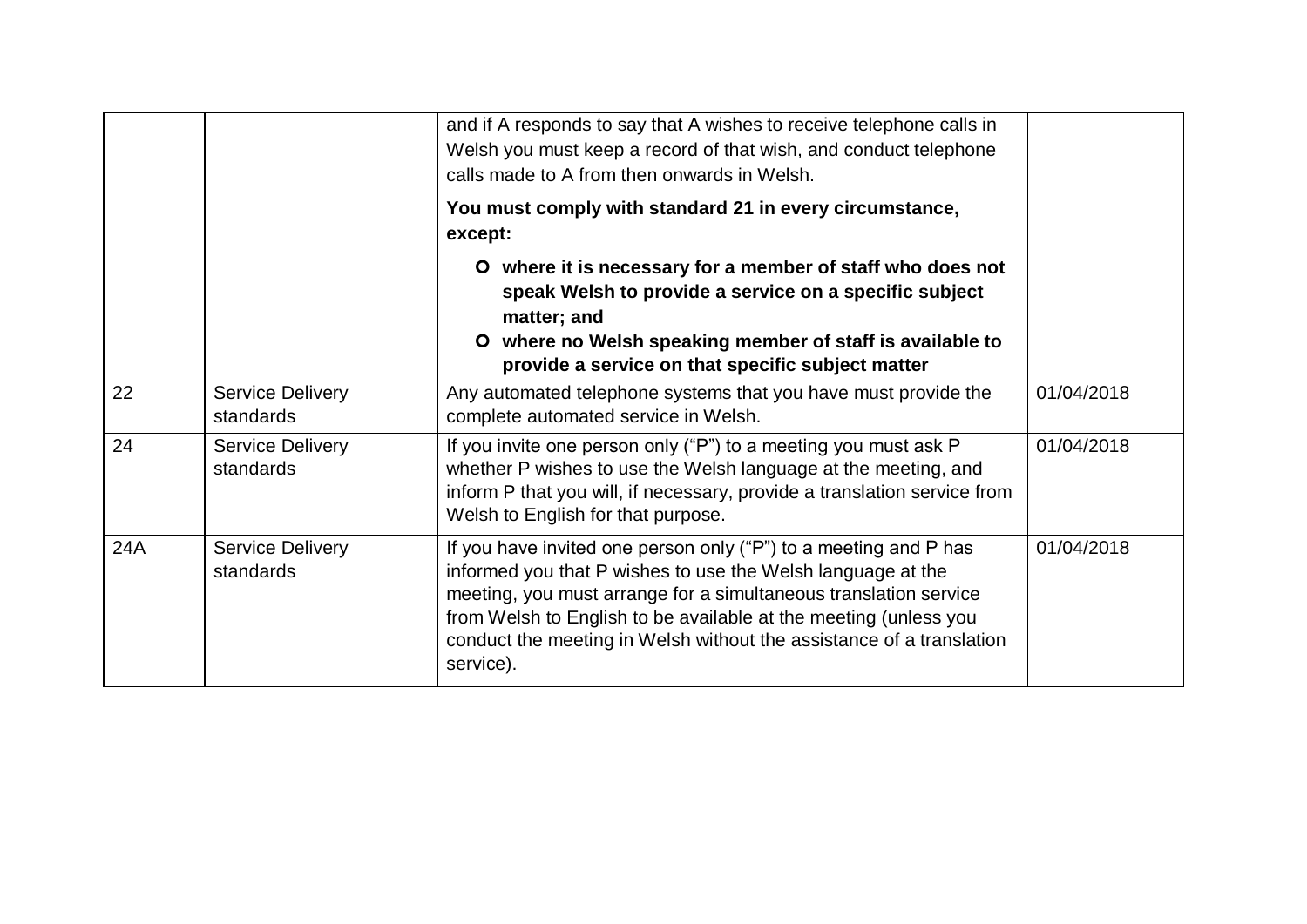|    |                                      | and if A responds to say that A wishes to receive telephone calls in<br>Welsh you must keep a record of that wish, and conduct telephone<br>calls made to A from then onwards in Welsh.                                                                                                |            |
|----|--------------------------------------|----------------------------------------------------------------------------------------------------------------------------------------------------------------------------------------------------------------------------------------------------------------------------------------|------------|
|    |                                      | You must comply with standard 21 in every circumstance,<br>except:                                                                                                                                                                                                                     |            |
|    |                                      | O where it is necessary for a member of staff who does not<br>speak Welsh to provide a service on a specific subject<br>matter; and<br>where no Welsh speaking member of staff is available to<br>O.<br>provide a service on that specific subject matter                              |            |
| 26 | <b>Service Delivery</b><br>standards | If you invite an individual ("A") to a meeting, and<br>the meeting relates to a complaint about A or made by A;<br>(a)<br>the meeting relates to disciplinary proceedings regarding A; or<br>(b)<br>(c) the purpose of the meeting is to provide student support to A, you<br>$must$ — | 01/04/2018 |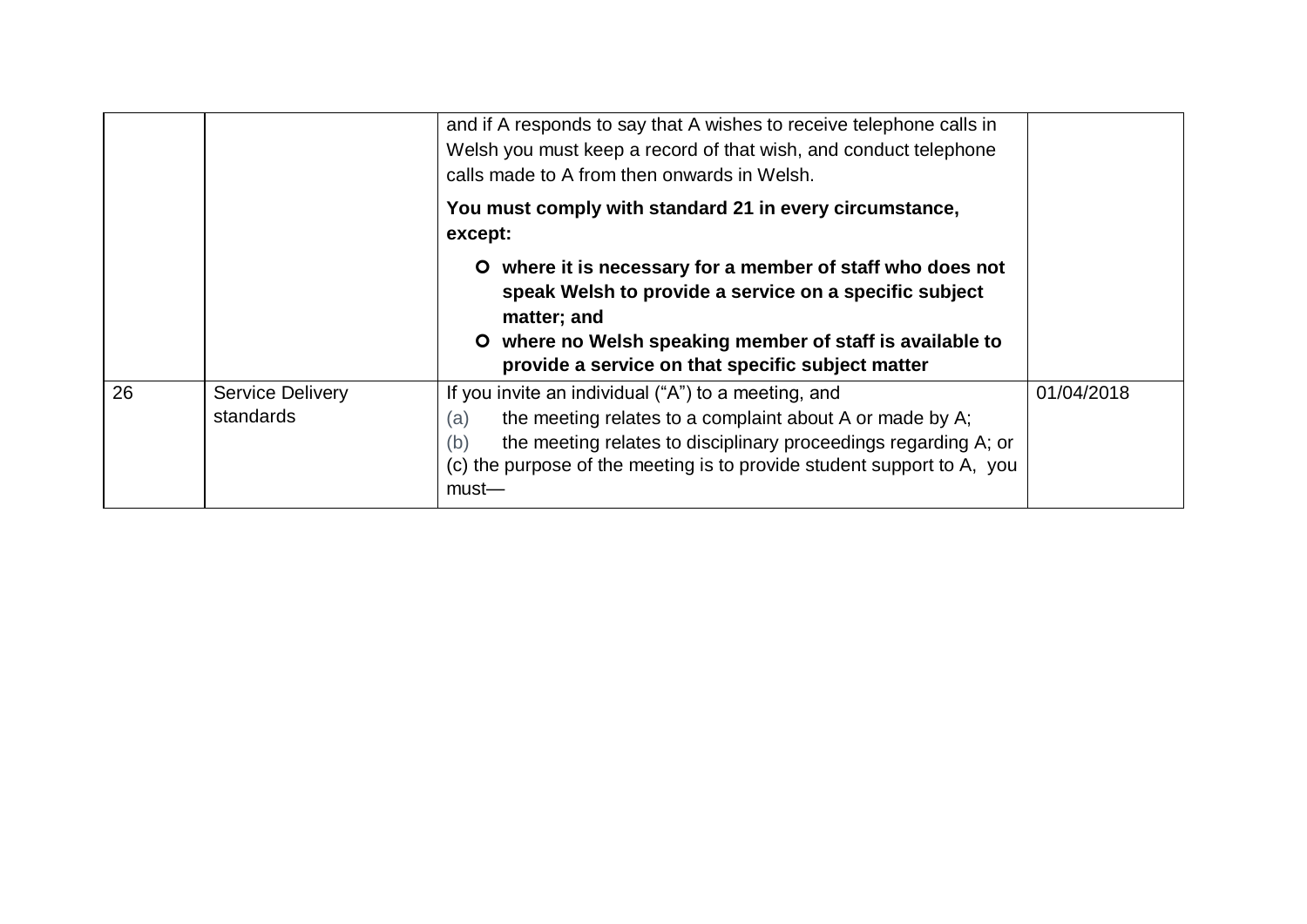|     |                                      | ask A whether A wishes to use the Welsh language at the<br>(i)<br>meeting, and<br>inform A that you will, if necessary, provide a translation<br>(ii)<br>service from Welsh to English and from English to Welsh for that<br>purpose.                                                                                                                                                                                                                                                                                                                                                                 |            |
|-----|--------------------------------------|-------------------------------------------------------------------------------------------------------------------------------------------------------------------------------------------------------------------------------------------------------------------------------------------------------------------------------------------------------------------------------------------------------------------------------------------------------------------------------------------------------------------------------------------------------------------------------------------------------|------------|
| 26A | <b>Service Delivery</b><br>standards | You must arrange for a simultaneous translation service from Welsh<br>to English and from English to Welsh to be available at a meeting-<br>$(a)$ if —<br>the meeting relates to a complaint about the invited individual<br>(i)<br>("A") or made by A;<br>the meeting relates to disciplinary proceedings regarding A; or<br>(ii)<br>the purpose of the meeting is to provide student support to A;<br>(iii)<br>and (b) if A has informed you that A wishes to use the Welsh<br>language at the meeting; unless you conduct the meeting in Welsh<br>without the assistance of a translation service. | 01/04/2018 |
| 27  | <b>Service Delivery</b><br>standards | If you invite more than one person to a meeting, you must ask each<br>person whether they wish to use the Welsh language at the meeting.                                                                                                                                                                                                                                                                                                                                                                                                                                                              | 01/04/2018 |
| 27A | <b>Service Delivery</b><br>standards | If you have invited more than one person to a meeting, and at least<br>10% (but less than 100%) of the persons invited have informed you<br>that they wish to use the Welsh language at the meeting, you must<br>arrange for a simultaneous translation service from Welsh to English<br>to be available at the meeting.                                                                                                                                                                                                                                                                              | 01/04/2018 |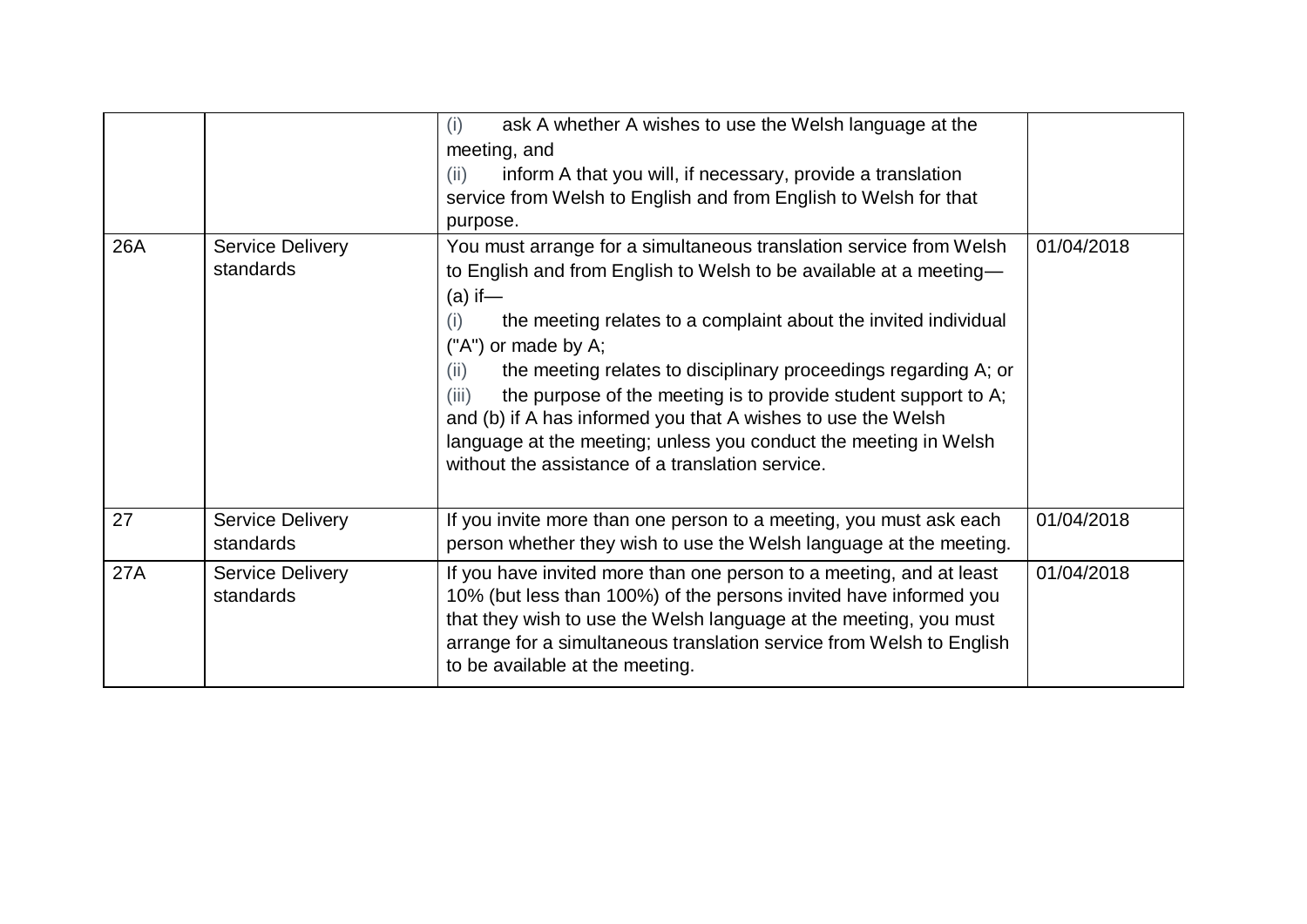|                 |                                      | ask A whether A wishes to use the Welsh language at the<br>(i)<br>meeting, and<br>inform A that you will, if necessary, provide a translation<br>(ii)<br>service from Welsh to English and from English to Welsh for that<br>purpose.                                                                                                                                                   |            |
|-----------------|--------------------------------------|-----------------------------------------------------------------------------------------------------------------------------------------------------------------------------------------------------------------------------------------------------------------------------------------------------------------------------------------------------------------------------------------|------------|
| 27 <sub>D</sub> | <b>Service Delivery</b><br>standards | If you have invited more than one person to a meeting, and all of the<br>persons invited have informed you that they wish to use the Welsh<br>language at the meeting, you must arrange for a simultaneous<br>translation service from Welsh to English to be available at the<br>meeting (unless you conduct the meeting in Welsh without the<br>assistance of a translation service). | 01/04/2018 |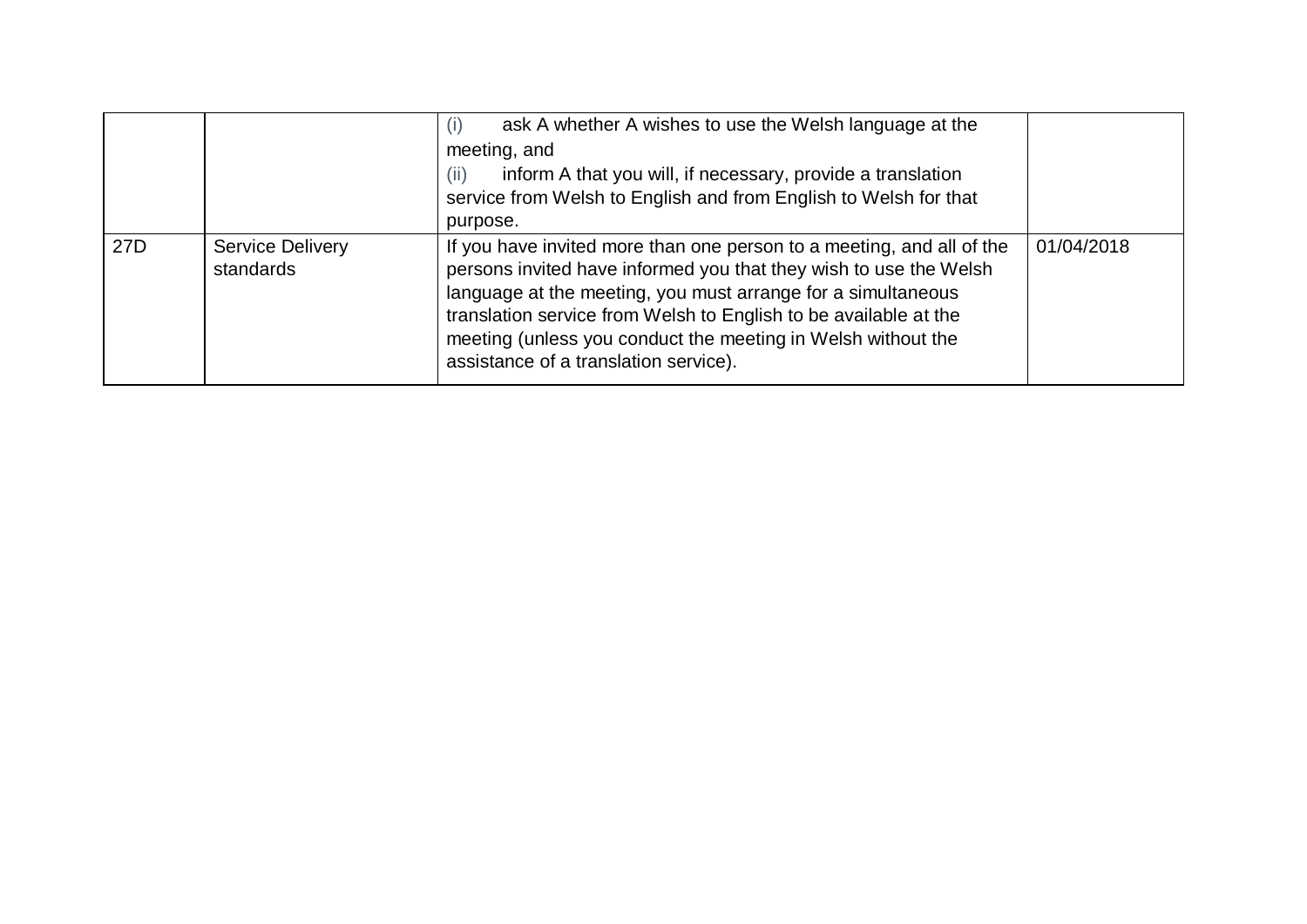| 29  | <b>Service Delivery</b> | If you invite more than one person to a meeting, and                                                  | 01/04/2018 |
|-----|-------------------------|-------------------------------------------------------------------------------------------------------|------------|
|     | standards               | the meeting relates to a complaint made by or about one of the<br>(a)                                 |            |
|     |                         | individuals invited;                                                                                  |            |
|     |                         | the meeting relates to disciplinary proceedings regarding one<br>(b)                                  |            |
|     |                         | or more of the individuals invited; or                                                                |            |
|     |                         | the purpose of that meeting is to provide student support to<br>(c)                                   |            |
|     |                         | one or more of the individuals invited; you must-                                                     |            |
|     |                         | ask that individual or each of those individuals whether he or<br>(i)                                 |            |
|     |                         | she wishes to use the Welsh language at the meeting; and                                              |            |
|     |                         | inform that individual (or those individuals) that, if necessary,<br>(ii)                             |            |
|     |                         | you will provide a translation service from Welsh to English and from                                 |            |
|     |                         | English to Welsh for that purpose.                                                                    |            |
|     |                         |                                                                                                       |            |
| 29A | <b>Service Delivery</b> | You must provide a simultaneous translation service from Welsh to                                     | 01/04/2018 |
|     | standards               | English and from English to Welsh at a meeting-                                                       |            |
|     |                         | (a) if you have invited more than one person to the meeting;<br>$(b)$ if —                            |            |
|     |                         | the meeting relates to a complaint made by or about one or<br>(i)<br>more of the individuals invited; |            |
|     |                         | the meeting relates to disciplinary proceedings regarding one<br>(ii)                                 |            |
|     |                         | or more of the individuals invited; or                                                                |            |
|     |                         | the purpose of the meeting is to provide student support to one<br>(iii)                              |            |
|     |                         | or more of the individuals invited; and                                                               |            |
|     |                         | (c) if at least one of those individuals has informed you that he or                                  |            |
|     |                         | she wishes to use the Welsh language at the meeting; unless you                                       |            |
|     |                         | conduct the meeting in Welsh without the assistance of a translation                                  |            |
|     |                         | service.                                                                                              |            |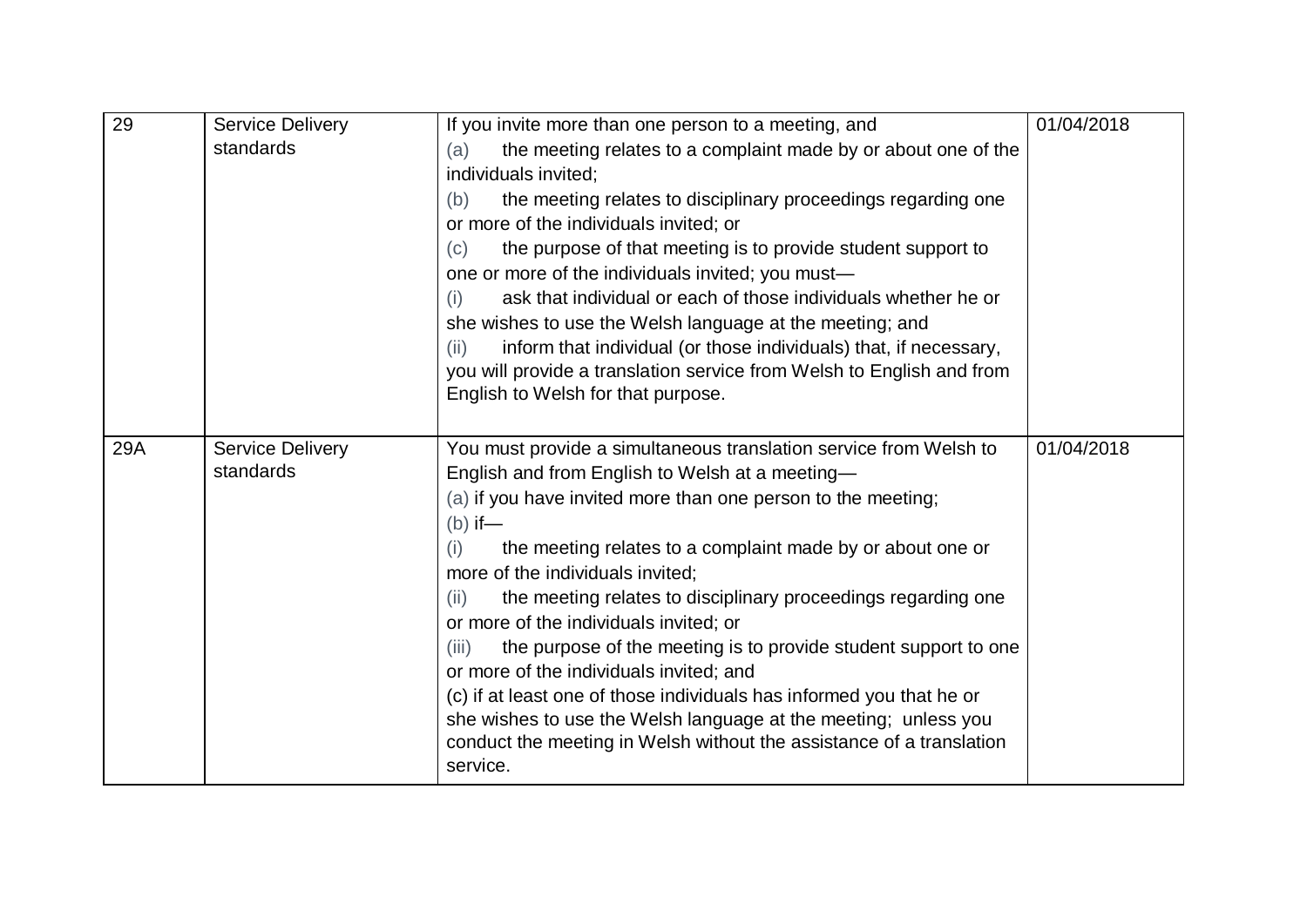| 29 | <b>Service Delivery</b><br>standards | If you invite more than one person to a meeting, and<br>the meeting relates to a complaint made by or about one of the<br>(a)<br>individuals invited;<br>the meeting relates to disciplinary proceedings regarding one<br>(b)<br>or more of the individuals invited; or<br>the purpose of that meeting is to provide student support to<br>(c)<br>one or more of the individuals invited; you must—<br>ask that individual or each of those individuals whether he or<br>(i)<br>she wishes to use the Welsh language at the meeting; and<br>inform that individual (or those individuals) that, if necessary,<br>(ii)<br>you will provide a translation service from Welsh to English and from<br>English to Welsh for that purpose. | 01/04/2018 |
|----|--------------------------------------|--------------------------------------------------------------------------------------------------------------------------------------------------------------------------------------------------------------------------------------------------------------------------------------------------------------------------------------------------------------------------------------------------------------------------------------------------------------------------------------------------------------------------------------------------------------------------------------------------------------------------------------------------------------------------------------------------------------------------------------|------------|
| 30 | <b>Service Delivery</b>              | If you arrange a meeting that is open to-                                                                                                                                                                                                                                                                                                                                                                                                                                                                                                                                                                                                                                                                                            | 01/04/2018 |

|    | standards                            | $(a)$ the public, or<br>(b) students who are within a particular cohort,<br>you must state on any material advertising it, and on any invitation to<br>it, that anyone attending is welcome to use the Welsh language at<br>the meeting. |            |
|----|--------------------------------------|------------------------------------------------------------------------------------------------------------------------------------------------------------------------------------------------------------------------------------------|------------|
| 31 | <b>Service Delivery</b><br>standards | When you send invitations to a meeting that you arrange which is<br>open to-<br>(a)<br>the public, or<br>(b)<br>students who are within a particular cohort, you must<br>send the invitations in Welsh.                                  | 01/04/2018 |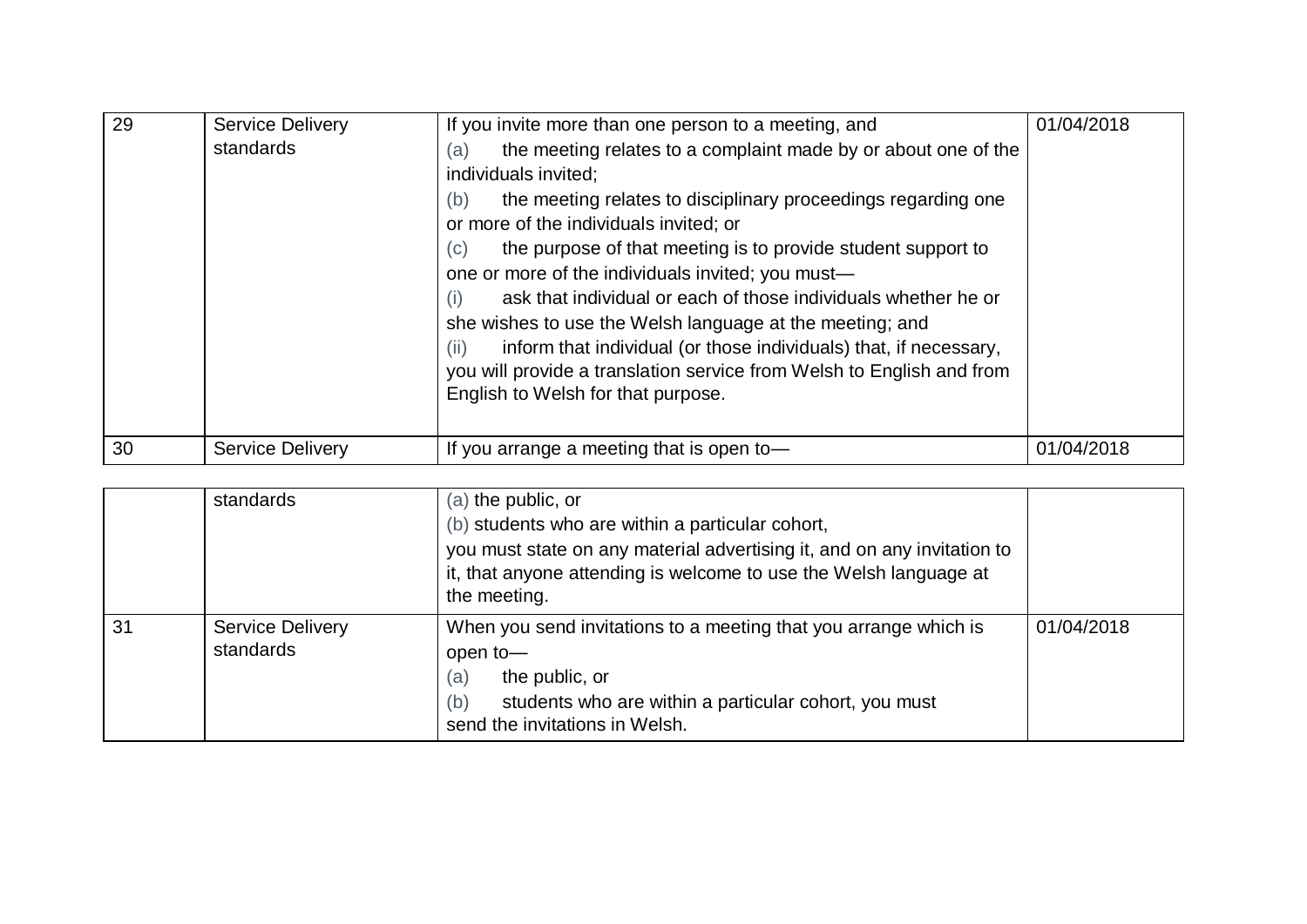|    | standards                            | (a) the public, or<br>(b) students who are within a particular cohort,<br>you must state on any material advertising it, and on any invitation to<br>it, that anyone attending is welcome to use the Welsh language at<br>the meeting.                                                                                                                                                                                                                                                                                                                                                                |            |
|----|--------------------------------------|-------------------------------------------------------------------------------------------------------------------------------------------------------------------------------------------------------------------------------------------------------------------------------------------------------------------------------------------------------------------------------------------------------------------------------------------------------------------------------------------------------------------------------------------------------------------------------------------------------|------------|
| 32 | <b>Service Delivery</b><br>standards | If you invite persons to speak at a meeting that you arrange which is<br>open to-<br>(a)<br>the public, or<br>students who are within a particular cohort, you must<br>(b)<br>ask each person invited to speak whether he or she wishes to<br>(i)<br>use the Welsh language, and<br>if that person (or at least one of those persons) has informed<br>(ii)<br>you that he or she wishes to use the Welsh language at the meeting,<br>provide a simultaneous translation service from Welsh to English for<br>that purpose (unless you conduct the meeting in Welsh without a<br>translation service). | 01/04/2018 |
| 33 | <b>Service Delivery</b><br>standards | If you arrange a meeting that is open to $-$ (a)<br>the public, or<br>(b) students who are within a particular cohort, you must ensure<br>that a simultaneous translation service from Welsh to English is<br>available at the meeting, and you must orally inform those present<br>in Welsh $-$                                                                                                                                                                                                                                                                                                      | 01/04/2018 |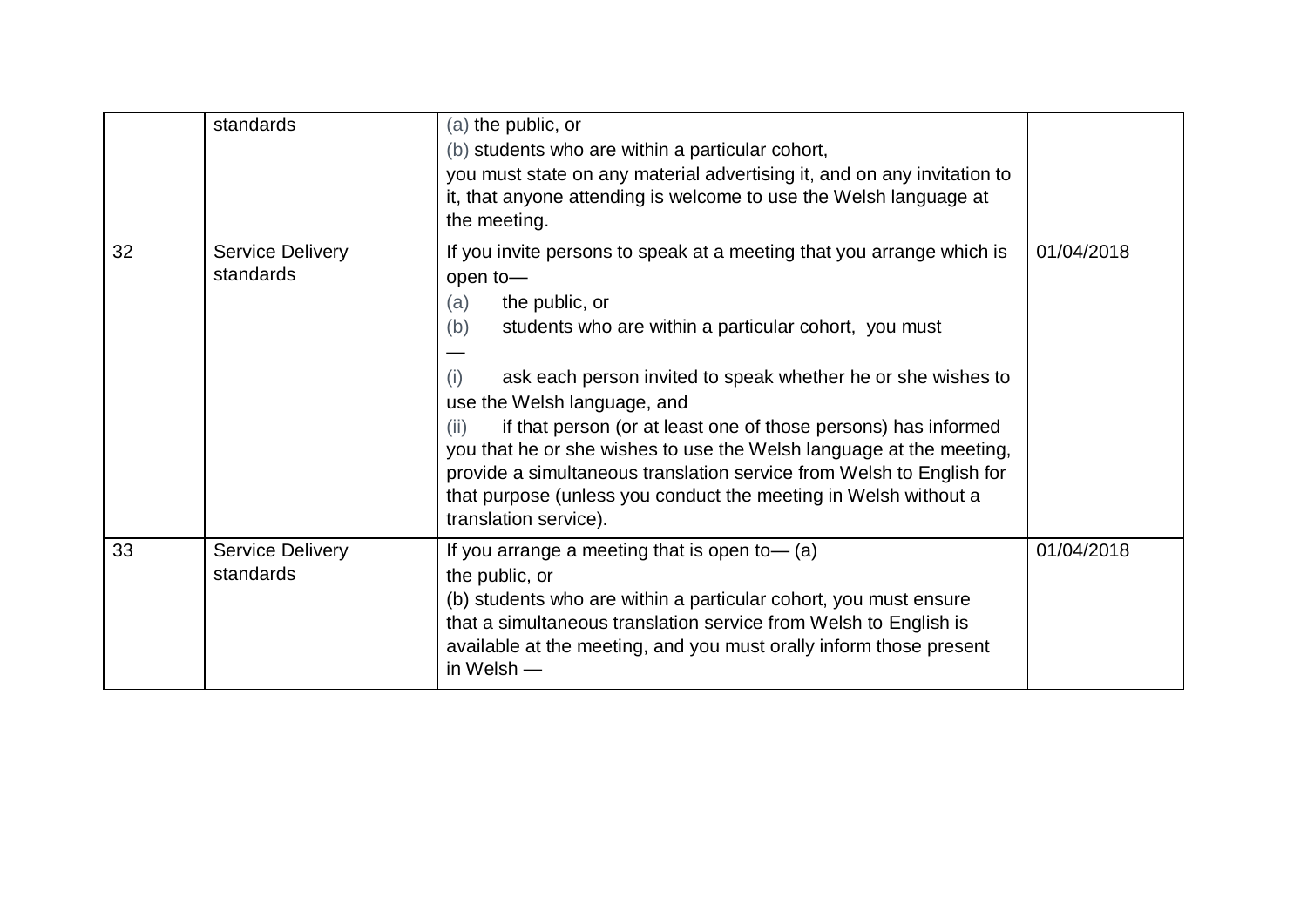|    |                                      | (i) that they are welcome to use the Welsh language, and<br>(ii) that a simultaneous translation service is available.<br>You must comply with standard 33 in every circumstance,<br>except:                                                                                                                                      |            |
|----|--------------------------------------|-----------------------------------------------------------------------------------------------------------------------------------------------------------------------------------------------------------------------------------------------------------------------------------------------------------------------------------|------------|
|    |                                      | O where an invitation or material advertising a meeting has<br>asked the public or students within a particular cohort to<br>inform you whether they wish to use the Welsh language,<br>and none of them have informed you that they wish to use<br>the Welsh language at the meeting.                                            |            |
| 34 | <b>Service Delivery</b><br>standards | If you display any written material at a meeting that you<br>arrange which is open to $-$ (a) the public, or<br>(b) students who are within a particular cohort, you must ensure<br>that the material is displayed in Welsh, and you must not treat<br>any Welsh language text less favourably than the English<br>language text. | 01/04/2018 |
| 35 | <b>Service Delivery</b><br>standards | If you organise a public event, or fund at least 50% of a public event,<br>you must ensure that, in promoting the event, the Welsh language is<br>treated no less favourably than the English language (for example, in<br>the way the event is advertised or publicised).                                                        | 01/04/2018 |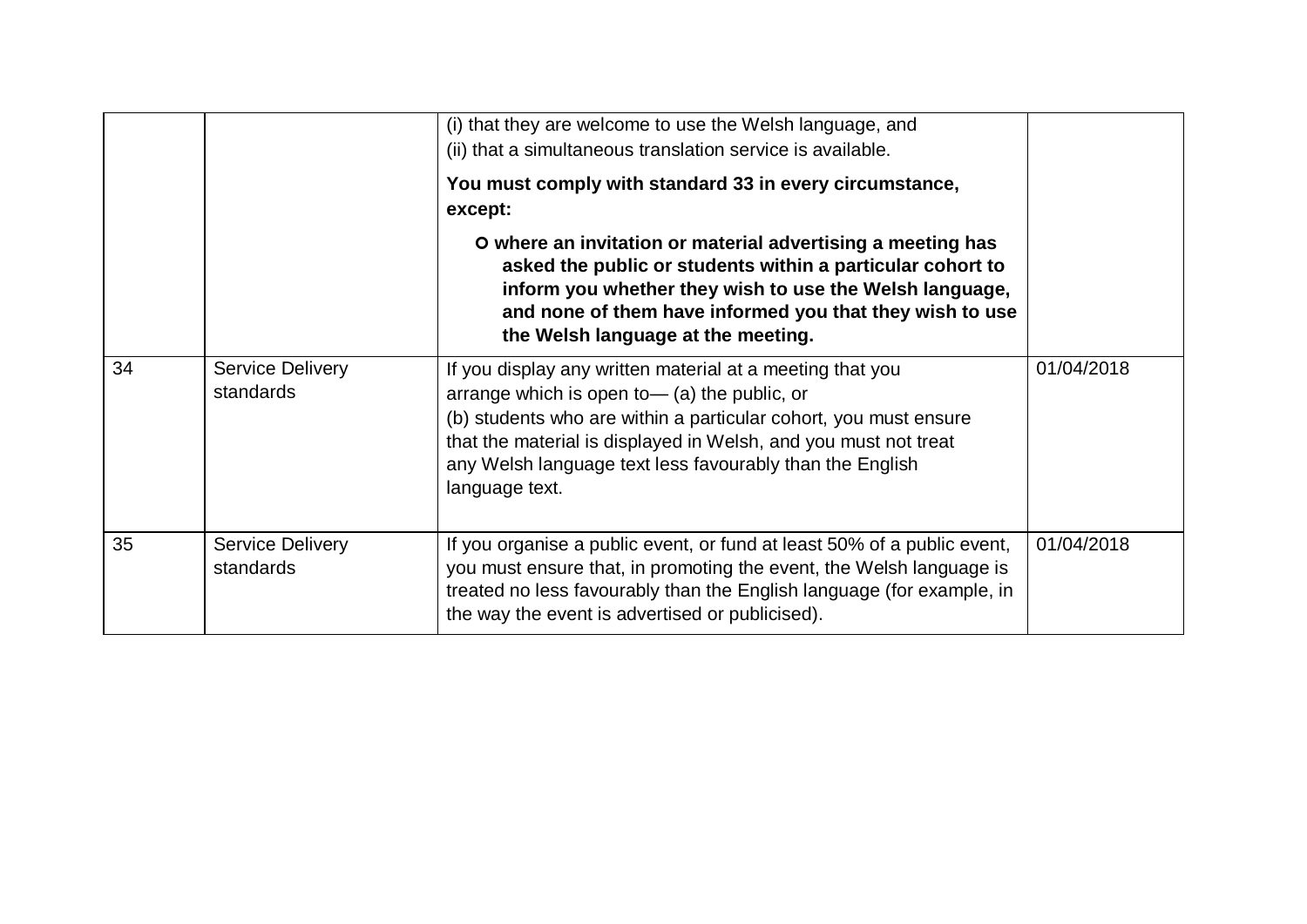| 36 | <b>Service Delivery</b> | If you organise a public event, or fund at least 50% of a public event,  | 01/04/2018 |
|----|-------------------------|--------------------------------------------------------------------------|------------|
|    | standards               | you must ensure that the Welsh language is treated no less               |            |
|    |                         | favourably than the English language at the event (for example, in       |            |
|    |                         | relation to services offered to persons attending the event, in relation |            |
|    |                         | to signs displayed at the event and in relation to audio                 |            |
|    |                         | announcements made at the event).                                        |            |
|    |                         | You must comply with standard 36 in every circumstance except            |            |

|    |                                      | in relation to face to face services offered at the event.<br>In relation to face to face services offered at the event, you must<br>comply in every circumstance except:                                                                                      |            |
|----|--------------------------------------|----------------------------------------------------------------------------------------------------------------------------------------------------------------------------------------------------------------------------------------------------------------|------------|
|    |                                      | O where it is necessary for a member of staff who does not<br>speak Welsh to provide a service on a specific subject<br>matter; and<br>where no Welsh speaking member of staff is available to<br>provide a service on that specific subject matter.           |            |
| 37 | <b>Service Delivery</b><br>standards | Any publicity or advertising material that you produce must be<br>produced in Welsh, and if you produce the material in Welsh and in<br>English, you must not treat the Welsh language version less<br>favourably than you treat the English language version. | 01/04/2018 |
| 38 | <b>Service Delivery</b><br>standards | Any material that you display in public must be displayed in Welsh,<br>and you must not treat any Welsh language version of the material<br>less favourably than the English language version.                                                                 | 01/04/2018 |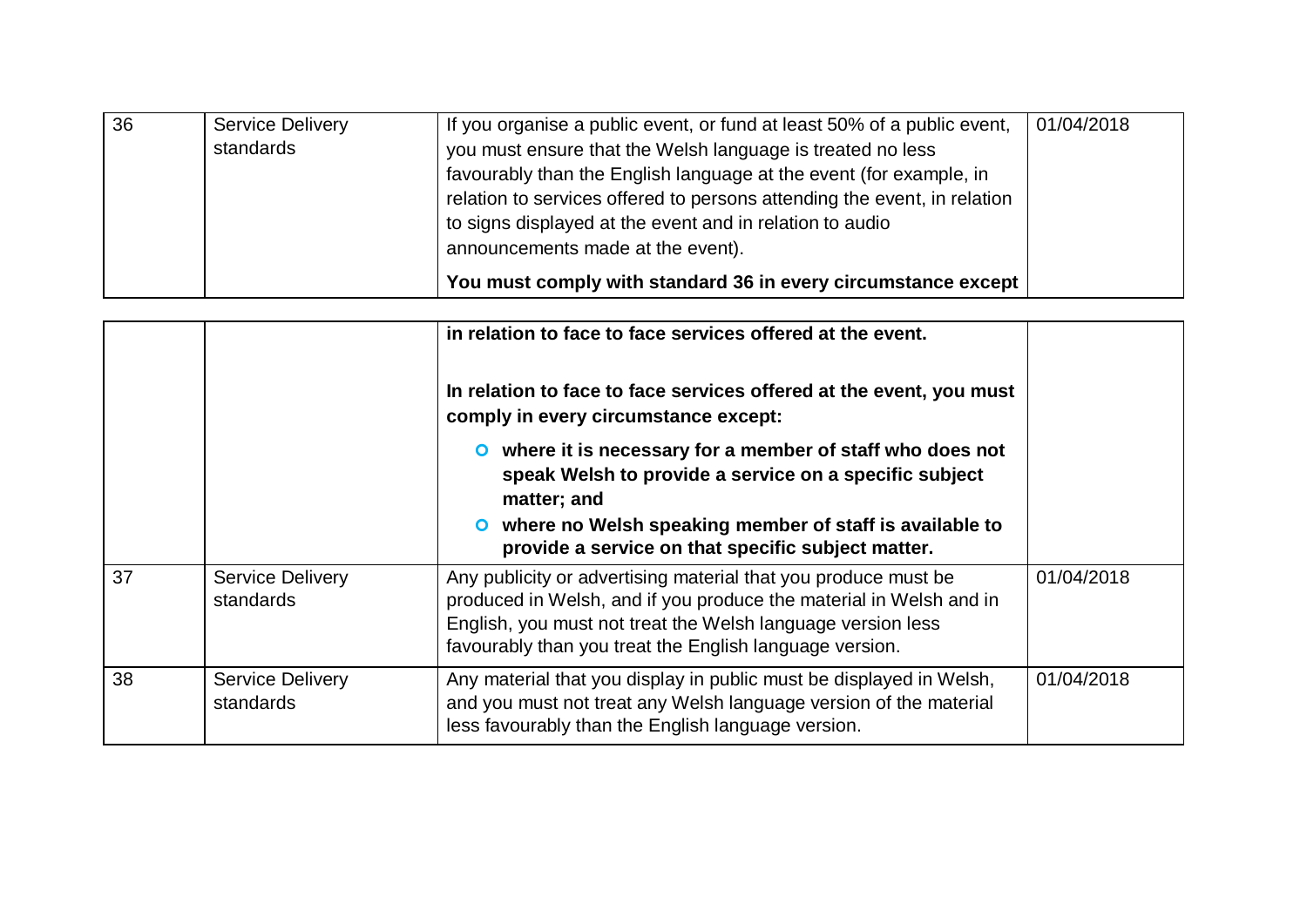| 40  | <b>Service Delivery</b><br>standards | If you arrange a public lecture you must ensure that a simultaneous<br>translation service from Welsh to English is available for the purpose<br>of any questions asked by the audience during or after the lecture<br>$where -$<br>the subject matter of the public lecture suggests that such a<br>(a)<br>service should be provided, or<br>the anticipated audience and their expectation suggests that<br>(b)<br>such a service should be provided. | 01/04/2018 |
|-----|--------------------------------------|---------------------------------------------------------------------------------------------------------------------------------------------------------------------------------------------------------------------------------------------------------------------------------------------------------------------------------------------------------------------------------------------------------------------------------------------------------|------------|
| 40A | <b>Service Delivery</b><br>standards | If you arrange a public lecture and you provide a simultaneous<br>translation service you must orally inform those present in Welsh that<br>they are welcome to use the Welsh language.                                                                                                                                                                                                                                                                 | 01/04/2018 |

| -41 | <b>Service Delivery</b> | If you arrange a graduation or award ceremony you must ensure that    | 01/04/2018 |
|-----|-------------------------|-----------------------------------------------------------------------|------------|
|     | standards               | the Welsh language is treated no less favourably than the English     |            |
|     |                         | language in relation to material or signs displayed by you at the     |            |
|     |                         | venue and in relation to any information provided regarding the order |            |
|     |                         | of events at the ceremony (whether in an electronic, written or oral  |            |
|     |                         | form).                                                                |            |
|     |                         |                                                                       |            |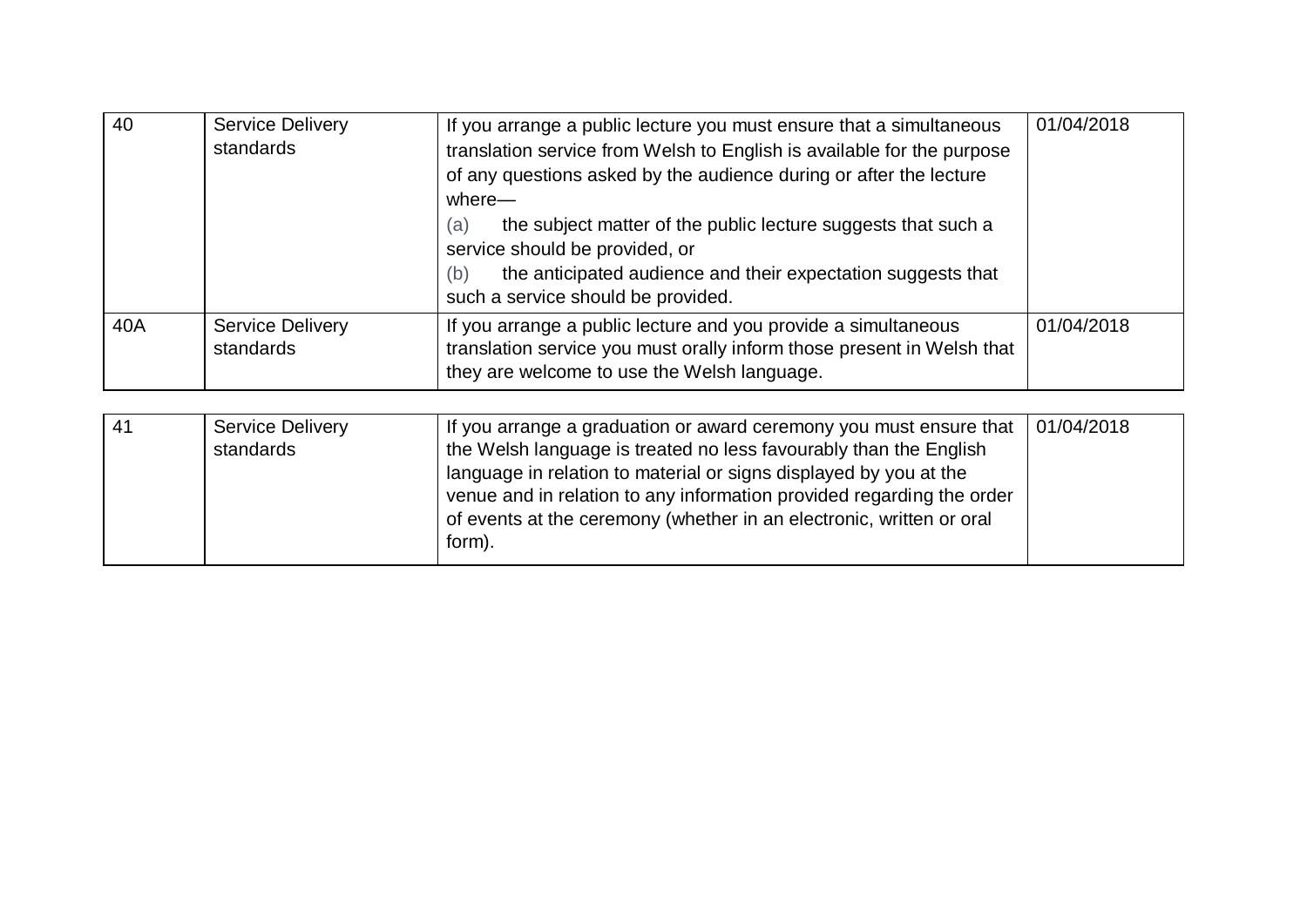| 42  | <b>Service Delivery</b>              | If you invite persons to speak at a graduation or award ceremony you                                                                                                                                                   | 01/04/2018 |
|-----|--------------------------------------|------------------------------------------------------------------------------------------------------------------------------------------------------------------------------------------------------------------------|------------|
|     | standards                            | $must -$                                                                                                                                                                                                               |            |
|     |                                      | ask each person invited to speak whether he or she wishes to<br>(a)<br>use the Welsh language, and                                                                                                                     |            |
|     |                                      | if a person (or at least one of those persons) has informed you<br>(b)                                                                                                                                                 |            |
|     |                                      | that he or she wishes to use the Welsh language at the ceremony,                                                                                                                                                       |            |
|     |                                      | either                                                                                                                                                                                                                 |            |
|     |                                      | provide a simultaneous translation service from Welsh to<br>(i)                                                                                                                                                        |            |
|     |                                      | English for that purpose, or                                                                                                                                                                                           |            |
|     |                                      | provide a written English translation at the ceremony.<br>(ii)                                                                                                                                                         |            |
| 43  | <b>Service Delivery</b><br>standards | Any documents that you produce for public use or for students' use<br>must be produced in Welsh.                                                                                                                       | 01/04/2018 |
| 51  | <b>Service Delivery</b><br>standards | If you produce a document in Welsh and in English (whether<br>separate versions or not), you must not treat any Welsh language<br>version less favourably than you treat the English language version.                 | 01/04/2018 |
| 52  | <b>Service Delivery</b><br>standards | If you produce a Welsh language version and a separate English<br>language version of a document, you must ensure that the English<br>language version clearly states that the document is also available in<br>Welsh. | 01/04/2018 |
| 53  | <b>Service Delivery</b><br>standards | Any form that you make available to the public or students must be<br>produced in Welsh.                                                                                                                               | 01/04/2018 |
| 53A | <b>Service Delivery</b>              | If you produce a Welsh language version and a separate English                                                                                                                                                         | 01/04/2018 |

| standards | I language version of a form, you must ensure that the English     |  |
|-----------|--------------------------------------------------------------------|--|
|           | language version clearly states that the form is also available in |  |
|           | Welsh.                                                             |  |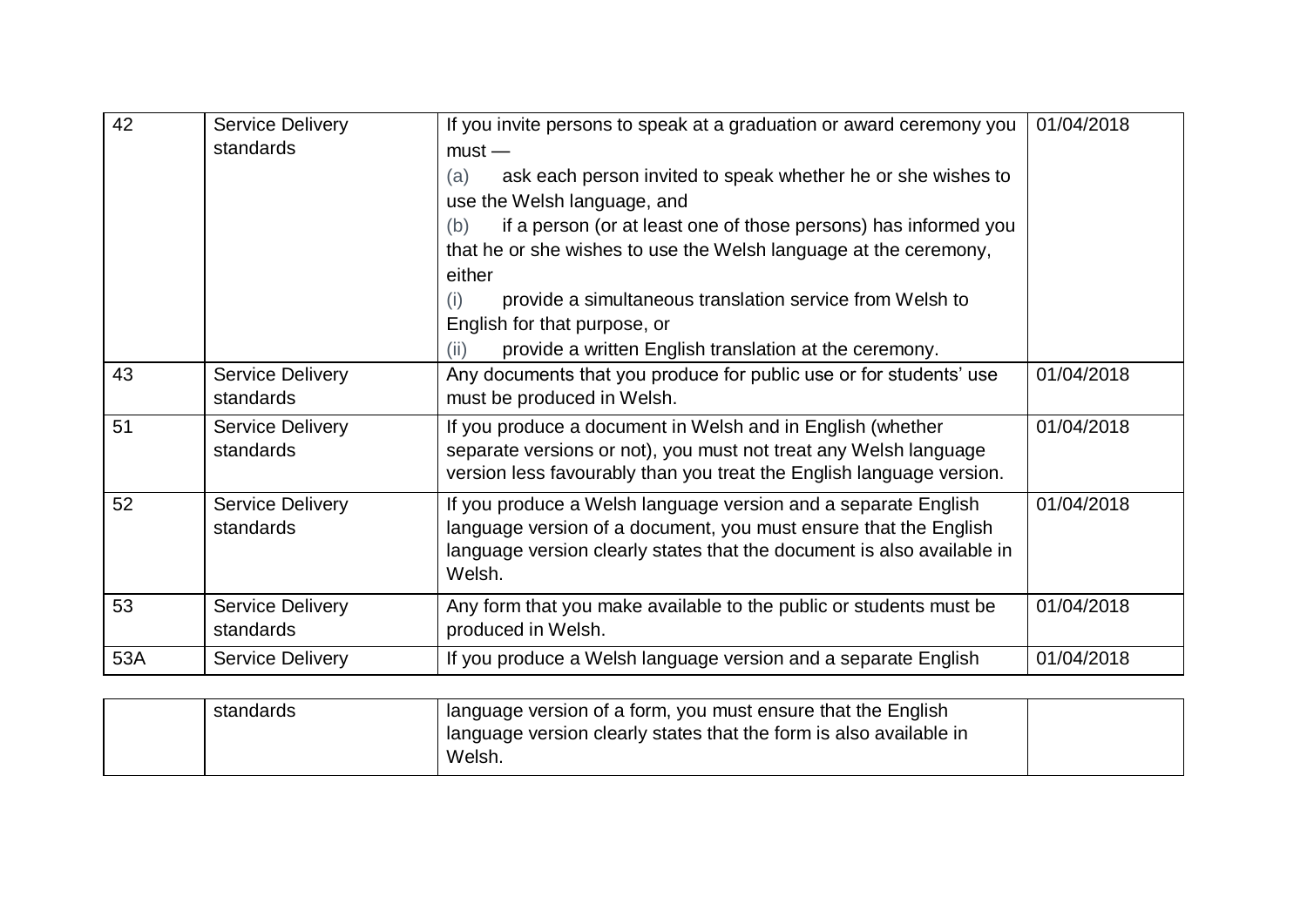| 53B | <b>Service Delivery</b><br>standards | If you produce a form in Welsh and in English (whether separate<br>versions or not), you must ensure that the Welsh language version is<br>treated no less favourably than the English language version, and<br>you must not differentiate between the Welsh and English versions in<br>relation to any requirements that are relevant to the form (for<br>example in relation to any deadline for submitting the form, or in<br>relation to the time allowed to respond to the content of the form). | 01/04/2018 |
|-----|--------------------------------------|-------------------------------------------------------------------------------------------------------------------------------------------------------------------------------------------------------------------------------------------------------------------------------------------------------------------------------------------------------------------------------------------------------------------------------------------------------------------------------------------------------|------------|
| 54  | <b>Service Delivery</b><br>standards | If you pre-enter information on a Welsh language version of a form<br>(for example, before sending it to a member of the public in order for<br>him or her to check the content or to fill in the remainder of the form),<br>you must ensure that the information that you pre-enter is in Welsh.                                                                                                                                                                                                     | 01/04/2018 |
| 55  | <b>Service Delivery</b><br>standards | You must ensure that -<br>(a) the text of each page of your website is available in Welsh, (b)<br>every Welsh language page on your website is fully functional,<br>and<br>(c) the Welsh language is not treated less favourably than the English<br>language on your website.                                                                                                                                                                                                                        | 01/10/2018 |
|     |                                      | You must comply with standard 55 in every circumstance,<br>except in relation to:                                                                                                                                                                                                                                                                                                                                                                                                                     |            |
|     |                                      | O the student intranet                                                                                                                                                                                                                                                                                                                                                                                                                                                                                |            |
|     |                                      | You must comply with standard 55 in relation to the student<br>intranet by 1 October 2019.                                                                                                                                                                                                                                                                                                                                                                                                            |            |
| 56  | <b>Service Delivery</b><br>standards | You must ensure that -<br>(a) the text of the homepage of your website is available in Welsh,                                                                                                                                                                                                                                                                                                                                                                                                         | 01/04/2018 |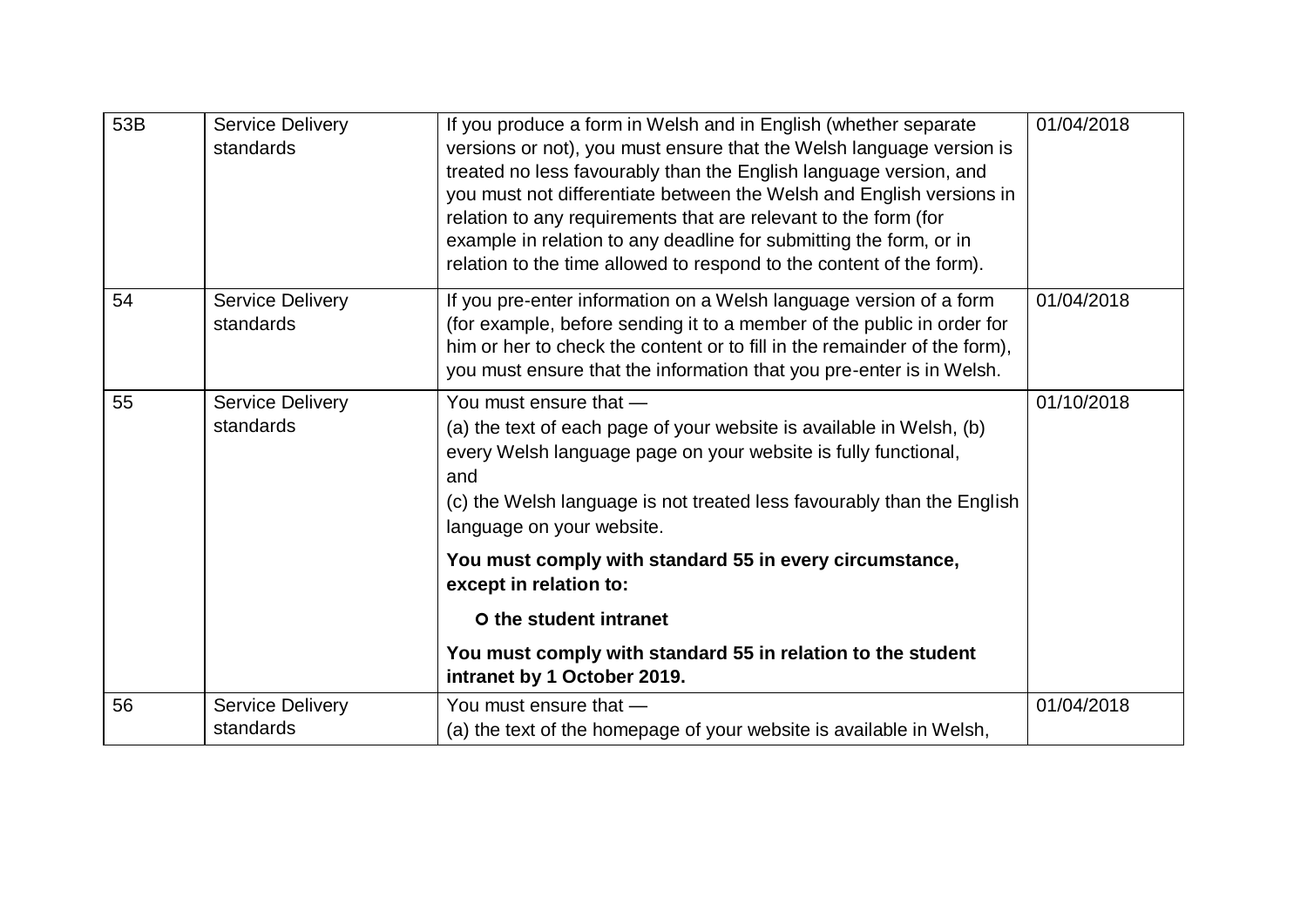|    |                                      | any Welsh language text on your homepage (or, where<br>(b)<br>relevant, your Welsh language homepage) is fully functional, and<br>the Welsh language is treated no less favourably than the<br>(c)<br>English language in relation to the homepage of your website.<br>You must comply with standard 56 in every circumstance,<br>except in relation to:                                                                      |            |
|----|--------------------------------------|-------------------------------------------------------------------------------------------------------------------------------------------------------------------------------------------------------------------------------------------------------------------------------------------------------------------------------------------------------------------------------------------------------------------------------|------------|
|    |                                      | O the student intranet                                                                                                                                                                                                                                                                                                                                                                                                        |            |
| 57 | <b>Service Delivery</b><br>standards | You must ensure that when you publish a new page on your website<br>or amend a page $-$<br>the text of that page is available in Welsh,<br>(a)<br>any Welsh language version of that page is fully functional,<br>(b)<br>and (c) the Welsh language is treated no less favourably than the<br>English language in relation to that page.<br>You must comply with standard 57 in every circumstance,<br>except in relation to: | 01/04/2018 |
|    |                                      | O the student intranet                                                                                                                                                                                                                                                                                                                                                                                                        |            |
| 58 | <b>Service Delivery</b><br>standards | If you have a Welsh language web page that corresponds to an<br>English language web page, you must state clearly on the English<br>language web page that the page is also available in Welsh, and you<br>must provide a direct link to the Welsh page on the corresponding<br>English page.                                                                                                                                 | 01/04/2018 |
|    |                                      | You must comply with standard 58 in every circumstance,<br>except in relation to:                                                                                                                                                                                                                                                                                                                                             |            |
|    |                                      | O the student intranet                                                                                                                                                                                                                                                                                                                                                                                                        |            |
| 59 | <b>Service Delivery</b>              | You must provide the interface and menus on every page of your                                                                                                                                                                                                                                                                                                                                                                | 01/10/2018 |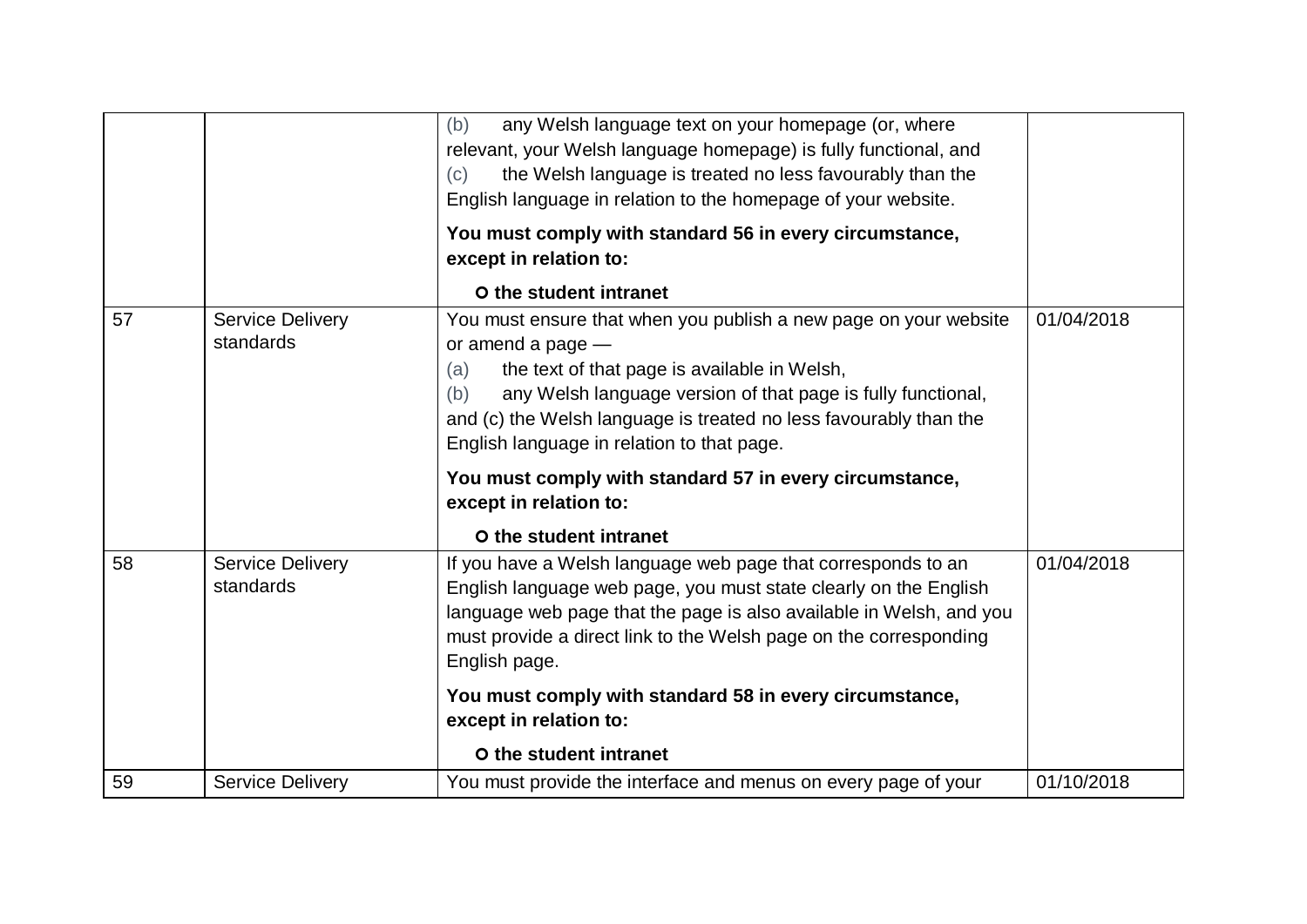|    | standards                            | website in Welsh.                                                                                                                                                                                            |            |
|----|--------------------------------------|--------------------------------------------------------------------------------------------------------------------------------------------------------------------------------------------------------------|------------|
|    |                                      | You must comply with standard 59 in every circumstance,<br>except in relation to:                                                                                                                            |            |
|    |                                      | O the student intranet.                                                                                                                                                                                      |            |
|    |                                      | You must comply with standard 59 in relation to the student<br>intranet by 1 October 2019.                                                                                                                   |            |
| 60 | <b>Service Delivery</b><br>standards | You must provide computer software for checking spelling and<br>grammar in Welsh on your student intranet, your virtual learning sites<br>and your learning portal sites.                                    | 01/04/2018 |
| 61 | <b>Service Delivery</b><br>standards | All apps that you publish must function fully in Welsh, and the Welsh<br>language must be treated no less favourably than the English<br>language in relation to that app.                                   | 01/04/2018 |
| 62 | <b>Service Delivery</b><br>standards | When you use social media you must not treat the Welsh language<br>less favourably than the English language.                                                                                                | 01/04/2018 |
|    |                                      | You must comply with standard 62 in the following<br>circumstances:                                                                                                                                          |            |
|    |                                      | O when using social media on your corporate and<br>departmental accounts                                                                                                                                     |            |
| 63 | <b>Service Delivery</b><br>standards | If a person contacts you by social media in Welsh, you must reply in<br>Welsh (if an answer is required).                                                                                                    | 01/04/2018 |
| 64 | <b>Service Delivery</b><br>standards | You must ensure that any self service machines that you have<br>function fully in Welsh, and the Welsh language must be treated no<br>less favourably than the English language in relation to that machine. | 01/10/2018 |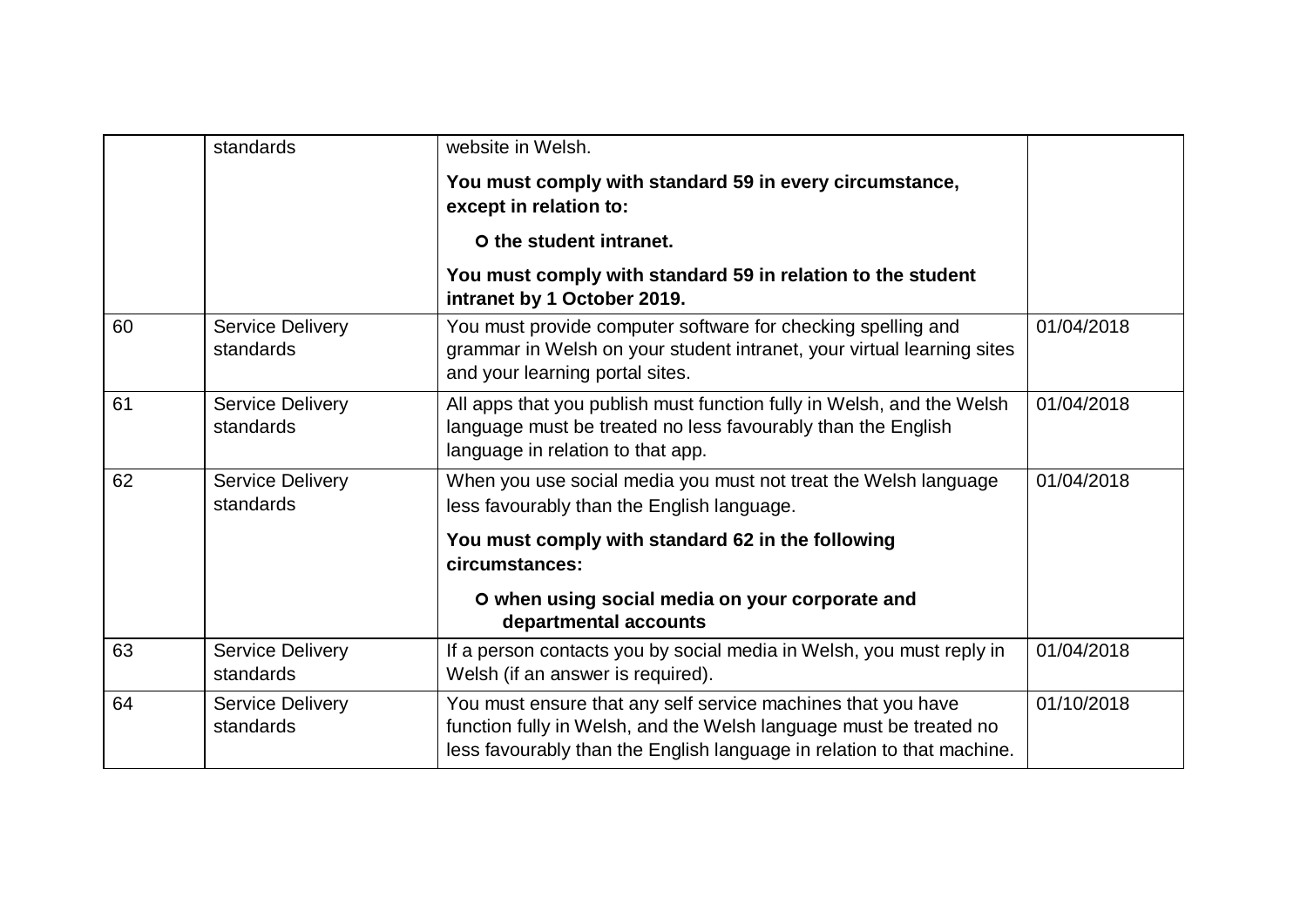| 65 | <b>Service Delivery</b> | When you erect a new sign or renew a sign (including temporary    | 01/04/2018 |
|----|-------------------------|-------------------------------------------------------------------|------------|
|    | standards               | signs), any text displayed on the sign must be displayed in Welsh |            |
|    |                         | (whether on the same sign as you display corresponding English    |            |

|    |                                      | language text or on a separate sign); and if the same text is<br>displayed in Welsh and in English, you must not treat the Welsh<br>language text less favourably than the English language text.                                                                                                                                                      |            |
|----|--------------------------------------|--------------------------------------------------------------------------------------------------------------------------------------------------------------------------------------------------------------------------------------------------------------------------------------------------------------------------------------------------------|------------|
| 66 | <b>Service Delivery</b><br>standards | When you erect a new sign or renew a sign (including temporary<br>signs) which conveys the same information in Welsh and in English,<br>the Welsh-language text must be positioned so that it is likely to be<br>read first.                                                                                                                           | 01/04/2018 |
| 67 | <b>Service Delivery</b><br>standards | You must ensure that the Welsh language text on signs is accurate in<br>terms of meaning and expression.                                                                                                                                                                                                                                               | 01/04/2018 |
| 68 | <b>Service Delivery</b><br>standards | Any reception service you make available in English must also be<br>available in Welsh, and any person who requires a Welsh<br>language reception service must not be treated less favourably<br>than a person who requires an English language reception service.<br>You must comply with standard 68 in relation to:<br>O the main reception service | 01/10/2018 |
| 69 | <b>Service Delivery</b><br>standards | If you arrange a visit or appointment in advance for a person ("P")<br>which will mean that P will come to your reception, you must ask P<br>whether P wishes to receive a Welsh language reception service<br>(unless you already know whether P wishes to receive that service in<br>Welsh).                                                         | 01/10/2018 |
|    |                                      | You must comply with standard 69 in relation to:                                                                                                                                                                                                                                                                                                       |            |
|    |                                      | O all other reception services                                                                                                                                                                                                                                                                                                                         |            |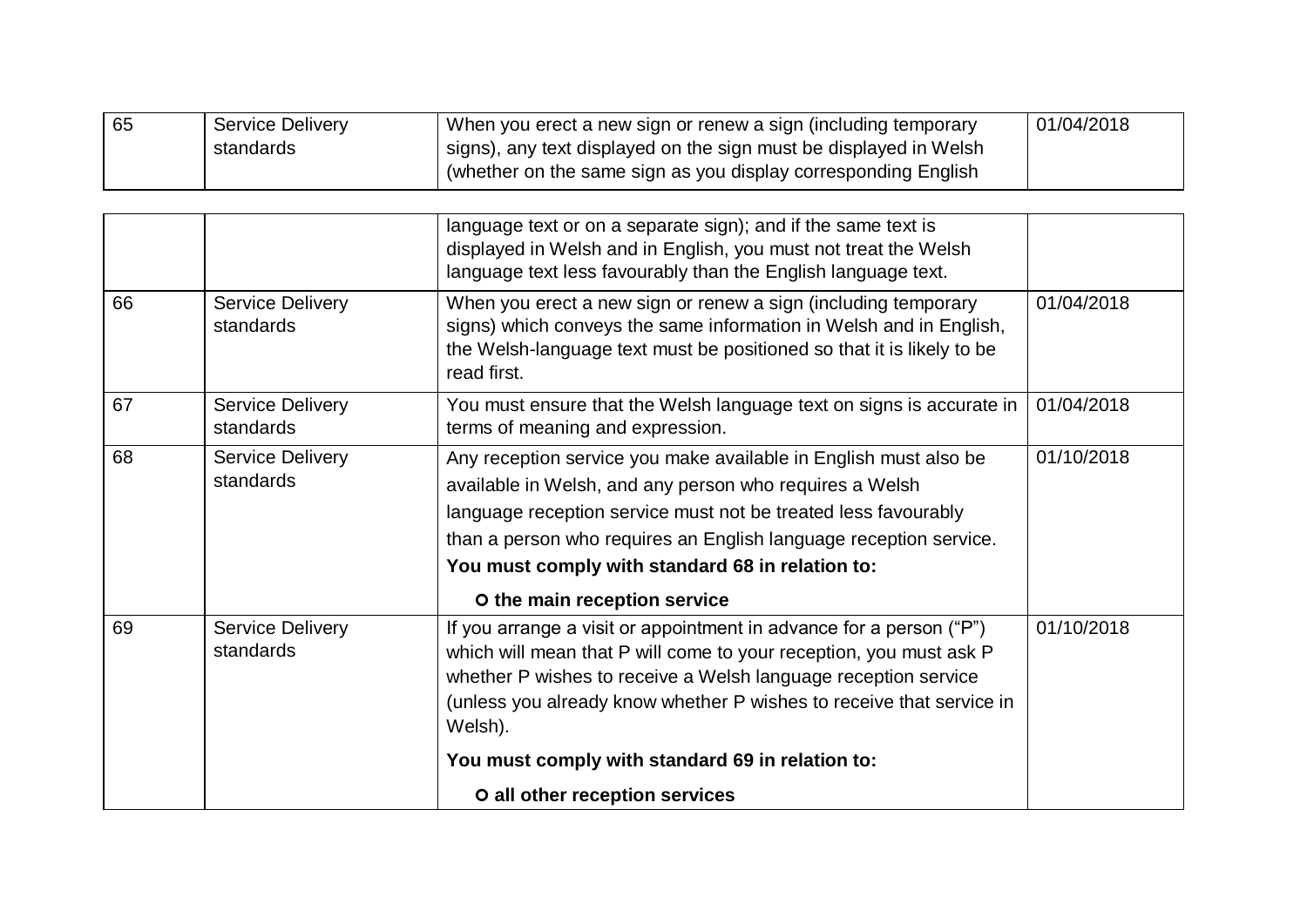| 69A | <b>Service Delivery</b> | You must provide a face to face Welsh language reception service       | 01/10/2018 |
|-----|-------------------------|------------------------------------------------------------------------|------------|
|     | standards               | I for a person ("P") at your reception if you have arranged a visit or |            |
|     |                         | appointment for $P$ in advance and $-$                                 |            |
|     |                         | (a) P has informed you in advance that P wishes to receive the         |            |

|    |                                      | service in Welsh, or<br>(b) you are already aware that P wishes to receive the service in<br>Welsh.<br>You must comply with standard 69A in relation to:<br>O all other reception services                                                                                                                                                    |            |
|----|--------------------------------------|-----------------------------------------------------------------------------------------------------------------------------------------------------------------------------------------------------------------------------------------------------------------------------------------------------------------------------------------------|------------|
| 70 | <b>Service Delivery</b><br>standards | If you have no face to face Welsh language reception service<br>available, you must ensure that a Welsh language reception service<br>is available over a phone in your reception.<br>You must comply with standard 70 in relation to:<br>every other reception service; and<br>where no visit or appointment has been arranged in<br>advance | 01/10/2018 |
| 71 | <b>Service Delivery</b><br>standards | You must display a sign in your reception which states (in Welsh) that<br>persons are welcome to use the Welsh language at the reception.<br>You must comply with standard 71 in relation to:<br>O the main reception service                                                                                                                 | 01/10/2018 |
| 72 | <b>Service Delivery</b><br>standards | You must ensure that staff at the reception who are able to provide a<br>Welsh language reception service wear a badge to convey that.                                                                                                                                                                                                        | 01/10/2018 |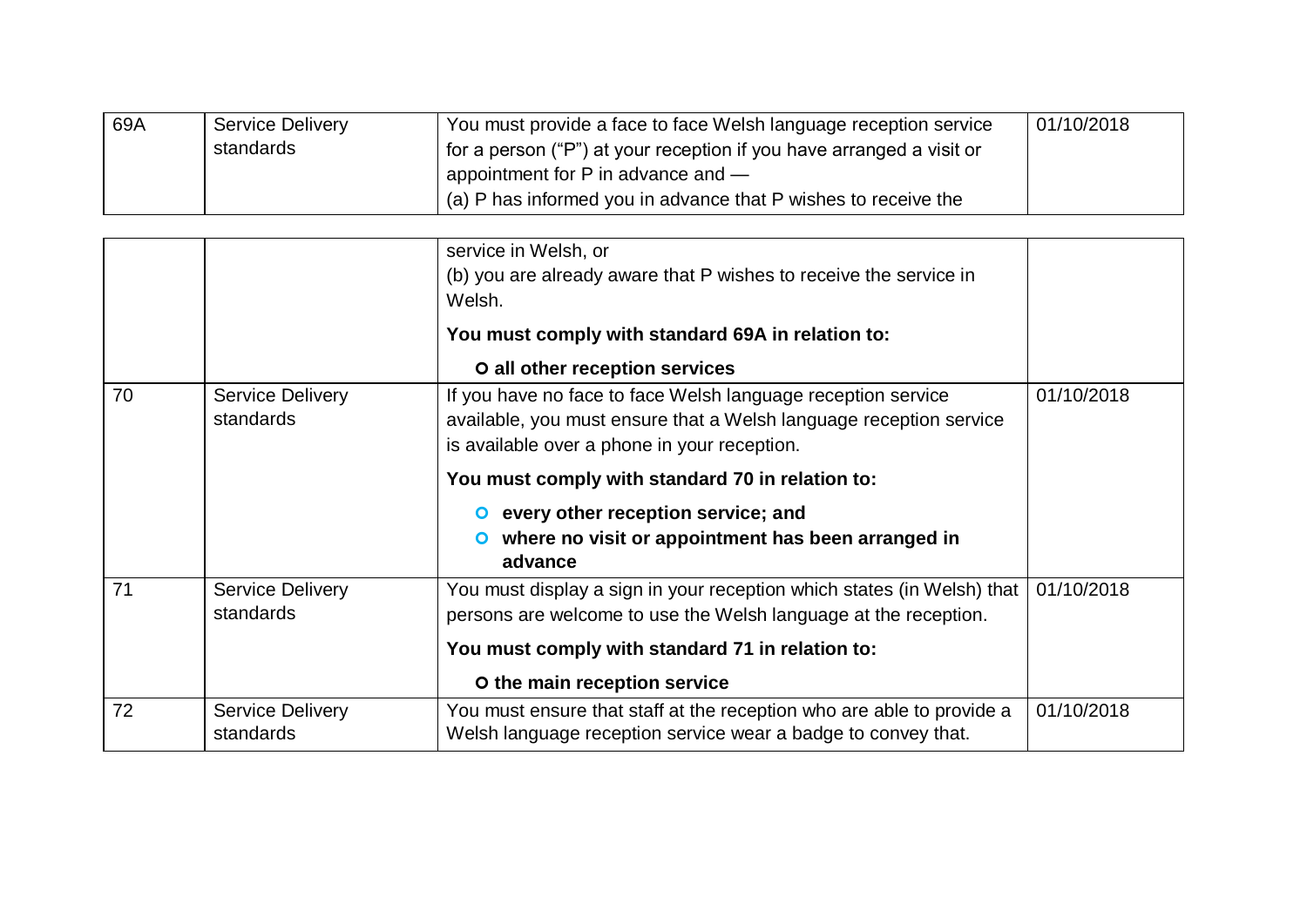| 73 | <b>Service Delivery</b><br>standards | Any notice that you publish or display must be published or displayed<br>in Welsh, and you must not treat any Welsh language version of a<br>notice less favourably than an English language version. | 01/04/2018 |
|----|--------------------------------------|-------------------------------------------------------------------------------------------------------------------------------------------------------------------------------------------------------|------------|
| 74 | <b>Service Delivery</b><br>standards | When you publish or display a notice that contains Welsh language<br>text as well as English language text, the Welsh language text must<br>be positioned so that it is likely to be read first.      | 01/04/2018 |
| 75 | <b>Service Delivery</b>              | Any documents that you publish which relate to applications for a                                                                                                                                     | 01/04/2018 |

|     | standards                            | grant or financial assistance must be published in Welsh, and you<br>must not treat a Welsh language version of such documents less<br>favourably than an English language version.                                                                                                                                              |            |
|-----|--------------------------------------|----------------------------------------------------------------------------------------------------------------------------------------------------------------------------------------------------------------------------------------------------------------------------------------------------------------------------------|------------|
| 76  | <b>Service Delivery</b><br>standards | When you invite applications for a grant or financial assistance, you<br>must state in the invitation that applications may be submitted in<br>Welsh and that any application submitted in Welsh will be treated no<br>less favourably than an application submitted in English.                                                 | 01/04/2018 |
| 76A | <b>Service Delivery</b><br>standards | You must not treat applications for a grant or financial assistance<br>submitted in Welsh less favourably than applications submitted in<br>English (including, amongst other matters, in relation to the closing<br>date for receiving applications and in relation to the timescale for<br>informing applicants of decisions). | 01/04/2018 |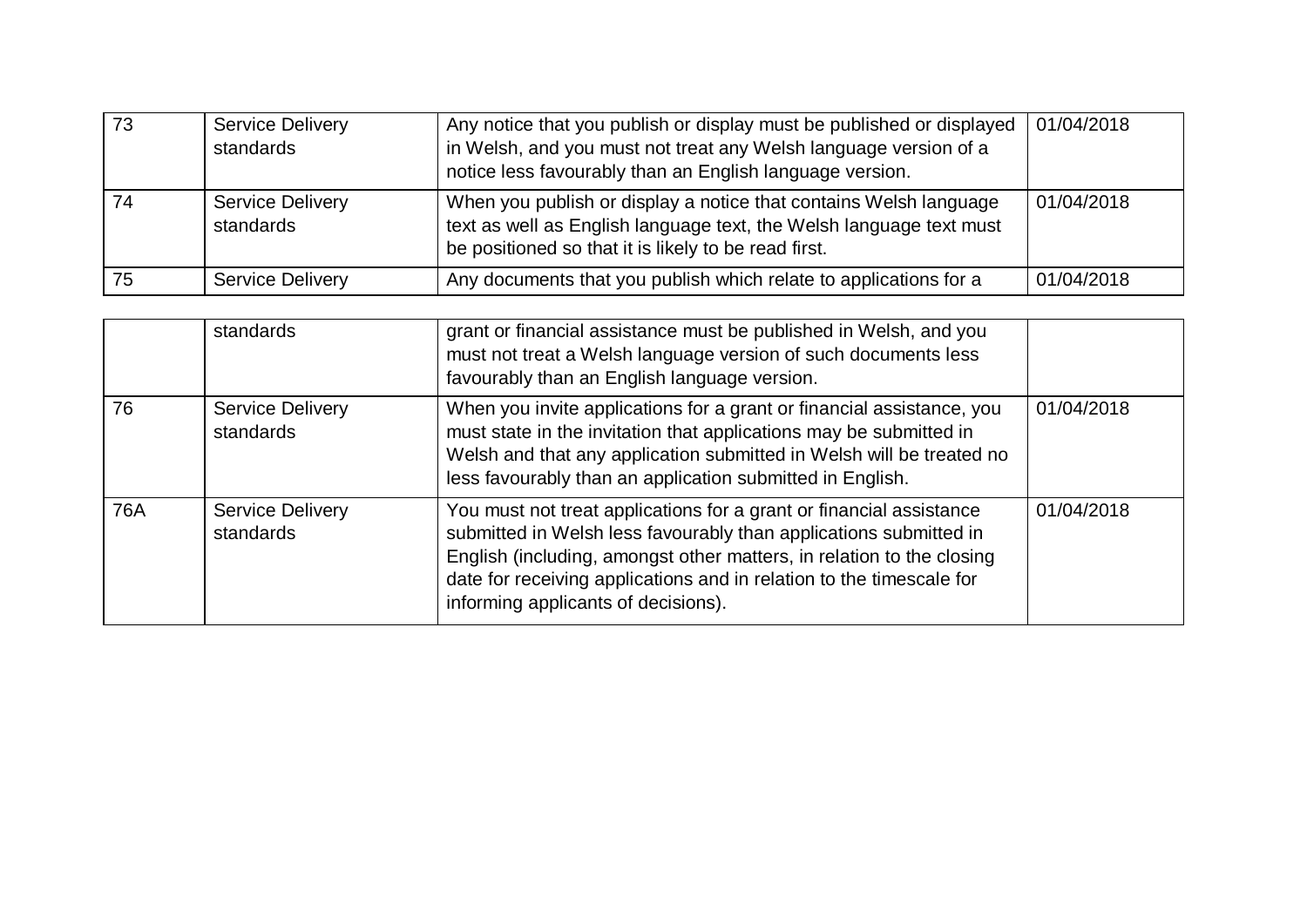| 78 | <b>Service Delivery</b><br>standards | If you receive an application for a grant or financial assistance in<br>Welsh and it is necessary to interview the applicant as part of your<br>assessment of the application you must -<br>(a) offer to provide a translation service from Welsh to English to<br>enable the applicant to use the Welsh language at the interview, and<br>(b) if the applicant wishes to use the Welsh language at the interview,<br>provide a simultaneous translation service for that purpose (unless<br>you conduct the interview in Welsh without a translation service). | 01/04/2018 |
|----|--------------------------------------|-----------------------------------------------------------------------------------------------------------------------------------------------------------------------------------------------------------------------------------------------------------------------------------------------------------------------------------------------------------------------------------------------------------------------------------------------------------------------------------------------------------------------------------------------------------------|------------|
| 79 | <b>Service Delivery</b><br>standards | When you inform an applicant of your decision in relation to an<br>application for a grant or financial assistance, you must do so in<br>Welsh if the application was submitted in Welsh.                                                                                                                                                                                                                                                                                                                                                                       | 01/04/2018 |
| 80 | <b>Service Delivery</b><br>standards | Any invitations to tender for a contract that you publish must be<br>published in Welsh, and you must not treat a Welsh language version<br>of any invitation less favourably than an English language version.                                                                                                                                                                                                                                                                                                                                                 | 01/04/2018 |
|    |                                      | You must comply with standard 80 in the following                                                                                                                                                                                                                                                                                                                                                                                                                                                                                                               |            |

|    |                                      | circumstances:<br>If the subject matter of the invitation to tender for a<br>(a)<br>contract suggests that it should be published in Welsh, or<br>If the anticipated audience, and their expectations,<br>(b)<br>suggests that the invitation should be published in Welsh. |            |
|----|--------------------------------------|-----------------------------------------------------------------------------------------------------------------------------------------------------------------------------------------------------------------------------------------------------------------------------|------------|
| 81 | <b>Service Delivery</b><br>standards | When you publish invitations to tender for a contract, you must state<br>in the invitation that tenders may be submitted in Welsh, and that a<br>tender submitted in Welsh will be treated no less favourably than a<br>tender submitted in English.                        | 01/04/2018 |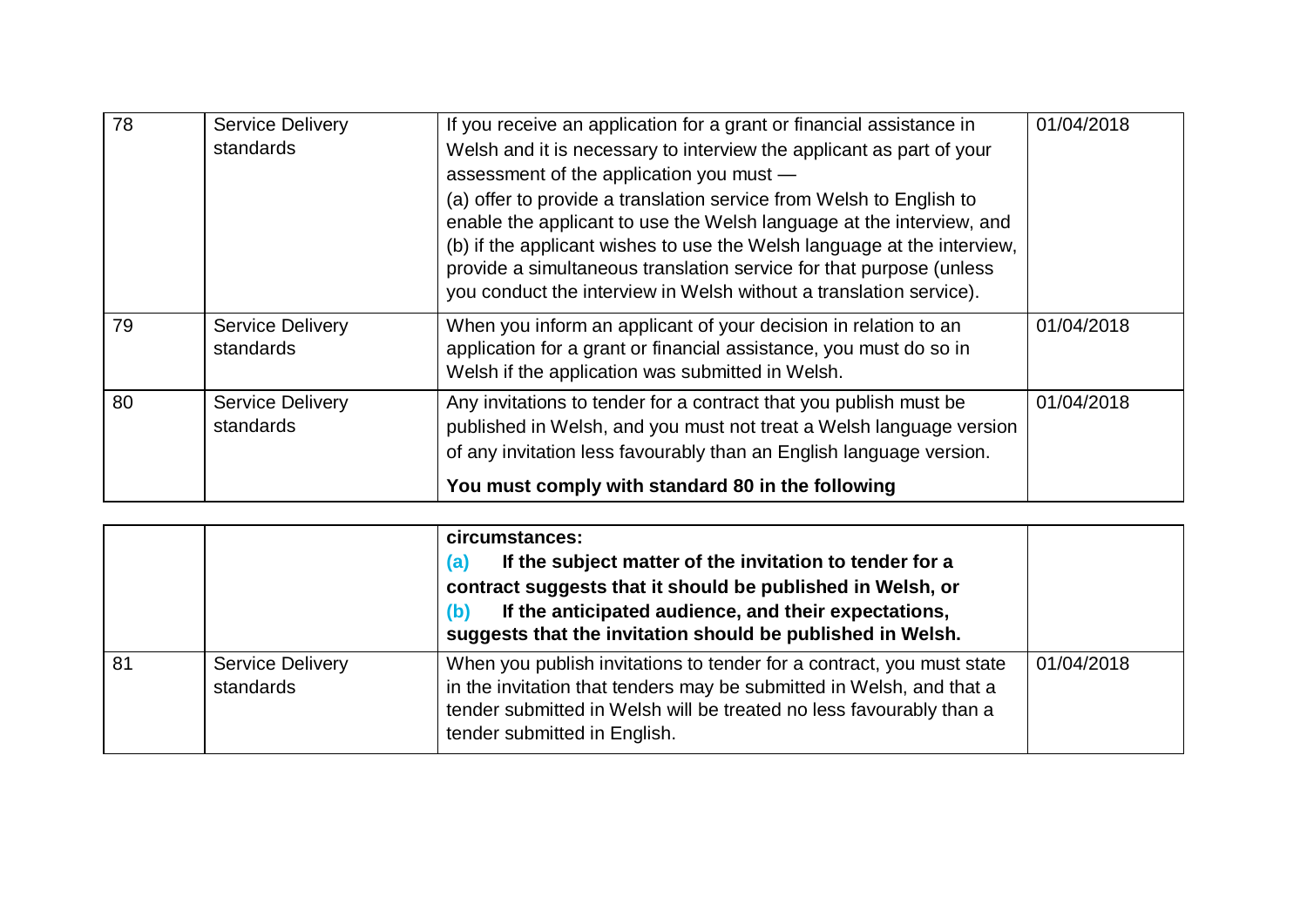| 81A | <b>Service Delivery</b><br>standards | You must not treat a tender for a contract submitted in Welsh less<br>favourably than a tender submitted in English (including, amongst<br>other matters, in relation to the closing date for receiving tenders, and<br>in relation to the timescale for informing tenderers of decisions).                                                                                                                                                                                                                  | 01/04/2018 |
|-----|--------------------------------------|--------------------------------------------------------------------------------------------------------------------------------------------------------------------------------------------------------------------------------------------------------------------------------------------------------------------------------------------------------------------------------------------------------------------------------------------------------------------------------------------------------------|------------|
| 83  | <b>Service Delivery</b><br>standards | If you receive a tender in Welsh and it is necessary to interview the<br>tenderer as part of your assessment of the tender you must $-$ (a)<br>offer to provide a translation service from Welsh to English to enable<br>the tenderer to use the Welsh language at the interview, and (b) if<br>the tenderer wishes to use the Welsh language at the interview,<br>provide a simultaneous translation service for that purpose (unless<br>you conduct the interview in Welsh without a translation service). | 01/04/2018 |
| 84  | <b>Service Delivery</b><br>standards | When you inform a tenderer of your decision in relation to a tender,<br>you must do so in Welsh if the tender was submitted in Welsh.                                                                                                                                                                                                                                                                                                                                                                        | 01/04/2018 |
| 85  | <b>Service Delivery</b><br>standards | You must promote any Welsh language service that you provide, and<br>advertise that service in Welsh.                                                                                                                                                                                                                                                                                                                                                                                                        | 01/04/2018 |
| 86  | <b>Service Delivery</b><br>standards | If you provide a service in Welsh that corresponds to a service you<br>provide in English, any publicity or document that you produce, or<br>website that you publish, which refers to the English service must<br>also state that a corresponding service is available in Welsh.                                                                                                                                                                                                                            | 01/04/2018 |
| 87  | <b>Service Delivery</b><br>standards | When you form, revise or present your corporate identity, you must<br>not treat the Welsh language less favourably than the English<br>language.                                                                                                                                                                                                                                                                                                                                                             | 01/04/2018 |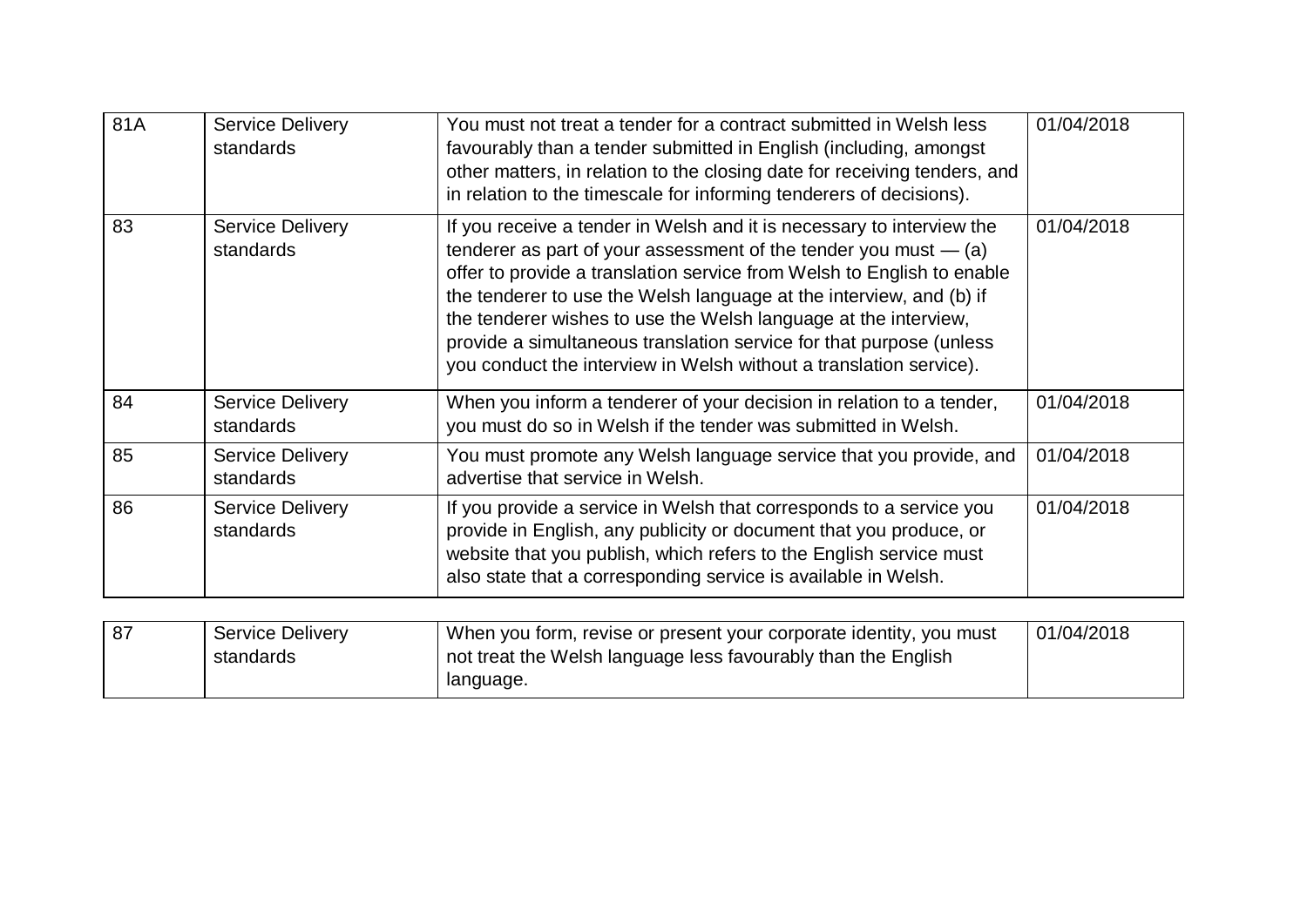| 88  | <b>Service Delivery</b><br>standards | If you offer a learning opportunity that is open to the public, you must<br>offer it in Welsh.<br>You must comply with standard 88 in every circumstance,<br>except:<br>o when an assessment carried out in accordance with<br>standard 89 comes to the conclusion that there is no need<br>for that learning opportunity to be offered in Welsh. | 01/04/2018 |
|-----|--------------------------------------|---------------------------------------------------------------------------------------------------------------------------------------------------------------------------------------------------------------------------------------------------------------------------------------------------------------------------------------------------|------------|
| 89  | <b>Service Delivery</b><br>standards | If you develop a learning opportunity that is to be offered to the public,<br>you must assess the need for that opportunity to be offered in Welsh;<br>and you must ensure that the assessment is published on your<br>website.                                                                                                                   | 01/04/2018 |
| 90  | <b>Service Delivery</b><br>standards | You must inform your students that any written work submitted to you<br>as part of an assessment or examination may be submitted in Welsh,<br>and that work submitted to you in Welsh will be treated no less<br>favourably than written work submitted to you in English as part of<br>that assessment or examination.                           | 01/04/2018 |
| 90A | <b>Service Delivery</b><br>standards | You must not treat any written work submitted to you in Welsh as part<br>of an assessment or examination less favourably than written work<br>submitted to you in English as part of that assessment or<br>examination.                                                                                                                           | 01/04/2018 |
| 92  | <b>Service Delivery</b><br>standards | When students or prospective students apply to you for residential<br>accommodation you must allow those students to express a<br>preference for accommodation (or part of an accommodation) that                                                                                                                                                 | 01/04/2018 |

|  | <br>ereserved for Welsh speakers.<br>WIll<br>be |  |
|--|-------------------------------------------------|--|
|  |                                                 |  |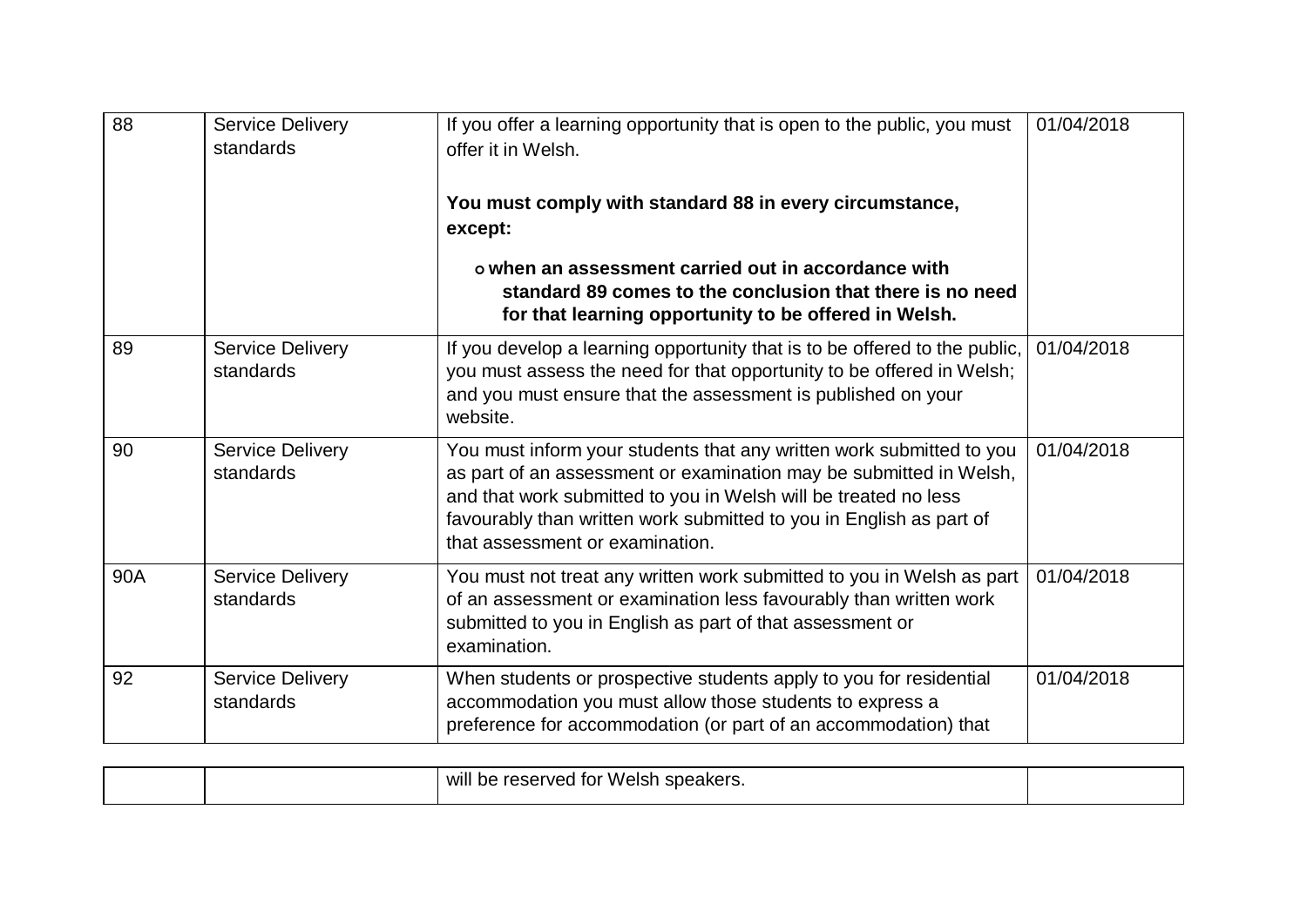| 92A | <b>Service Delivery</b><br>standards | You must promote to your students and prospective students the<br>ability for them to express a preference for accommodation (or part of<br>an accommodation) that will be reserved for Welsh speakers.                                                                                                                                                                                                                             | 01/04/2018 |
|-----|--------------------------------------|-------------------------------------------------------------------------------------------------------------------------------------------------------------------------------------------------------------------------------------------------------------------------------------------------------------------------------------------------------------------------------------------------------------------------------------|------------|
| 93  | Service Delivery<br>standards        | If you allocate a personal tutor to a student ("A") you must-<br>ask A whether A wishes to have a Welsh speaking personal<br>(a)<br>tutor, and<br>if A informs you that A wishes to have a Welsh speaking<br>(b)<br>personal tutor, allocate a Welsh speaking personal tutor to A.                                                                                                                                                  | 01/04/2018 |
| 94  | Policy Making standards              | When you formulate a new policy, or review or revise an existing<br>policy, you must consider what effects, if any (whether positive or<br>adverse), the policy decision would have on -<br>(a) opportunities for persons to use the Welsh language, and (b)<br>treating the Welsh language no less favourably than the English<br>language.                                                                                        | 01/04/2018 |
| 95  | Policy Making standards              | When you formulate a new policy, or review or revise an existing<br>policy, you must consider how the policy could be formulated (or how<br>an existing policy could be changed) so that the policy decision<br>would have positive effects, or increased positive effects, on $-$ (a)<br>opportunities for persons to use the Welsh language, and (b) treating<br>the Welsh language no less favourably than the English language. | 01/04/2018 |
| 96  | Policy Making standards              | When you formulate a new policy, or review or revise an existing<br>policy, you must consider how the policy could be formulated (or how<br>an existing policy could be changed) so that the policy decision would<br>not have adverse effects, or so that it would have decreased adverse<br>effects, on $-$<br>(a) opportunities for persons to use the Welsh language, and                                                       | 01/04/2018 |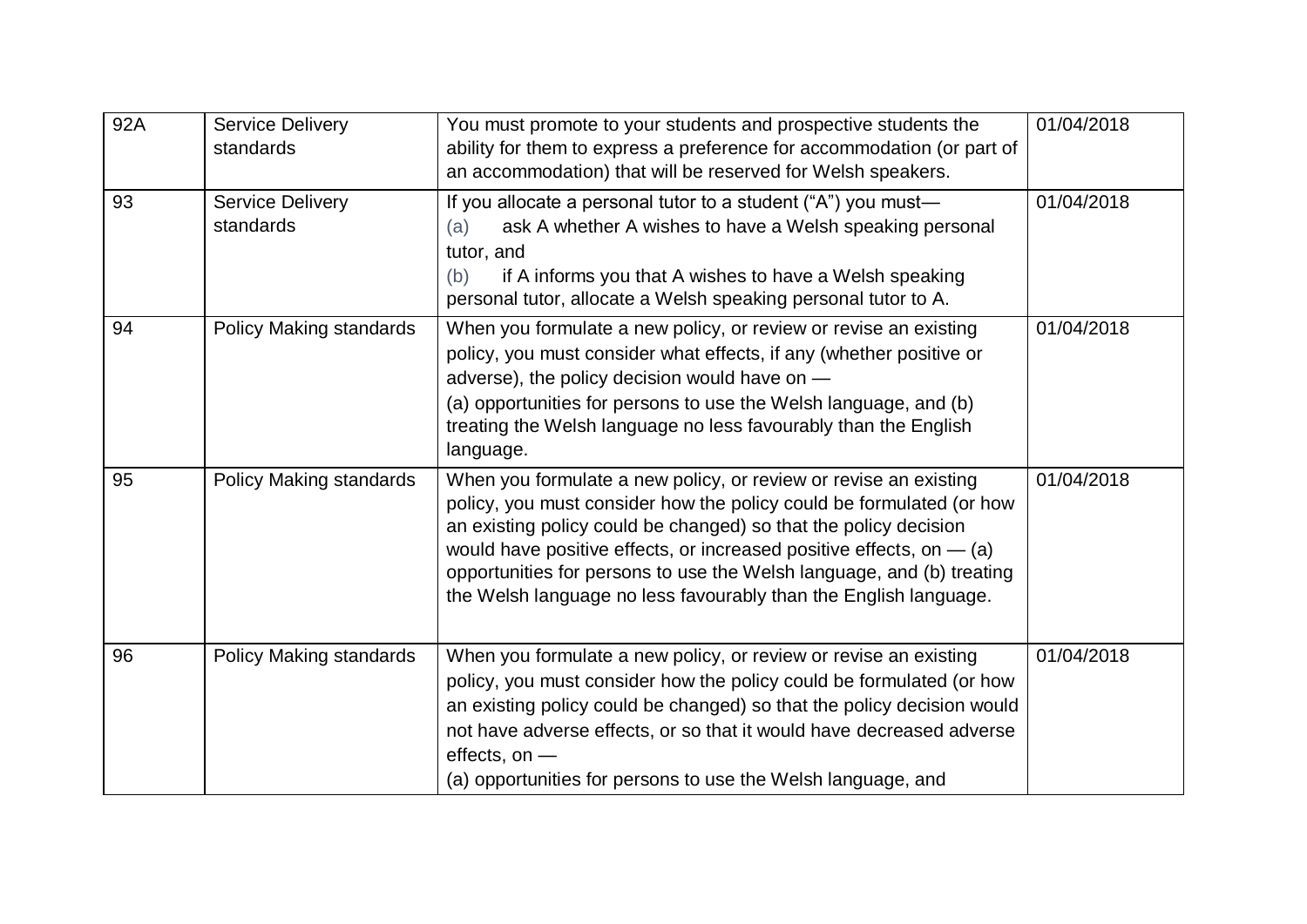|    |                         | (b) treating the Welsh language no less favourably than the English<br>language.                                                                                                                                                                                                                                                                                                                                                                                 |            |
|----|-------------------------|------------------------------------------------------------------------------------------------------------------------------------------------------------------------------------------------------------------------------------------------------------------------------------------------------------------------------------------------------------------------------------------------------------------------------------------------------------------|------------|
| 97 | Policy Making standards | When you publish a consultation document which relates to a policy<br>decision, the document must consider, and seek views on, the effects<br>(whether positive or adverse) that the policy decision under<br>consideration would have on -<br>(a) opportunities for persons to use the Welsh language, and (b)<br>treating the Welsh language no less favourably than the English                                                                               | 01/04/2018 |
|    |                         | language.                                                                                                                                                                                                                                                                                                                                                                                                                                                        |            |
| 98 | Policy Making standards | When you publish a consultation document which relates to a policy<br>decision the document must consider, and seek views on, how the<br>policy under consideration could be formulated or revised so that it<br>would have positive effects, or increased positive effects, on $-$ (a)<br>opportunities for persons to use the Welsh language, and (b)<br>treating the Welsh language no less favourably than the English<br>language.                          | 01/04/2018 |
| 99 | Policy Making standards | When you publish a consultation document which relates to a policy<br>decision the document must consider, and seek views on, how the<br>policy under consideration could be formulated or revised so that it<br>would not have adverse effects, or so that it would have decreased<br>adverse effects, on -<br>(a) opportunities for persons to use the Welsh language, and (b)<br>treating the Welsh language no less favourably than the English<br>language. | 01/04/2018 |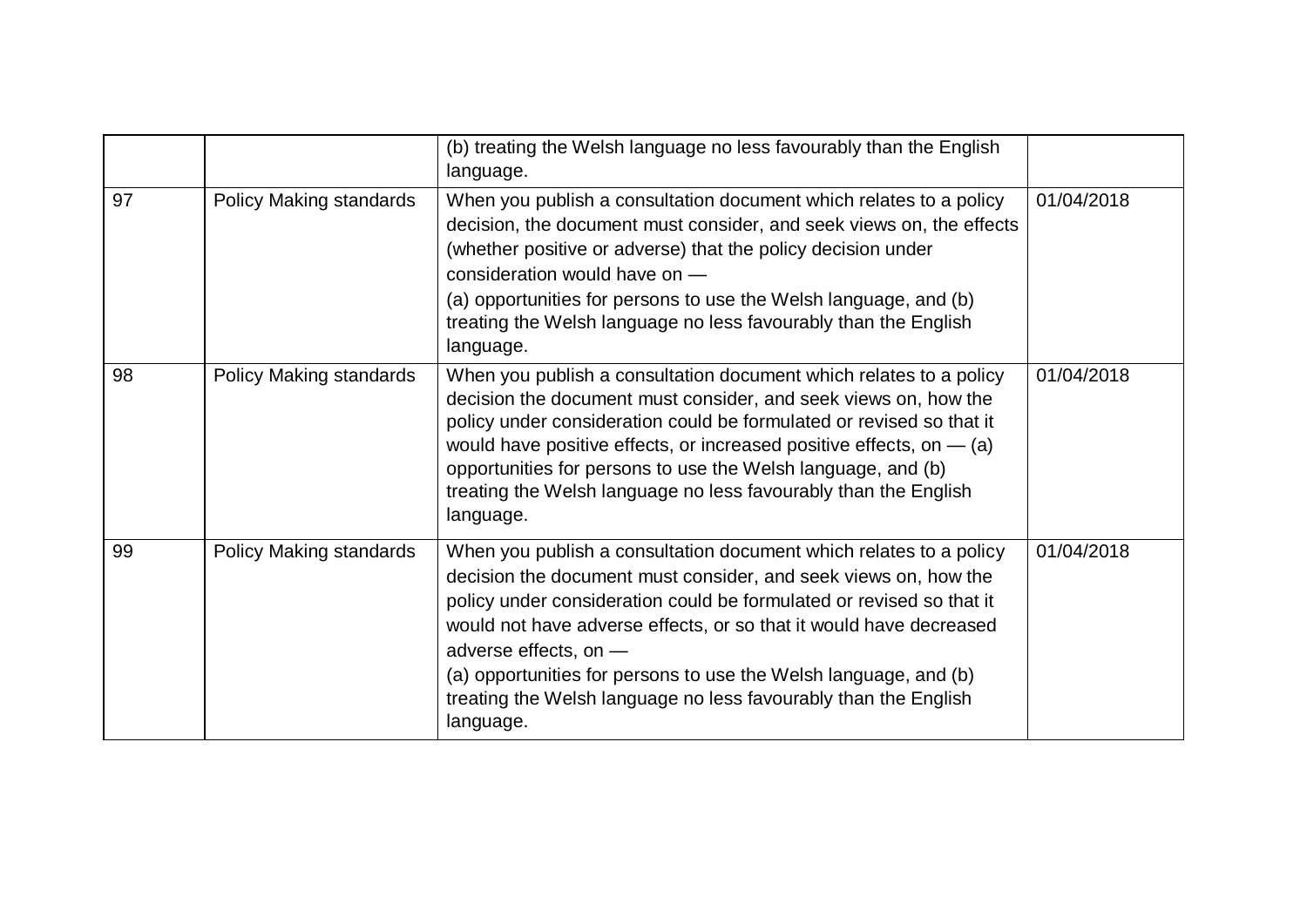| 100 | <b>Policy Making standards</b> | You must produce and publish a policy on awarding grants or            | 01/04/2018 |
|-----|--------------------------------|------------------------------------------------------------------------|------------|
|     |                                | providing financial assistance (or, where appropriate, amend an        |            |
|     |                                | existing policy) which requires you to take the following matters into |            |
|     |                                | account when you make decisions in relation to the awarding of a       |            |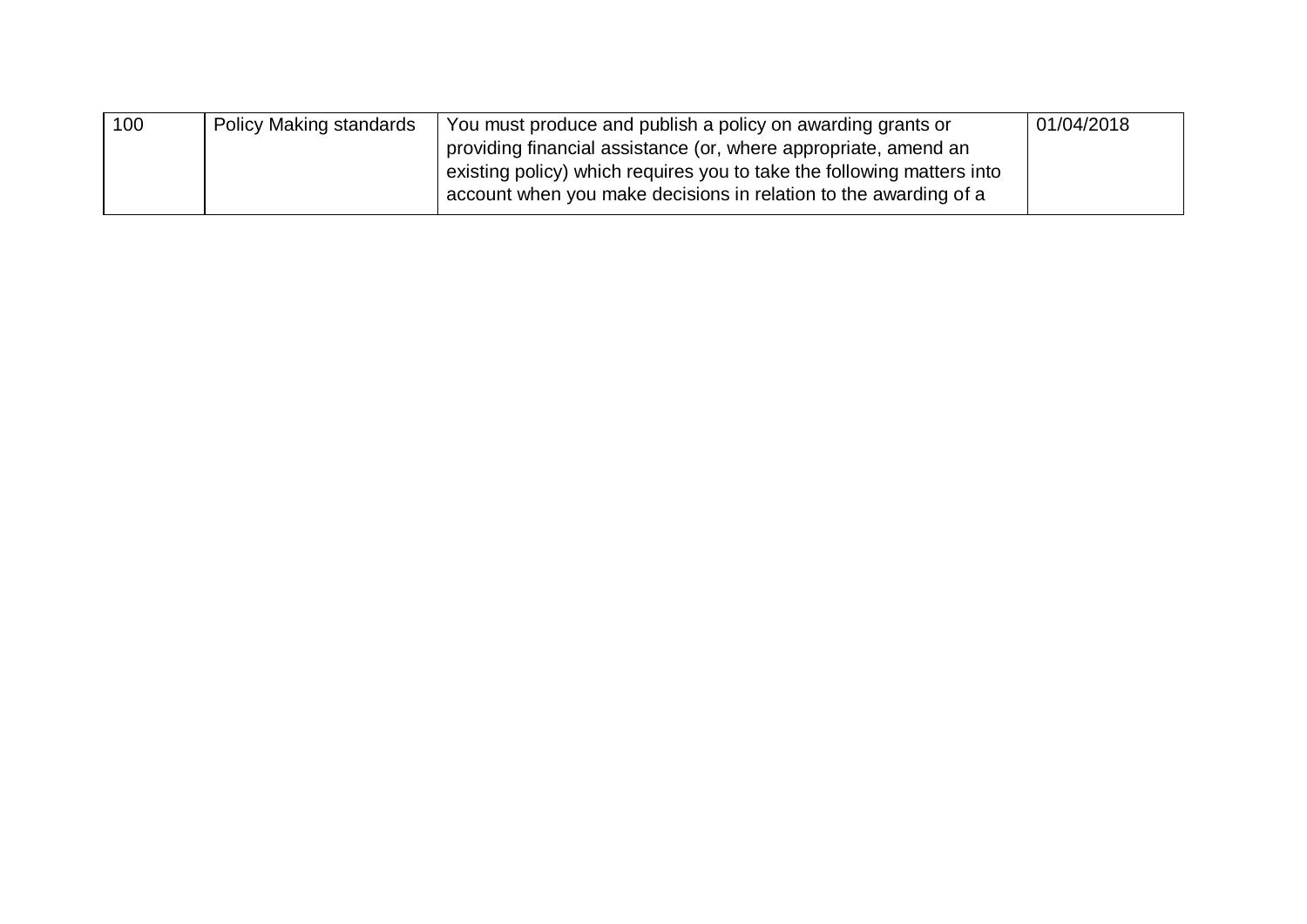|     |                         | grant or providing financial assistance -<br>what effects, if any (and whether positive or negative), the<br>(a)<br>awarding of a grant or providing financial assistance would have on-<br>(i) opportunities for persons to use the Welsh language, and (ii)<br>treating the Welsh language no less favourably than the English<br>language;<br>how the decision could be taken or implemented (for example,<br>(b)<br>by imposing conditions) so that it would have positive effects, or<br>increased positive effects, on-<br>(i) opportunities for persons to use the Welsh language, and (ii)<br>treating the Welsh language no less favourably than the English<br>language;<br>(c) how the decision could be taken or implemented (for example, by<br>imposing conditions) so that it would not have adverse effects, or so<br>that it would have decreased adverse effects on-<br>(i) opportunities for persons to use the Welsh language, and (ii)<br>treating the Welsh language no less favourably than the English |            |
|-----|-------------------------|--------------------------------------------------------------------------------------------------------------------------------------------------------------------------------------------------------------------------------------------------------------------------------------------------------------------------------------------------------------------------------------------------------------------------------------------------------------------------------------------------------------------------------------------------------------------------------------------------------------------------------------------------------------------------------------------------------------------------------------------------------------------------------------------------------------------------------------------------------------------------------------------------------------------------------------------------------------------------------------------------------------------------------|------------|
|     |                         | language;<br>(ch) whether you need to ask the applicant for any additional<br>information in order to assist you in assessing the effects of awarding<br>a grant or providing financial assistance on-<br>(i) opportunities for persons to use the Welsh language, and (ii)<br>treating the Welsh language no less favourably than the English<br>language.                                                                                                                                                                                                                                                                                                                                                                                                                                                                                                                                                                                                                                                                    |            |
| 101 | Policy Making standards | When you commission or undertake research that is intended to<br>assist you to make a policy decision, you must ensure that the<br>research considers what effects, if any (and whether positive or<br>adverse), the policy decision under consideration would have on-                                                                                                                                                                                                                                                                                                                                                                                                                                                                                                                                                                                                                                                                                                                                                        | 01/04/2018 |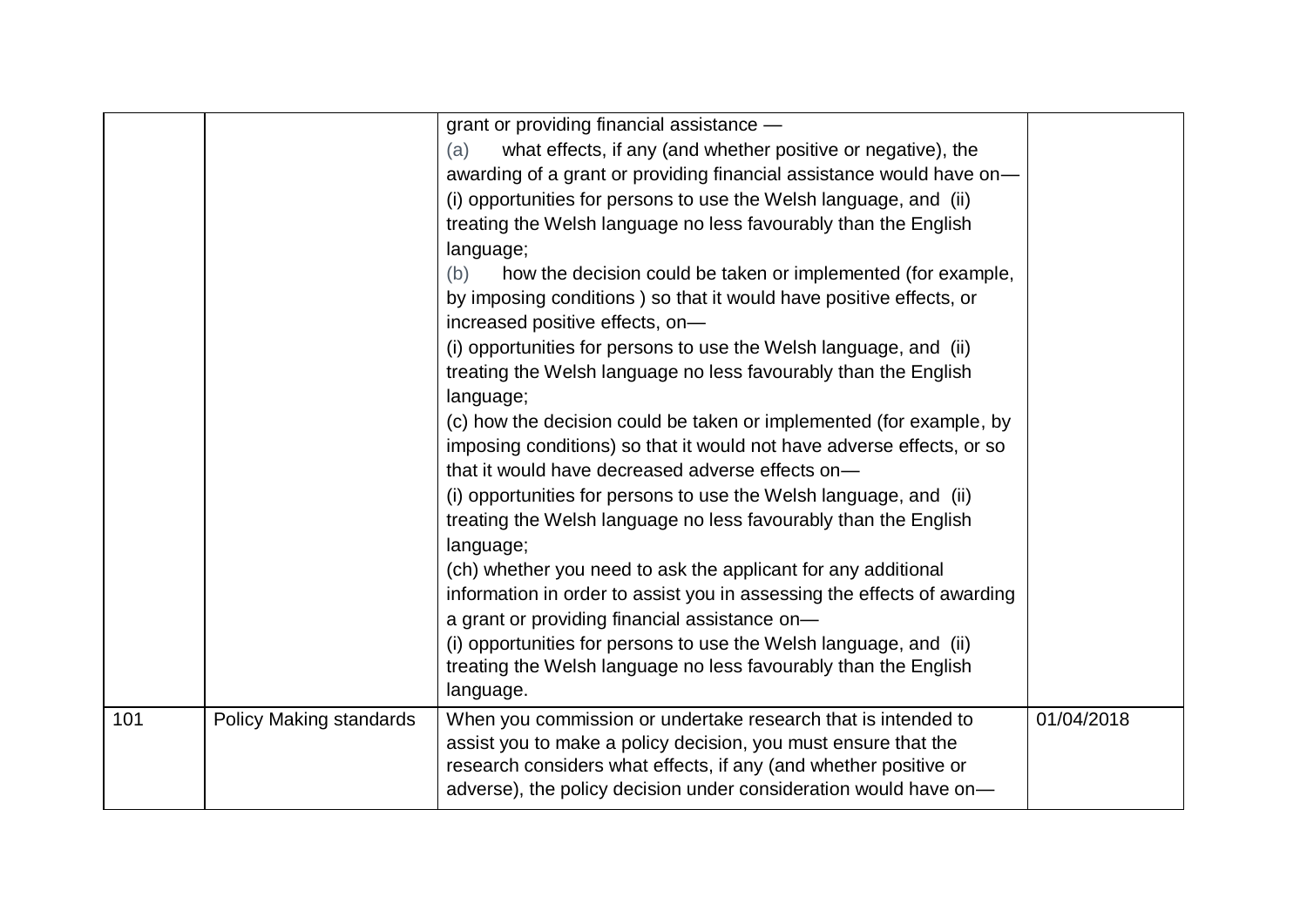|     |                                | opportunities for persons to use the Welsh language, and<br>(a)<br>treating the Welsh language no less favourably than the<br>(b)<br>English language.                                                                                                                                                                                                                                                                                                                        |            |
|-----|--------------------------------|-------------------------------------------------------------------------------------------------------------------------------------------------------------------------------------------------------------------------------------------------------------------------------------------------------------------------------------------------------------------------------------------------------------------------------------------------------------------------------|------------|
| 102 | <b>Policy Making standards</b> | When you commission or undertake research that is intended to<br>assist you to make a policy decision, you must ensure that the<br>research considers how the policy decision under consideration could<br>be made so that it would have a positive effects, or so that it would<br>have increased positive effects, on -<br>(a) opportunities for persons to use the Welsh language, and (b)<br>treating the Welsh language no less favourably than the English<br>language. | 01/04/2018 |
| 103 | Policy Making standards        | When you commission or undertake research that is intended to<br>assist you to make a policy decision, you must ensure that the<br>research considers how the policy decision under consideration could<br>be made so that it would not have adverse effects, or so that it would<br>have decreased adverse effects, on -<br>(a) opportunities for persons to use the Welsh language, and (b)<br>treating the Welsh language no less favourably than the English<br>language. | 01/04/2018 |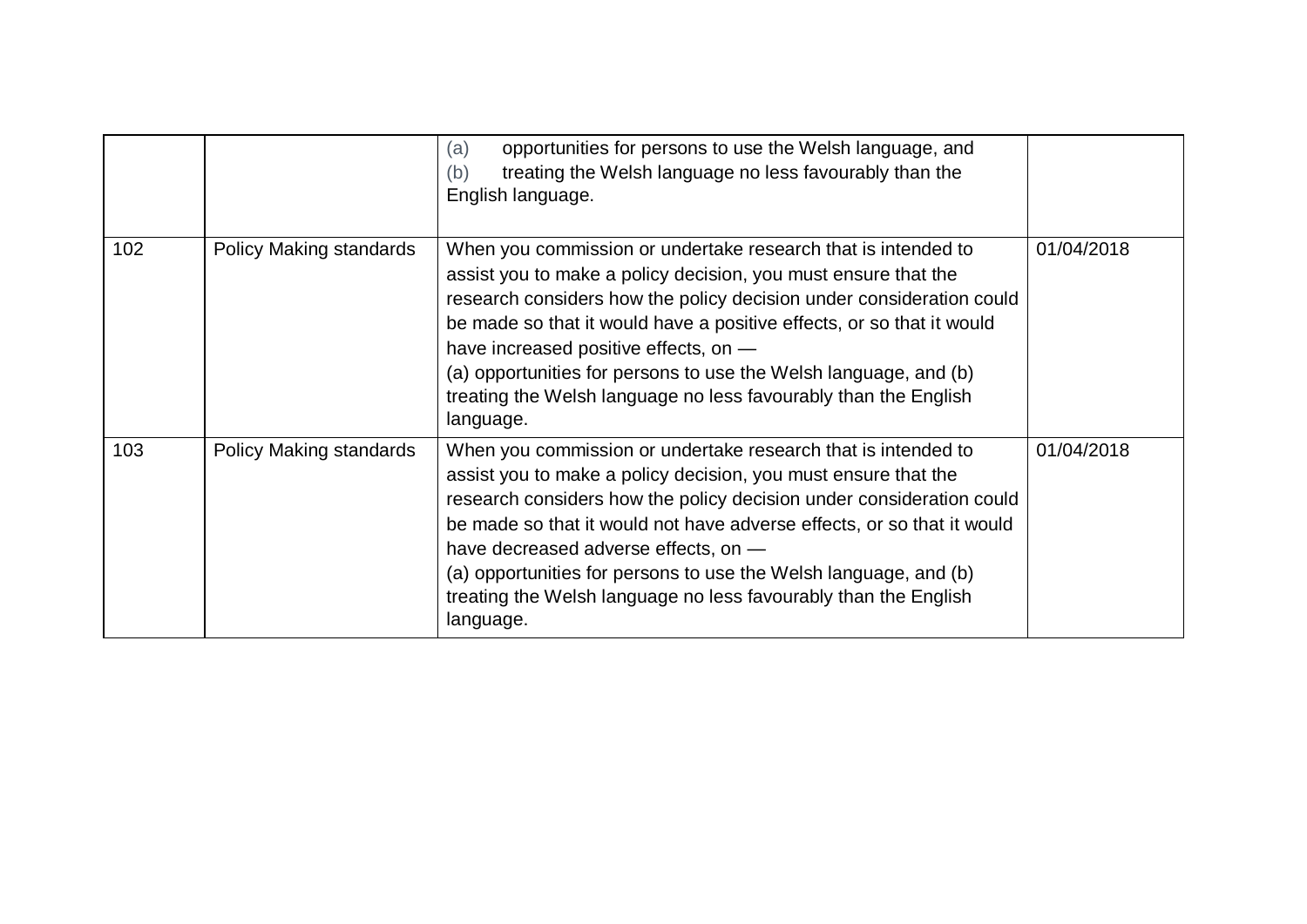| 104 | <b>Policy Making standards</b> | When you develop or revise a course (or any component of a course)       | 01/04/2018 |
|-----|--------------------------------|--------------------------------------------------------------------------|------------|
|     |                                | you must consider-                                                       |            |
|     |                                | (a) what effects, if any (and whether positive or negative), that course |            |
|     |                                | would have on-                                                           |            |
|     |                                | (i) opportunities for persons to use the Welsh language, and (ii)        |            |
|     |                                | treating the Welsh language no less favourably than the English          |            |
|     |                                | language;                                                                |            |
|     |                                | (b) how that course would have positive effects, or increased positive   |            |

|     |                       | effects, on-<br>(i) opportunities for persons to use the Welsh language, and (ii)<br>treating the Welsh language no less favourably than the English<br>language;<br>(c) how that course would not have adverse effects, or so that it<br>would have decreased adverse effects on-<br>(i) opportunities for persons to use the Welsh language, and (ii)<br>treating the Welsh language no less favourably than the English<br>language. |            |
|-----|-----------------------|-----------------------------------------------------------------------------------------------------------------------------------------------------------------------------------------------------------------------------------------------------------------------------------------------------------------------------------------------------------------------------------------------------------------------------------------|------------|
| 105 | Operational standards | You must develop a policy on using Welsh internally for the purpose<br>of promoting and facilitating the use of the language, and you must<br>publish that policy on your intranet.                                                                                                                                                                                                                                                     | 01/04/2018 |
| 106 | Operational standards | When you offer a new post to an individual, you must ask that<br>individual whether he or she wishes for the contract of employment or<br>contract for services to be provided in Welsh; and if that is the<br>individual's wish you must provide the contract in Welsh.                                                                                                                                                                | 01/04/2018 |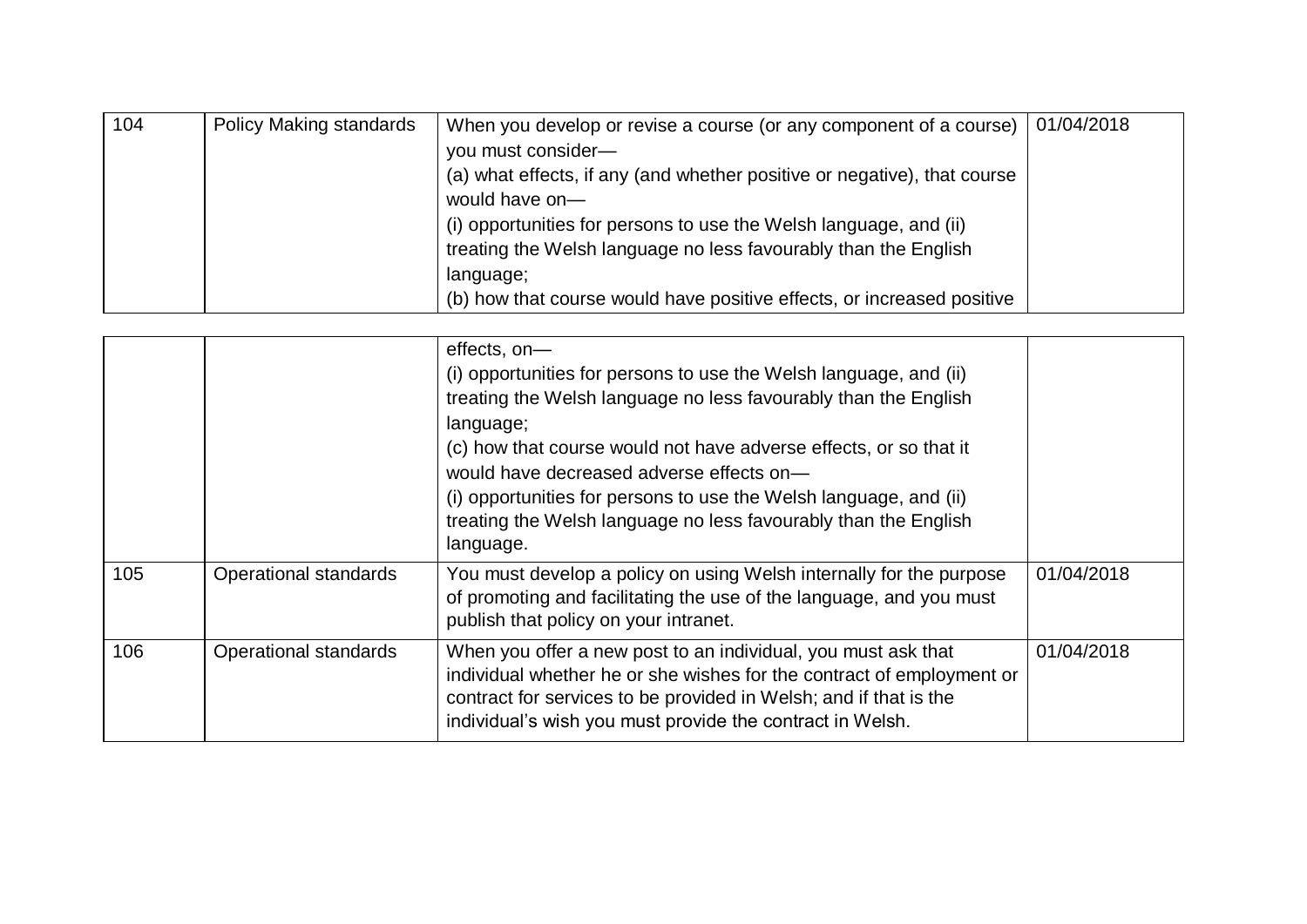| 107 | Operational standards | You must $-$                                                                                                                                                                                                                                                                                        | 01/04/2018 |
|-----|-----------------------|-----------------------------------------------------------------------------------------------------------------------------------------------------------------------------------------------------------------------------------------------------------------------------------------------------|------------|
|     |                       | ask each employee whether he or she wishes to receive any<br>(a)<br>paper correspondence that relates to his or her employment, and<br>which is addressed to him or her personally, in Welsh, and<br>if an employee so wishes, provide any such correspondence to<br>(b)<br>that employee in Welsh. |            |
| 108 | Operational standards | You must ask each employee whether he or she wishes to receive<br>any documents that outline his or her training needs or requirements<br>in Welsh; and if that is the employee's wish you must provide any<br>such documents to him or to her in Welsh.                                            | 01/04/2018 |
| 109 | Operational standards | You must ask each employee whether he or she wishes to receive<br>any documents that outline his or her performance objectives in                                                                                                                                                                   | 01/04/2018 |

|     |                       | Welsh; and if that is the employee's wish you must provide any such<br>documents to him or to her in Welsh.                                                                                                                                                                                             |            |
|-----|-----------------------|---------------------------------------------------------------------------------------------------------------------------------------------------------------------------------------------------------------------------------------------------------------------------------------------------------|------------|
| 110 | Operational standards | You must ask each employee whether he or she wishes to receive<br>any documents that outline or record his or her career plan in Welsh;<br>and if that is the employee's wish you must provide any such<br>documents to him or to her in Welsh.                                                         | 01/04/2018 |
| 111 | Operational standards | You must ask each employee whether he or she wishes to<br>receive any forms that record and authorise $-$ (a) annual leave,<br>(b) absences from work, and<br>(c) flexible working hours,<br>in Welsh; and if that is an employee's wish, you must provide any<br>such forms to him or to her in Welsh. | 01/04/2018 |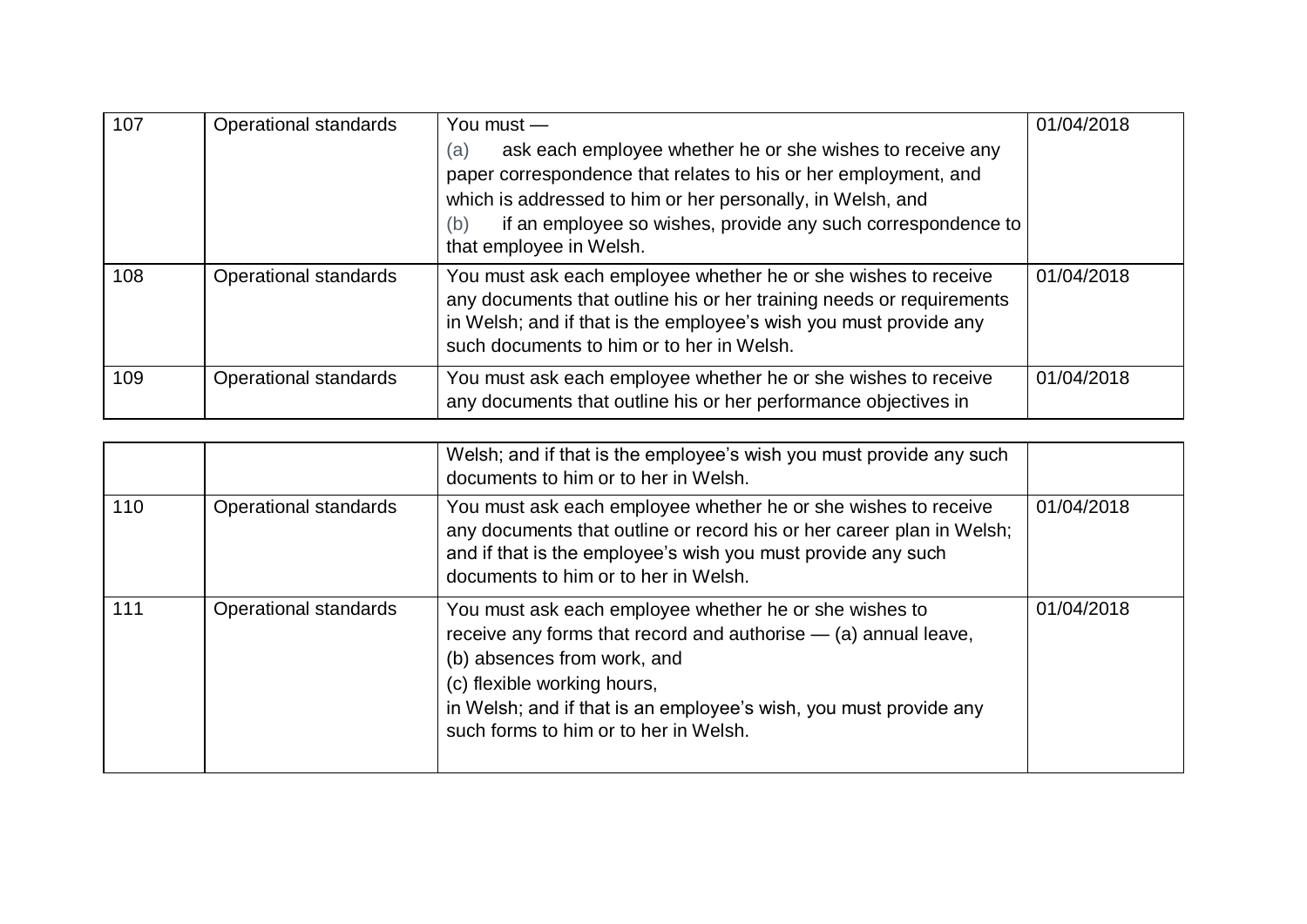| 112 | Operational standards | If you publish a policy relating to behaviour in the workplace, you<br>must publish it in Welsh.     | 01/10/2018 |
|-----|-----------------------|------------------------------------------------------------------------------------------------------|------------|
| 113 | Operational standards | If you publish a policy relating to health and well-being at work, you<br>must publish it in Welsh.  | 01/10/2018 |
| 114 | Operational standards | If you publish a policy relating to salaries or workplace benefits, you<br>must publish it in Welsh. | 01/10/2018 |
| 115 | Operational standards | If you publish a policy relating to performance management, you<br>must publish it in Welsh.         | 01/10/2018 |
| 116 | Operational standards | If you publish a policy about absence from work, you must publish it in<br>Welsh.                    | 01/10/2018 |
| 117 | Operational standards | If you publish a policy relating to working conditions, you must publish<br>it in Welsh.             | 01/10/2018 |
| 118 | Operational standards | If you publish a policy regarding work patterns, you must publish it in<br>Welsh.                    | 01/10/2018 |

| 119  | Operational standards | You must allow each member of staff $-$ (a)<br>to make complaints to you in Welsh, and<br>(b) to respond in Welsh to any complaint made about him or about her.                                                                                                                                                            | 01/04/2018 |
|------|-----------------------|----------------------------------------------------------------------------------------------------------------------------------------------------------------------------------------------------------------------------------------------------------------------------------------------------------------------------|------------|
| 119A | Operational standards | You must state in any document that you have that sets out your<br>procedures for making complaints that each member of staff may -<br>make a complaint to you in Welsh, and<br>(a)<br>respond to a complaint made about him or about her in<br>(b)<br>Welsh; and you must also inform each member of staff of that right. | 01/04/2018 |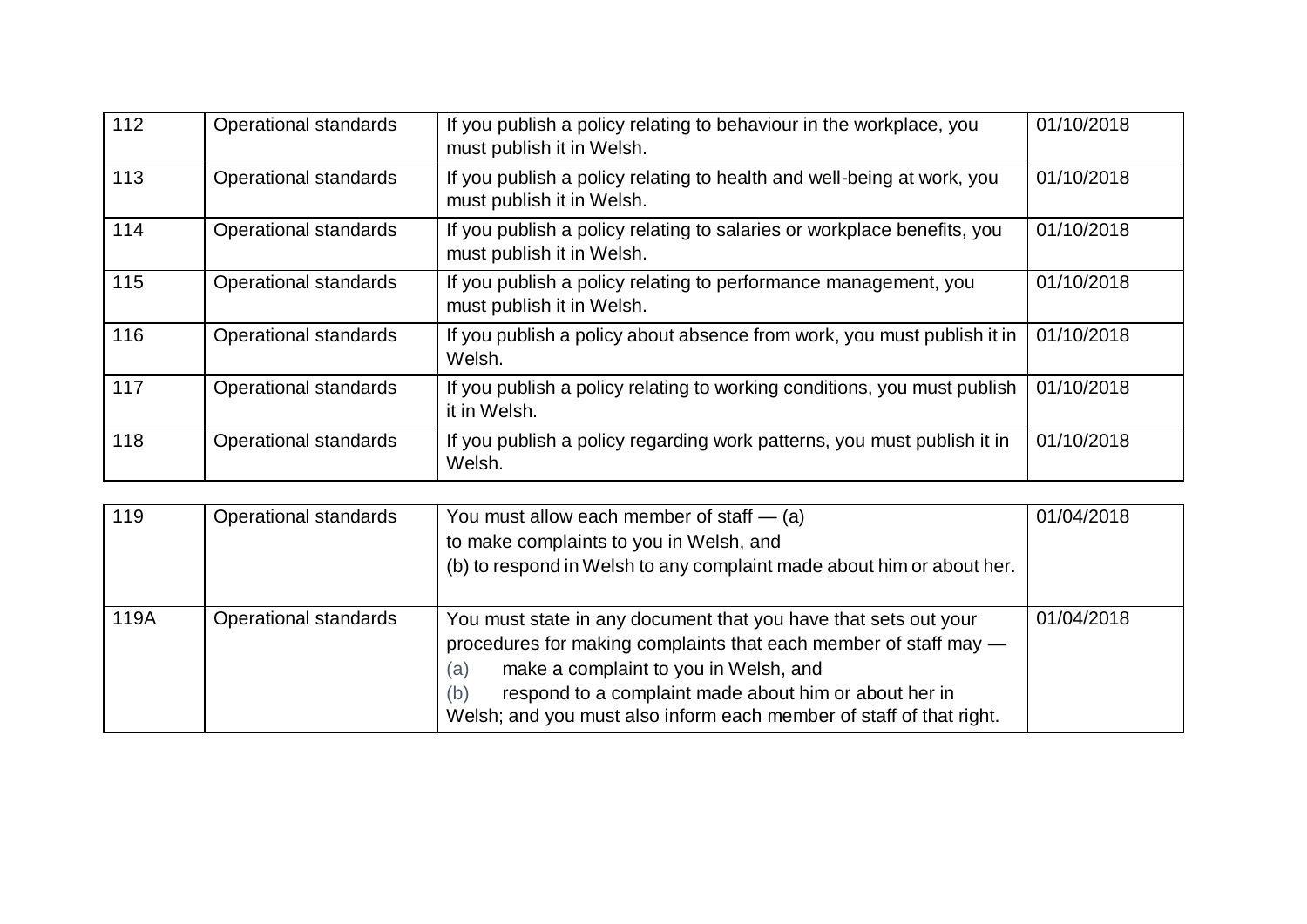| 121 | Operational standards | If you receive a complaint from a member of staff or a complaint<br>about a member of staff, and a meeting is required with that member<br>of staff, you must $-$<br>(a) ask the member of staff whether he or she wishes to use the<br>Welsh language at the meeting;<br>(b) explain that you will provide a translation service from Welsh to<br>English for that purpose if it is required; and if the member of<br>staff wishes to use the Welsh language, you must provide a<br>simultaneous translation service from Welsh to English at the<br>meeting (unless you conduct the meeting in Welsh without<br>translation services). | 01/04/2018 |
|-----|-----------------------|------------------------------------------------------------------------------------------------------------------------------------------------------------------------------------------------------------------------------------------------------------------------------------------------------------------------------------------------------------------------------------------------------------------------------------------------------------------------------------------------------------------------------------------------------------------------------------------------------------------------------------------|------------|
| 122 | Operational standards | When you inform a member of staff of a decision you have reached<br>in relation to a complaint made by him or by her, or in relation to a<br>complaint made about him or about her, you must do so in Welsh if<br>that member of staff-<br>made the complaint in Welsh,<br>(a)<br>responded in Welsh to a complaint about him or about her,<br>(b)<br>asked for a meeting about the complaint to be conducted in<br>(c)<br>Welsh, or                                                                                                                                                                                                     | 01/04/2018 |

|     |                       | (ch) asked to use the Welsh language at a meeting about the<br>complaint.                                                         |            |
|-----|-----------------------|-----------------------------------------------------------------------------------------------------------------------------------|------------|
| 123 | Operational standards | You must allow all members of staff to respond in Welsh to<br>allegations made against them in any internal disciplinary process. | 01/04/2018 |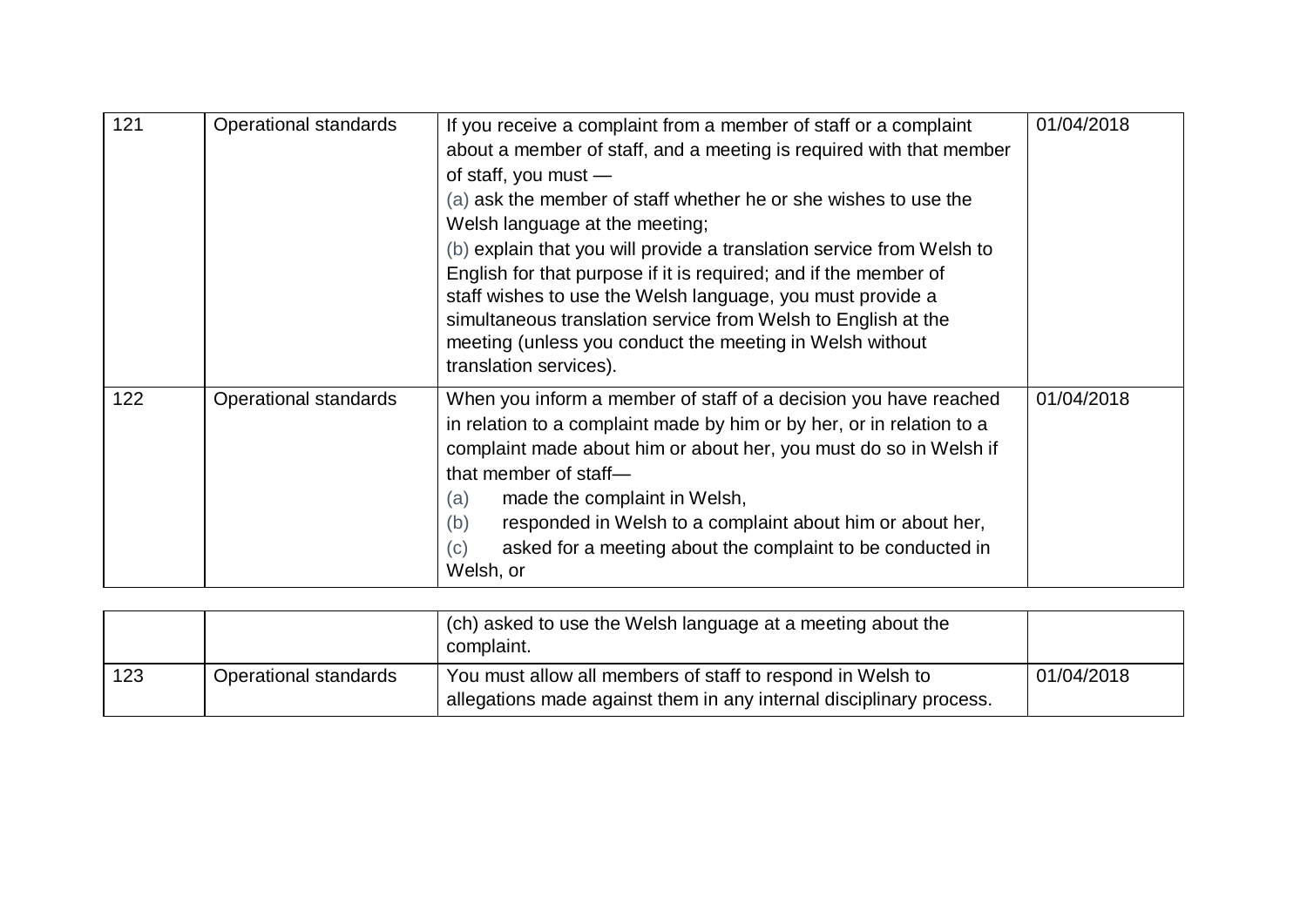| 123A | Operational standards        | You must —<br>state in any document that you have which sets out your<br>(a)<br>arrangements for disciplining staff that any member of staff may<br>respond in Welsh to any allegations made against him or against her,<br>and<br>if you commence a disciplinary procedure in relation to a<br>(b)<br>member of staff, inform that member of staff of that right.                                                                                                                                                                                                                       | 01/04/2018 |
|------|------------------------------|------------------------------------------------------------------------------------------------------------------------------------------------------------------------------------------------------------------------------------------------------------------------------------------------------------------------------------------------------------------------------------------------------------------------------------------------------------------------------------------------------------------------------------------------------------------------------------------|------------|
| 125  | Operational standards        | If you organise a meeting with a member of staff regarding a<br>disciplinary matter that relates to his or her conduct you must -<br>(a) ask the member of staff whether he or she wishes to use the<br>Welsh language at the meeting, and<br>(b) explain that you will provide a translation service for that purpose<br>if it is required;<br>and, if the member of staff wishes to use the Welsh language, you<br>must provide a simultaneous translation service from Welsh to<br>English at the meeting (unless you conduct the meeting in Welsh<br>without a translation service). | 01/04/2018 |
| 126  | <b>Operational standards</b> | When you inform a member of staff of a decision you have reached<br>following a disciplinary process, you must do so in Welsh if that<br>member of staff-<br>(a) responded to allegations made against him or her in Welsh, (b)<br>asked for a meeting regarding the disciplinary process to be<br>conducted in Welsh, or<br>(c) asked to use the Welsh language at a meeting regarding the                                                                                                                                                                                              | 01/04/2018 |

|  |  | . . |  |
|--|--|-----|--|
|--|--|-----|--|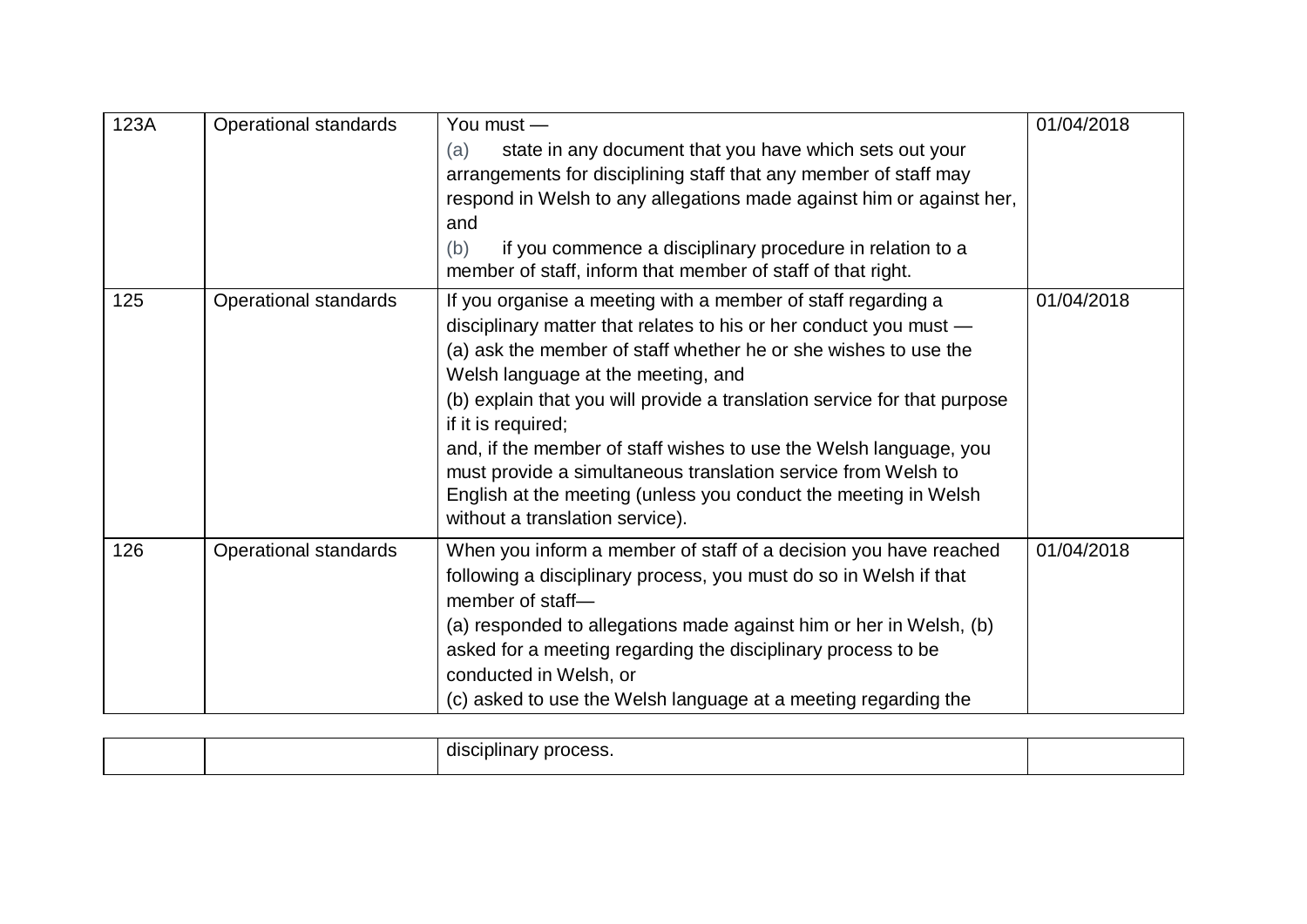| 127 | Operational standards        | You must provide staff with computer software for checking spelling<br>and grammar in Welsh, and provide Welsh language interfaces for<br>software (where an interface exists).                                                                                                                                  | 01/04/2018 |
|-----|------------------------------|------------------------------------------------------------------------------------------------------------------------------------------------------------------------------------------------------------------------------------------------------------------------------------------------------------------|------------|
| 128 | <b>Operational standards</b> | You must ensure that -<br>(a) the text of each page of your intranet is available in Welsh, (b)<br>every Welsh language page on your intranet is fully functional,<br>and<br>(c) the Welsh language is treated no less favourably than the English<br>language on your intranet.                                 | 01/10/2019 |
| 131 | Operational standards        | If you have a Welsh language page on your intranet that corresponds<br>to an English language page, you must state clearly on the English<br>language page that the page is also available in Welsh, and must<br>provide a direct link to the Welsh language page on the<br>corresponding English language page. | 01/10/2019 |
| 132 | <b>Operational standards</b> | You must designate and maintain a page (or pages) on your intranet<br>which provides services and support material to promote the Welsh<br>language and to assist your staff to use the Welsh language.                                                                                                          | 01/04/2018 |
| 133 | <b>Operational standards</b> | You must provide the interface and menus on your intranet pages in<br>Welsh.                                                                                                                                                                                                                                     | 01/10/2019 |
| 134 | <b>Operational standards</b> | You must assess the Welsh language skills of your employees.                                                                                                                                                                                                                                                     | 01/04/2018 |
| 135 | <b>Operational standards</b> | You must provide training in Welsh in the following areas, if<br>you provide such training in English - (a) recruitment and<br>interviewing;<br>(b) performance management;<br>(c) complaints and disciplinary procedures;<br>(ch) induction;<br>(d) dealing with the public; and                                | 01/10/2018 |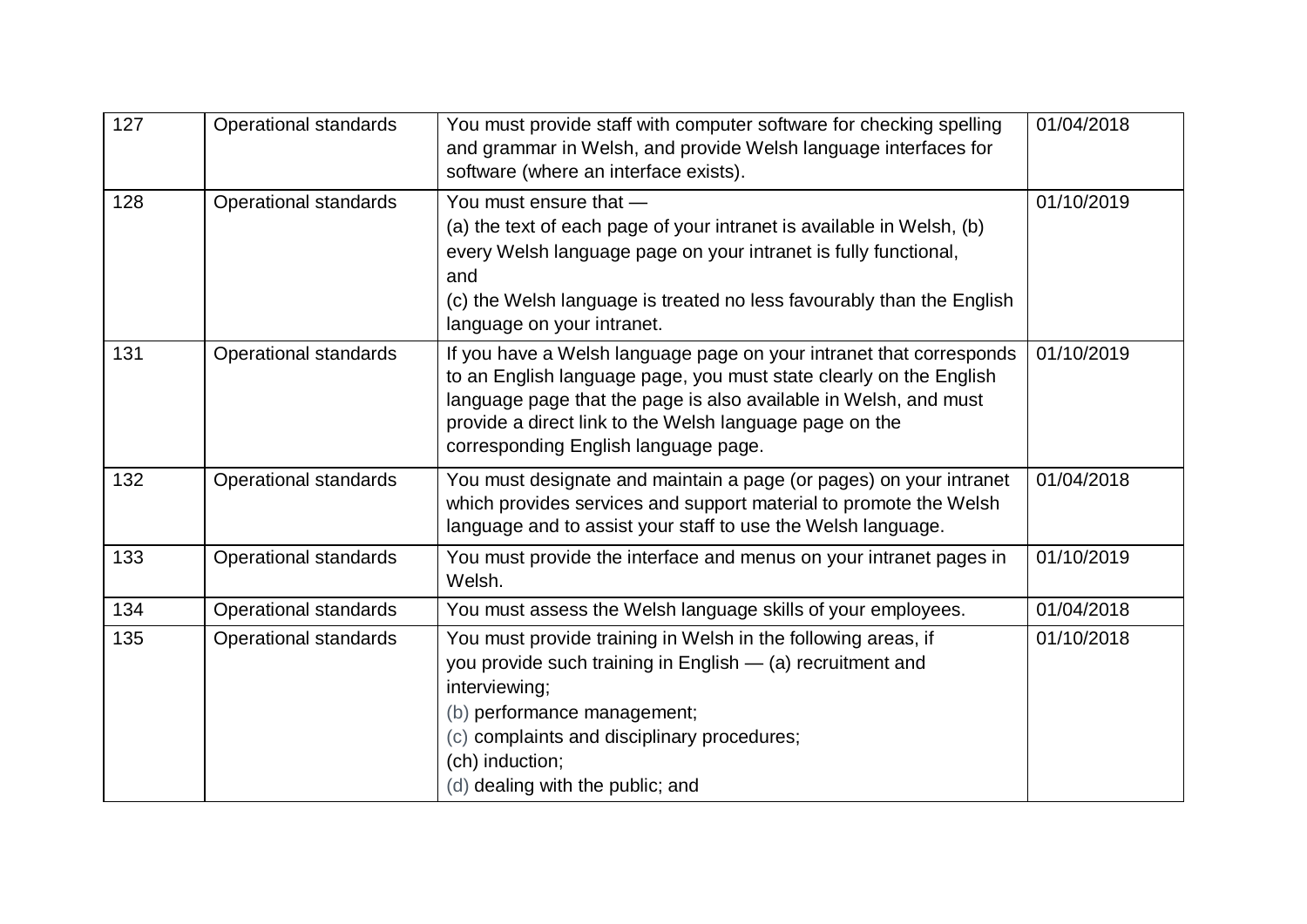|     |                       | (dd) health and safety.                                                                                                                                                                                                                                                                                                                                                                  |            |
|-----|-----------------------|------------------------------------------------------------------------------------------------------------------------------------------------------------------------------------------------------------------------------------------------------------------------------------------------------------------------------------------------------------------------------------------|------------|
| 136 | Operational standards | You must provide training (in Welsh) on using Welsh effectively in -<br>(a) meetings;<br>(b) interviews; and<br>(c) complaints and disciplinary procedures.                                                                                                                                                                                                                              | 01/10/2018 |
| 137 | Operational standards | You must provide training to staff who provide careers advice on the<br>value of Welsh language skills in the employment sector.                                                                                                                                                                                                                                                         | 01/10/2018 |
| 138 | Operational standards | You must provide opportunities during working hours -<br>(a) for your employees to receive basic Welsh language lessons, and<br>(b) for employees who manage others to receive training on using the<br>Welsh language in their role as managers.                                                                                                                                        | 01/10/2018 |
| 139 | Operational standards | You must provide opportunities for employees who have completed<br>basic Welsh language training to receive further training, free of<br>charge, to develop their language skills.                                                                                                                                                                                                       | 01/10/2018 |
| 140 | Operational standards | You must providing training courses so that your employees can<br>develop -<br>awareness of the Welsh language (including awareness of its<br>(a)<br>history and its role in Welsh culture);<br>an understanding of the duty to operate in accordance with the<br>(b)<br>Welsh language standards;<br>an understanding of how the Welsh language can be used in<br>(c)<br>the workplace. | 01/10/2018 |
| 141 | Operational standards | When you provide information to new employees (for example by<br>means of an induction process), you must provide information for the<br>purpose of raising their awareness of the Welsh language.                                                                                                                                                                                       | 01/04/2018 |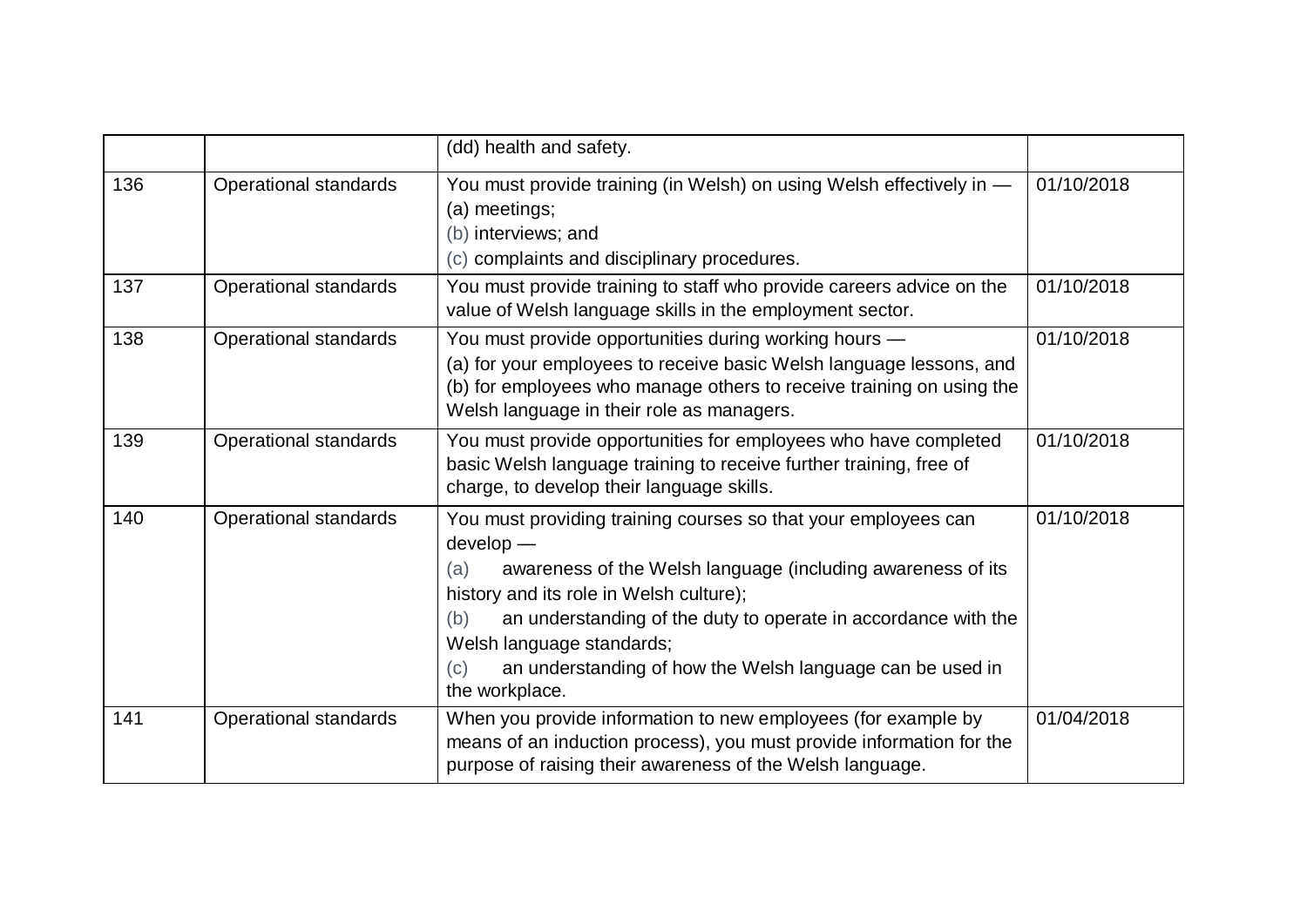| 142 | Operational standards | You must provide wording or a logo for your staff to include in e-mail | 01/04/2018 |
|-----|-----------------------|------------------------------------------------------------------------|------------|
|     |                       | signatures which will enable them to indicate whether they speak       |            |
|     |                       | Welsh fluently or whether they are learning the language.              |            |

| 143  | Operational standards | You must provide wording for your employees which will enable them<br>to include a Welsh language version of their contact details in e-mail<br>messages, and to provide a Welsh language version of any message<br>which informs others that they are unavailable to respond to e-mail<br>messages.                                                                                                                          | 01/04/2018 |
|------|-----------------------|-------------------------------------------------------------------------------------------------------------------------------------------------------------------------------------------------------------------------------------------------------------------------------------------------------------------------------------------------------------------------------------------------------------------------------|------------|
| 144  | Operational standards | You must make available to members of staff who are able to speak<br>Welsh a badge for them to wear to convey that.                                                                                                                                                                                                                                                                                                           | 01/04/2018 |
| 144A | Operational standards | You must promote to members of staff the wearing of a badge that<br>conveys that a member of staff is able to speak Welsh.                                                                                                                                                                                                                                                                                                    | 01/04/2018 |
| 145  | Operational standards | When you assess the requirements for a new or vacant post, you<br>must assess the need for Welsh language skills, and categorise it<br>as a post where one or more of the following apply $-$ (a) Welsh<br>language skills are essential;<br>Welsh language skills need to be learnt when appointed to the<br>(b)<br>post;<br>Welsh language skills are desirable; or<br>(c)<br>(ch) Welsh language skills are not necessary. | 01/04/2018 |
| 145A | Operational standards | If you have categorised a post as one where Welsh language<br>skills are essential, desirable or need to be learnt you must $-$ (a)<br>specify that when advertising the post, and (b) advertise the post<br>in Welsh.                                                                                                                                                                                                        | 01/04/2018 |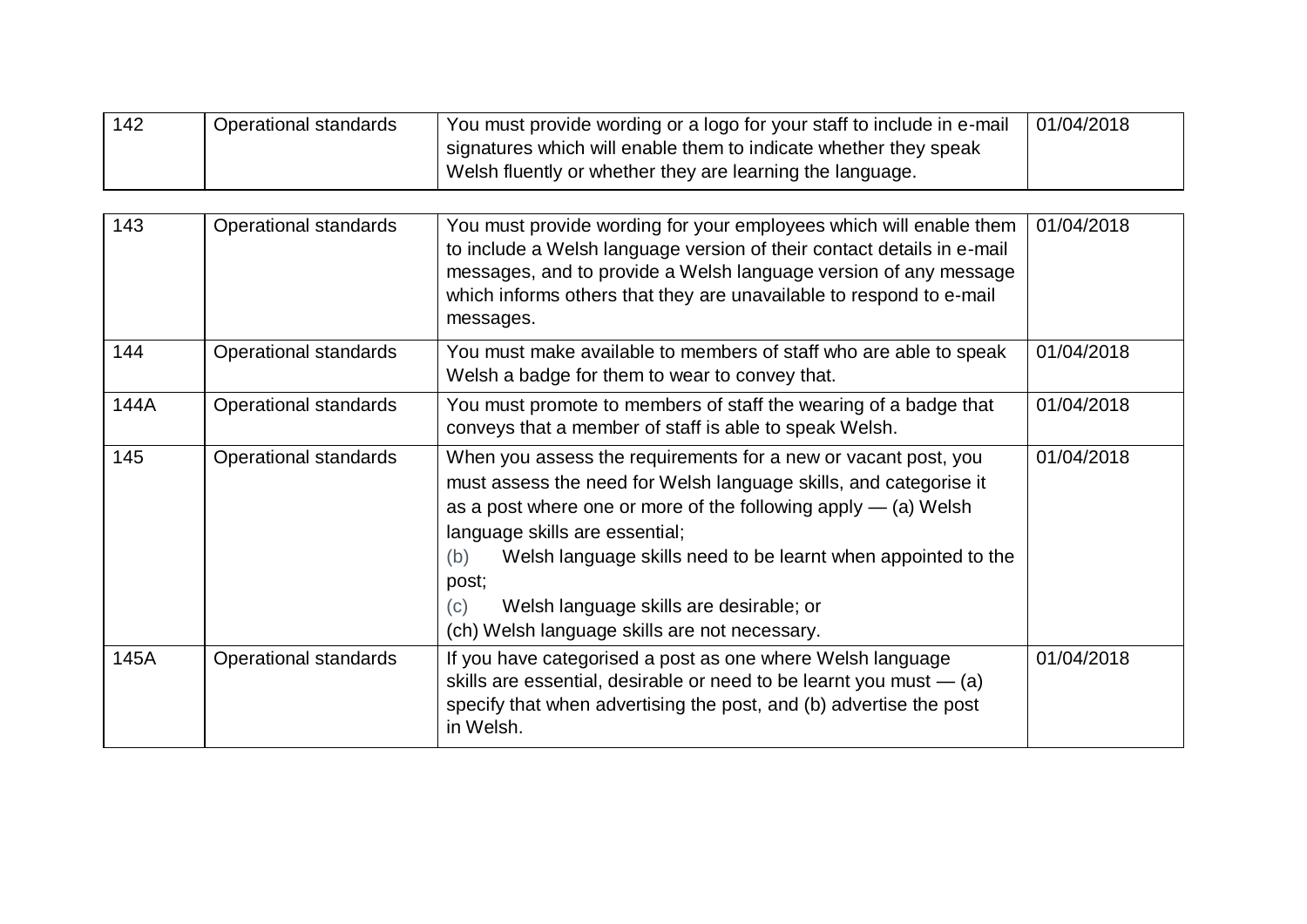| 146  | Operational standards | When you advertise a post, you must state that applications may be<br>submitted in Welsh, and that an application submitted in Welsh will<br>not be treated less favourably than an application submitted in<br>English. | 01/04/2018 |
|------|-----------------------|--------------------------------------------------------------------------------------------------------------------------------------------------------------------------------------------------------------------------|------------|
| 146A | Operational standards | If you publish $-$<br>(a) application forms for posts;<br>(b) material that explains your procedure for applying for posts;                                                                                              | 01/10/2018 |

|      |                       | (c) information about your interview process, or about other<br>assessment methods when applying for posts;<br>(ch) job descriptions; you must publish them in Welsh; and you must<br>ensure that the Welsh language versions of the documents are<br>treated no less favourably than any English language versions of<br>those documents. |            |
|------|-----------------------|--------------------------------------------------------------------------------------------------------------------------------------------------------------------------------------------------------------------------------------------------------------------------------------------------------------------------------------------|------------|
| 146B | Operational standards | You must not treat an application for a post made in Welsh less<br>favourably than you treat an application made in English (including,<br>amongst other matters, in relation to the closing date you set for<br>receiving applications and in relation to any timescale for informing<br>individuals of decisions).                       | 01/04/2018 |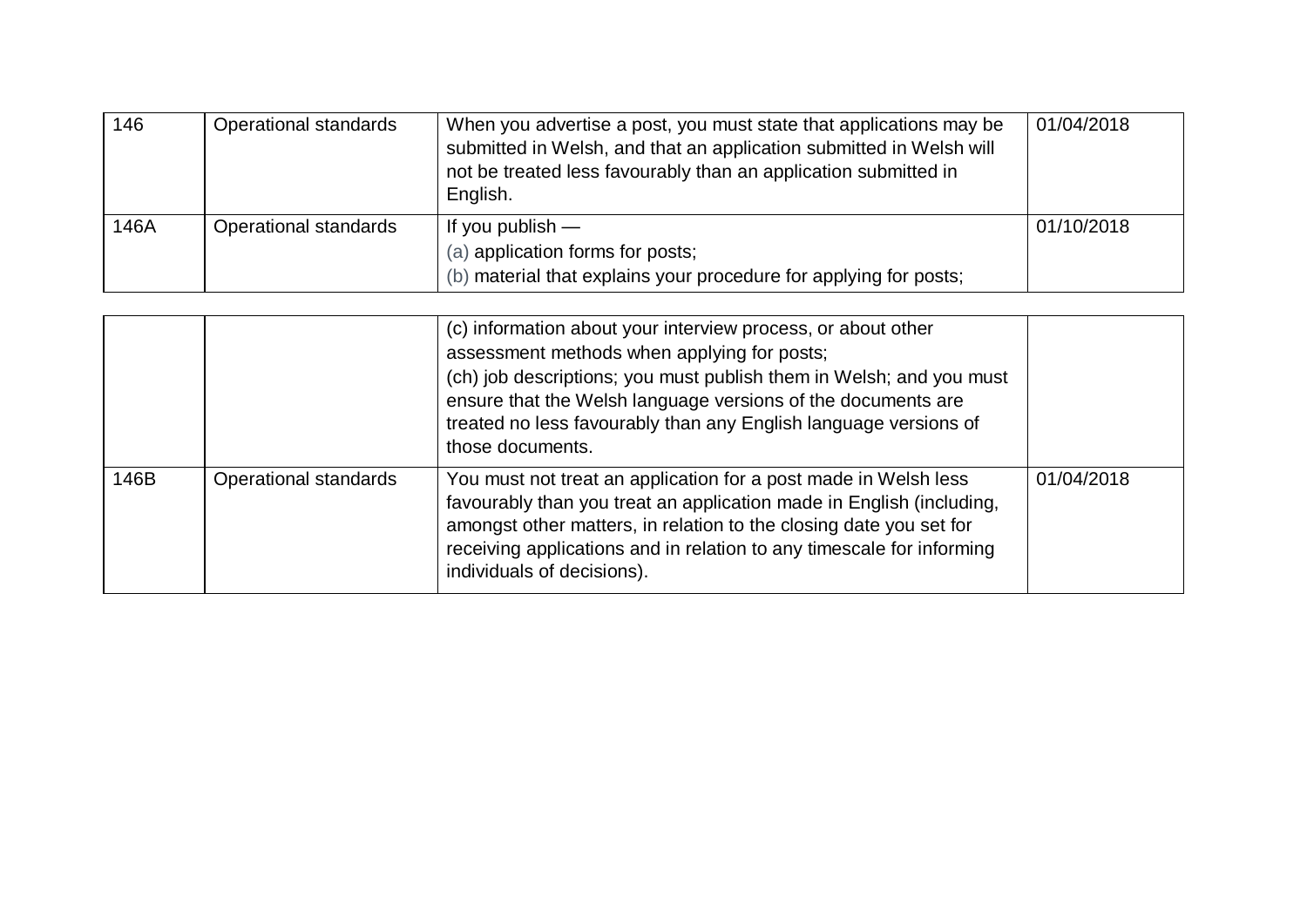| 148 | Operational standards | You must ensure that your application forms for posts -<br>provide a space for individuals to indicate that they wish to use<br>(a)<br>the Welsh language at an interview or at any other method of<br>assessment, and<br>explain that you will provide a translation service from Welsh to<br>(b)<br>English for that purpose if it is required; and, if the individual wishes<br>to use the Welsh language at the interview or assessment, you must<br>provide a simultaneous translation service at the interview or<br>assessment (unless you conduct the interview or assessment in<br>Welsh without that translation service). | 01/04/2018 |
|-----|-----------------------|--------------------------------------------------------------------------------------------------------------------------------------------------------------------------------------------------------------------------------------------------------------------------------------------------------------------------------------------------------------------------------------------------------------------------------------------------------------------------------------------------------------------------------------------------------------------------------------------------------------------------------------|------------|
| 149 | Operational standards | When you inform an individual of your decision in relation to an<br>application for a post, you must do so in Welsh if the application was<br>made in Welsh.                                                                                                                                                                                                                                                                                                                                                                                                                                                                         | 01/04/2018 |
| 150 | Operational standards | When you erect a new sign or renew a sign in your workplace<br>(including temporary signs), any text displayed on the sign must be<br>displayed in Welsh (whether on the same sign as the corresponding                                                                                                                                                                                                                                                                                                                                                                                                                              | 01/04/2018 |

|     |                       | English language text or on a separate sign), and if the same text is<br>displayed in Welsh and in English, you must not treat the Welsh<br>language text less favourably than the English language text.                                      |            |
|-----|-----------------------|------------------------------------------------------------------------------------------------------------------------------------------------------------------------------------------------------------------------------------------------|------------|
| 151 | Operational standards | When you erect a new sign or renew a sign in your workplace<br>(including temporary signs) which conveys the same information in<br>Welsh and in English, the Welsh language text must be positioned so<br>that it is likely to be read first. | 01/04/2018 |
| 152 | Operational standards | You must ensure that the Welsh language text on signs displayed in<br>your workplace is accurate in terms of meaning and expression.                                                                                                           | 01/04/2018 |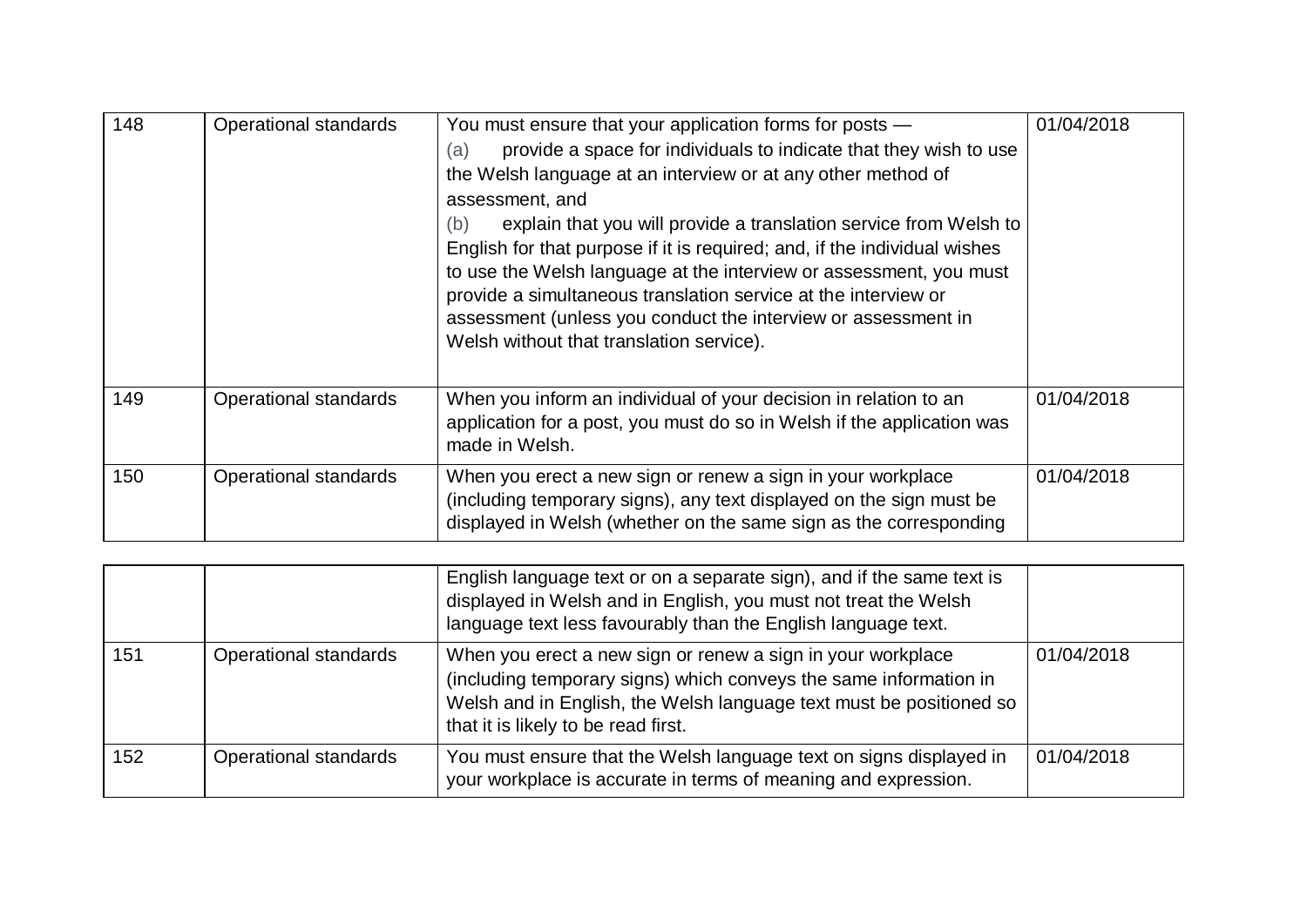| 154 | Record Keeping<br>standards        | You must keep a record, in relation to each financial year, of the<br>number of complaints you receive relating to your compliance with<br>standards.                                                                                                                                                                                     | 01/04/2018 |
|-----|------------------------------------|-------------------------------------------------------------------------------------------------------------------------------------------------------------------------------------------------------------------------------------------------------------------------------------------------------------------------------------------|------------|
| 155 | <b>Record Keeping</b><br>standards | You must keep a copy of any written complaint that you receive that<br>relates to your compliance with the standards with which you are<br>under a duty to comply.                                                                                                                                                                        | 01/04/2018 |
| 156 | Record Keeping<br>standards        | You must keep a copy of any written complaint that you receive that<br>relates to the Welsh language (whether or not that complaint relates<br>to the standards with which you are under a duty to comply).                                                                                                                               | 01/04/2018 |
| 157 | <b>Record Keeping</b><br>standards | You must keep a record of the steps that you have taken in order to<br>ensure compliance with the policy making standards with which you<br>are under a duty to comply.                                                                                                                                                                   | 01/04/2018 |
| 158 | Record Keeping<br>standards        | You must keep a record (following assessments of your employees'<br>Welsh language skills made in accordance with standard 134), of the<br>number of employees who have Welsh language skills at the end of<br>each financial year and, where you have that information, you must<br>keep a record of the skill level of those employees. | 01/04/2018 |
| 159 | Record Keeping                     | You must keep a record, for each financial year of-                                                                                                                                                                                                                                                                                       | 01/10/2018 |

|     | standards                   | the number of members of staff who attended training courses<br>(a)<br>provided in Welsh (in accordance with standard 135), and<br>if a Welsh version of a course was provided in accordance with<br>(b)<br>standard 135, the percentage of the total number of staff attending<br>the course who attended that version. |            |
|-----|-----------------------------|--------------------------------------------------------------------------------------------------------------------------------------------------------------------------------------------------------------------------------------------------------------------------------------------------------------------------|------------|
| 161 | Record Keeping<br>standards | You must keep a copy of every assessment that you carry out (in<br>accordance with standard 145) in respect of the Welsh language<br>skills that may be needed in relation to a new or vacant post.                                                                                                                      | 01/04/2018 |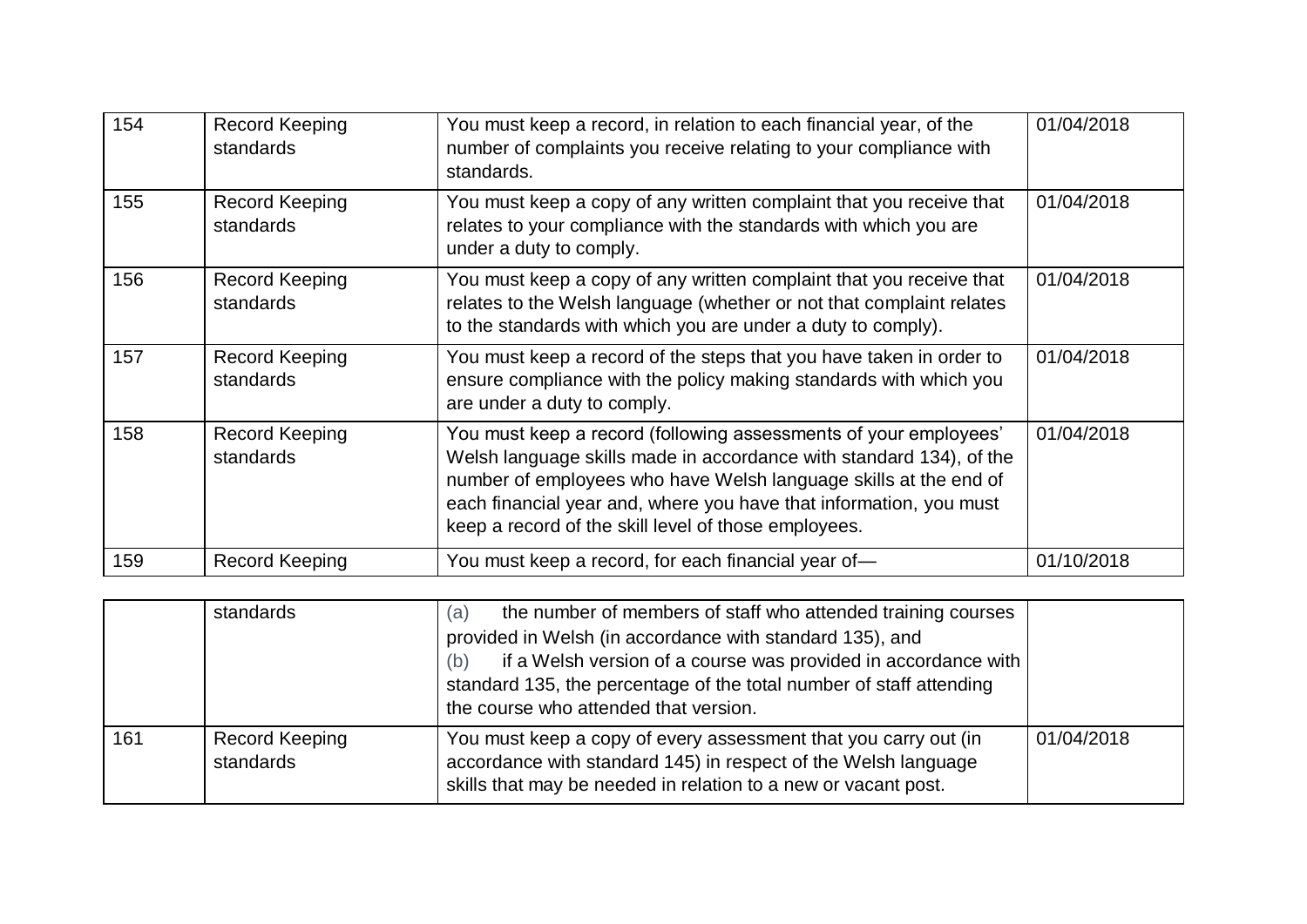| 162 | Record Keeping<br>standards                                                                 | You must keep a record, in relation to each financial year, of<br>the number of new and vacant posts which were categorised (in<br>accordance with standard 145) as posts where— (a) Welsh                                                                                                                          | 01/04/2018 |
|-----|---------------------------------------------------------------------------------------------|---------------------------------------------------------------------------------------------------------------------------------------------------------------------------------------------------------------------------------------------------------------------------------------------------------------------|------------|
|     |                                                                                             | language skills are essential;                                                                                                                                                                                                                                                                                      |            |
|     |                                                                                             | Welsh language skills need to be learnt when appointed to the<br>(b)<br>post;                                                                                                                                                                                                                                       |            |
|     |                                                                                             | Welsh language skills are desirable; or<br>(c)<br>(ch) Welsh language skills are not necessary.                                                                                                                                                                                                                     |            |
| 163 | Standards that deal with<br>supplementary matters -<br><b>Service Delivery</b><br>standards | You must ensure that a document which records the service delivery<br>standards with which you are under a duty to comply, and the extent<br>to which you are under a duty to comply with those standards, is<br>available-<br>(a) on your website, and<br>(b) in each of your offices that are open to the public. | 01/04/2018 |
| 164 | Standards that deal with<br>supplementary matters -<br><b>Service Delivery</b><br>standards | You must-<br>(a) ensure that you have a complaints procedure that deals with the<br>following matters-<br>(i) how you intend to deal with complaints relating to your compliance<br>with the service delivery standards with which you are under a duty to<br>comply, and                                           | 01/04/2018 |

| (ii) how you will provide training for your staff in relation to dealing |  |
|--------------------------------------------------------------------------|--|
| with those complaints,                                                   |  |
| publish a document that records that procedure on your<br>(b)            |  |
| website, and                                                             |  |
| ensure that a copy of that document is available in each of<br>(c)       |  |
| your offices that are open to the public.                                |  |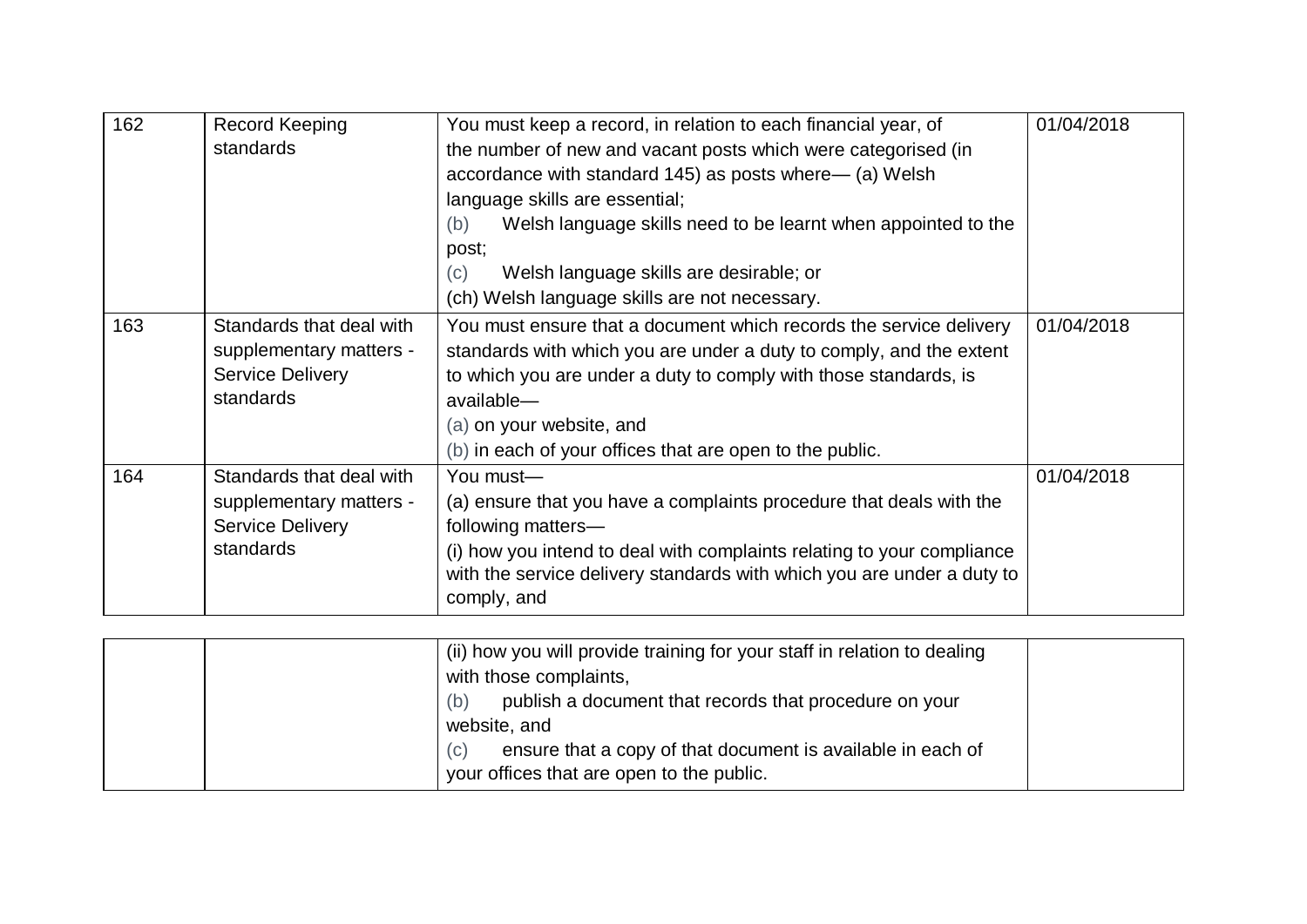| 165 | Standards that deal with | You must-                                                                                                                                 | 01/04/2018 |
|-----|--------------------------|-------------------------------------------------------------------------------------------------------------------------------------------|------------|
|     | supplementary matters -  | (a) ensure that you have arrangements for-                                                                                                |            |
|     | <b>Service Delivery</b>  | overseeing the way you comply with the service delivery<br>(i)                                                                            |            |
|     | standards                | standards with which you are under a duty to comply,                                                                                      |            |
|     |                          | promoting the services that you offer in accordance with those<br>(ii)                                                                    |            |
|     |                          | standards, and                                                                                                                            |            |
|     |                          | facilitating the use of those services,<br>(iii)                                                                                          |            |
|     |                          | publish a document that records those arrangements on your<br>(b)                                                                         |            |
|     |                          | website, and                                                                                                                              |            |
|     |                          | ensure that a copy of that document is available in each of<br>(c)                                                                        |            |
|     |                          | your offices that are open to the public.                                                                                                 |            |
| 166 | Standards that deal with | You must produce a report (an "annual report"), in Welsh, in<br>(1)                                                                       | 01/04/2018 |
|     | supplementary matters -  | relation to each financial year, which deals with the way in which you                                                                    |            |
|     | <b>Service Delivery</b>  | have complied with the service delivery standards with which you                                                                          |            |
|     |                          |                                                                                                                                           |            |
|     | standards                | were under a duty to comply during that year.                                                                                             |            |
|     |                          | The annual report must include the number of complaints that<br>(2)                                                                       |            |
|     |                          | you received during that year which related to your compliance with                                                                       |            |
|     |                          | the service delivery standards with which you were under a duty to                                                                        |            |
|     |                          | comply.                                                                                                                                   |            |
|     |                          | You must publish the annual report no later than 6 months<br>(3)                                                                          |            |
|     |                          | following the end of the financial year to which the report relates. (4)<br>You must publicise the fact that you have published an annual |            |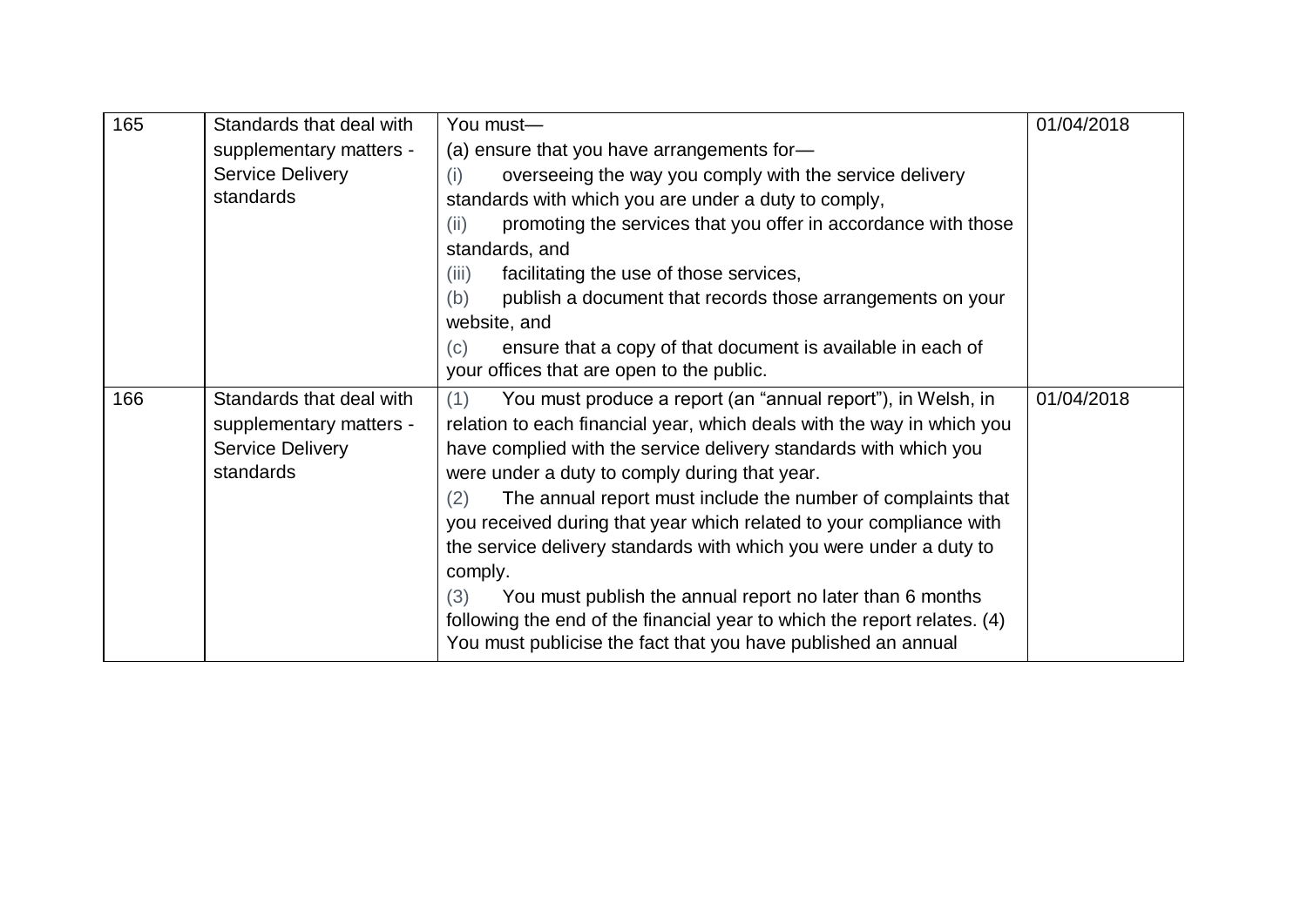|     |                                                                                             | report.<br>(5) You must ensure that a current copy of your annual report is<br>available-<br>(a) on your website, and<br>(b) in each of your offices that are open to the public.                                                                                                                                |            |
|-----|---------------------------------------------------------------------------------------------|------------------------------------------------------------------------------------------------------------------------------------------------------------------------------------------------------------------------------------------------------------------------------------------------------------------|------------|
| 167 | Standards that deal with<br>supplementary matters -<br><b>Service Delivery</b><br>standards | You must publish a document on your website which explains how<br>you intend to comply with the service delivery standards with which<br>you are under a duty to comply.                                                                                                                                         | 01/04/2018 |
| 168 | Standards that deal with<br>supplementary matters -<br><b>Service Delivery</b><br>standards | You must provide any information requested by the Welsh Language<br>Commissioner which relates to your compliance with the service<br>delivery standards with which you are under a duty to comply.                                                                                                              | 01/04/2018 |
| 169 | Standards that deal with<br>supplementary matters -<br>Policy making standards              | You must ensure that a document which records the policy making<br>standards with which you are under a duty to comply, and the extent<br>to which you are under a duty to comply with those standards, is<br>available-<br>(a) on your website, and<br>(b) in each of your offices that are open to the public. | 01/04/2018 |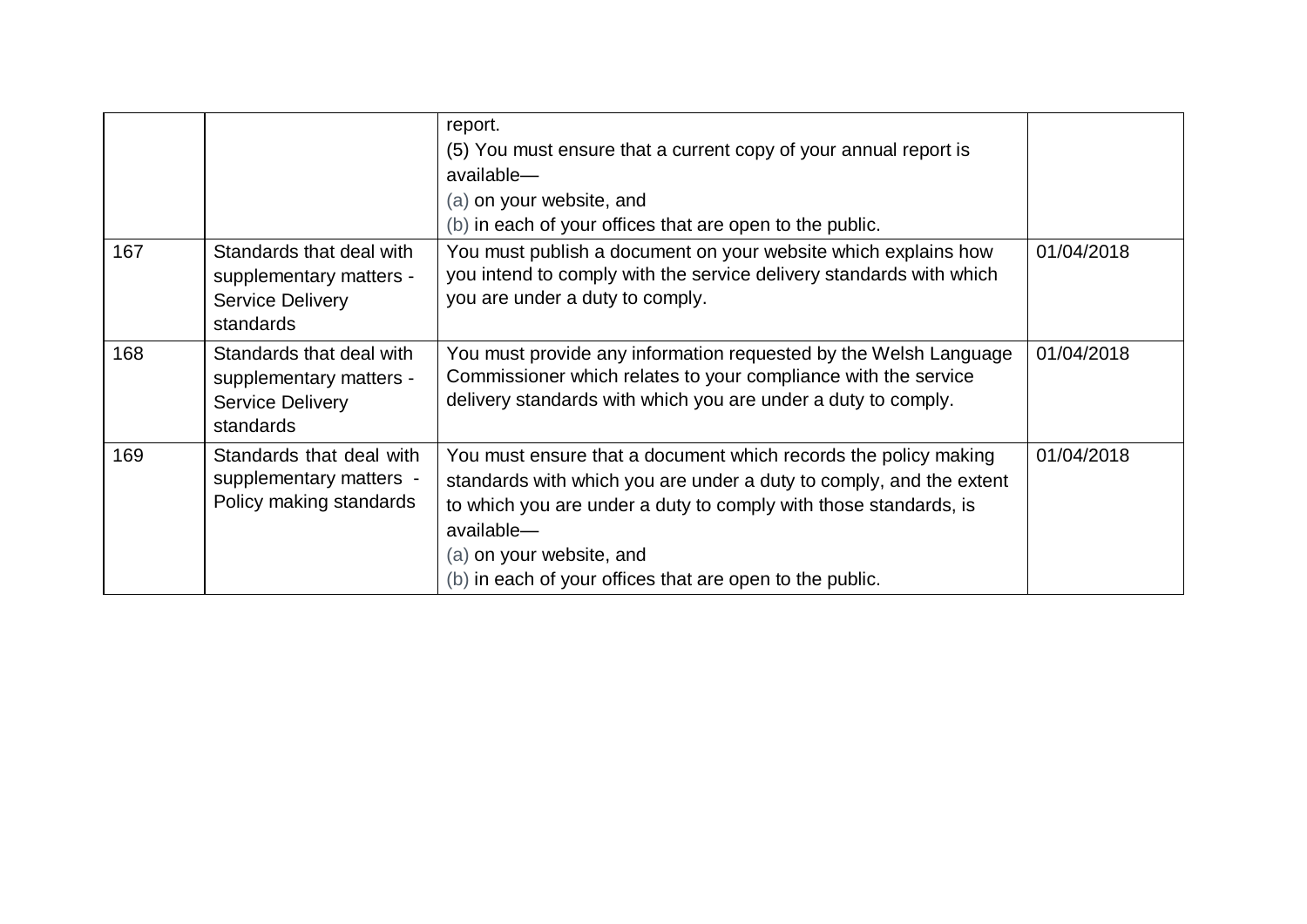| 170 | Standards that deal with | You must-                                                                   | 01/04/2018 |
|-----|--------------------------|-----------------------------------------------------------------------------|------------|
|     | supplementary matters -  | (a) ensure that you have a complaints procedure that deals with the         |            |
|     | Policy making standards  | following matters-                                                          |            |
|     |                          | how you intend to deal with complaints relating to your<br>(i)              |            |
|     |                          | compliance with the policy making standards with which you are              |            |
|     |                          | under a duty to comply, and                                                 |            |
|     |                          | how you will provide training for your staff in relation to dealing<br>(ii) |            |
|     |                          | with those complaints,                                                      |            |
|     |                          | (b) publish a document that records that procedure on your website,         |            |

|     |                                                                                | and<br>(c) ensure that a copy of that document is available in each of your<br>offices that are open to the public.                                                                                                                                                                                                                                                               |            |
|-----|--------------------------------------------------------------------------------|-----------------------------------------------------------------------------------------------------------------------------------------------------------------------------------------------------------------------------------------------------------------------------------------------------------------------------------------------------------------------------------|------------|
| 171 | Standards that deal with<br>supplementary matters -<br>Policy making standards | You must-<br>ensure that you have arrangements for overseeing the way<br>(a)<br>you comply with the policy making standards with which you are<br>under a duty to comply,<br>(b)<br>publish a document that records those arrangements on your<br>website, and<br>ensure that a copy of that document is available in each of<br>(c)<br>your offices that are open to the public. | 01/04/2018 |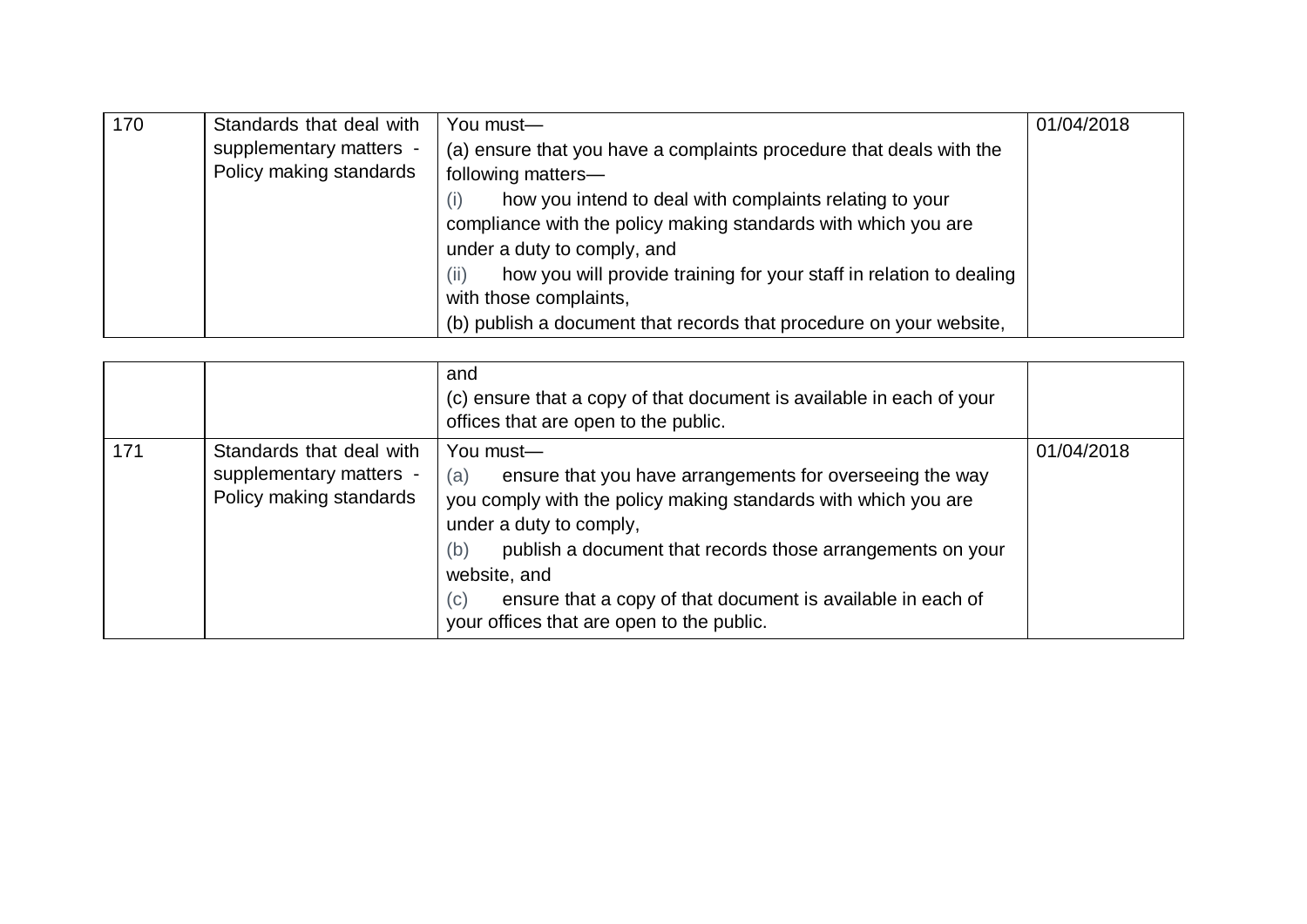| 172 | Standards that deal with<br>supplementary matters -<br>Policy making standards | You must produce a report (an "annual report"), in Welsh, in<br>(1)<br>relation to each financial year, which deals with the way in which you<br>have complied with the policy making standards with which you were<br>under a duty to comply during that year.<br>The annual report must include the number of complaints you<br>(2)<br>received during the year which related to your compliance with the<br>policy making standards with which you were under a duty to comply.<br>You must publish the annual report no later than 6 months<br>(3)<br>following the end of the financial year to which the report relates.<br>You must publicise the fact that you have published an annual<br>(4)<br>report.<br>You must ensure that a current copy of your annual report is<br>(5)<br>available-<br>(a) on your website, and<br>(b) in each of your offices that are open to the public. | 01/04/2018 |
|-----|--------------------------------------------------------------------------------|------------------------------------------------------------------------------------------------------------------------------------------------------------------------------------------------------------------------------------------------------------------------------------------------------------------------------------------------------------------------------------------------------------------------------------------------------------------------------------------------------------------------------------------------------------------------------------------------------------------------------------------------------------------------------------------------------------------------------------------------------------------------------------------------------------------------------------------------------------------------------------------------|------------|
| 173 | Standards that deal with<br>supplementary matters -                            | You must publish a document on your website which explains how<br>you intend to comply with the policy making standards with which you                                                                                                                                                                                                                                                                                                                                                                                                                                                                                                                                                                                                                                                                                                                                                         | 01/04/2018 |

|     | Policy making standards                            | are under a duty to comply.                                                                                             |            |
|-----|----------------------------------------------------|-------------------------------------------------------------------------------------------------------------------------|------------|
| 174 | Standards that deal with                           | You must provide any information requested by the Welsh Language                                                        | 01/04/2018 |
|     | supplementary matters -<br>Policy making standards | Commissioner which relates to compliance with the policy making<br>standards with which you are under a duty to comply. |            |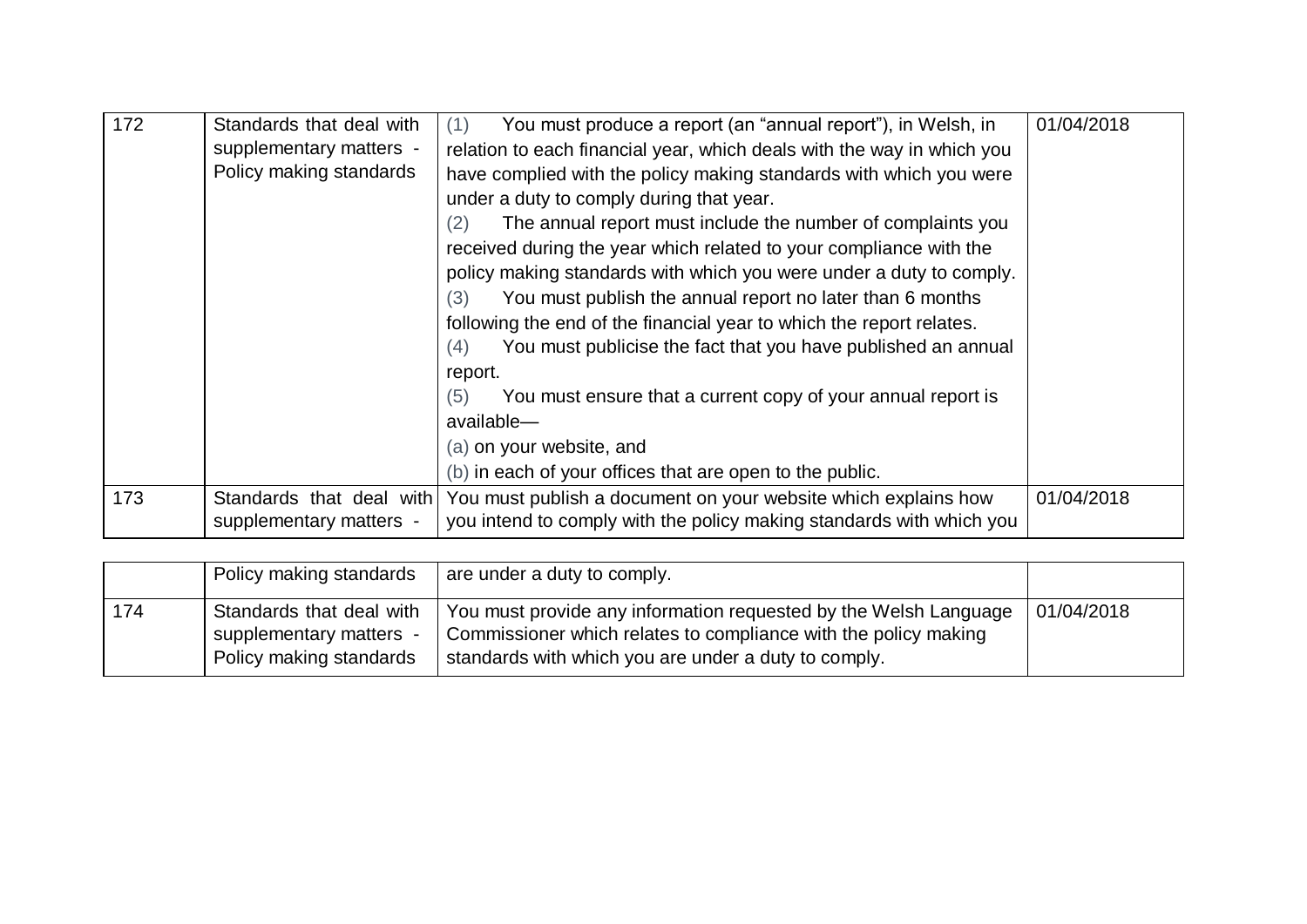| 175 | Standards that deal with | You must ensure that a document which records the operational               | 01/04/2018 |
|-----|--------------------------|-----------------------------------------------------------------------------|------------|
|     | supplementary matters -  | standards with which you are under a duty to comply, and the extent         |            |
|     | Operational standards    | to which you are under a duty to comply with those standards, is            |            |
|     |                          | available-                                                                  |            |
|     |                          | (a) on your website, and                                                    |            |
|     |                          | (b) in each of your offices that are open to the public.                    |            |
| 176 | Standards that deal with | You must-                                                                   | 01/04/2018 |
|     | supplementary matters -  | (a) ensure that you have a complaints procedure that deals with the         |            |
|     | Operational standards    | following matters-                                                          |            |
|     |                          | how you intend to deal with complaints relating to your<br>(i)              |            |
|     |                          | compliance with the operational standards with which you are under          |            |
|     |                          | a duty to comply, and                                                       |            |
|     |                          | how you will provide training for your staff in relation to dealing<br>(ii) |            |
|     |                          | with those complaints, and                                                  |            |
|     |                          | (b) publish a document that records that procedure on your intranet.        |            |
| 177 | Standards that deal with | You must-                                                                   | 01/04/2018 |
|     | supplementary matters -  | (a) ensure that you have arrangements for-                                  |            |
|     | Operational standards    | overseeing the way you comply with the operational standards<br>(i)         |            |
|     |                          | with which you are under a duty to comply,                                  |            |
|     |                          | promoting the services that you offer in accordance with those<br>(ii)      |            |
|     |                          | standards, and                                                              |            |
|     |                          | facilitating the use of those services, and<br>(iii)                        |            |
|     |                          | (b) publish a document that records that procedure on your intranet.        |            |
| 178 | Standards that deal with | (1) You must produce a report (an "annual report"), in Welsh, in            | 01/04/2018 |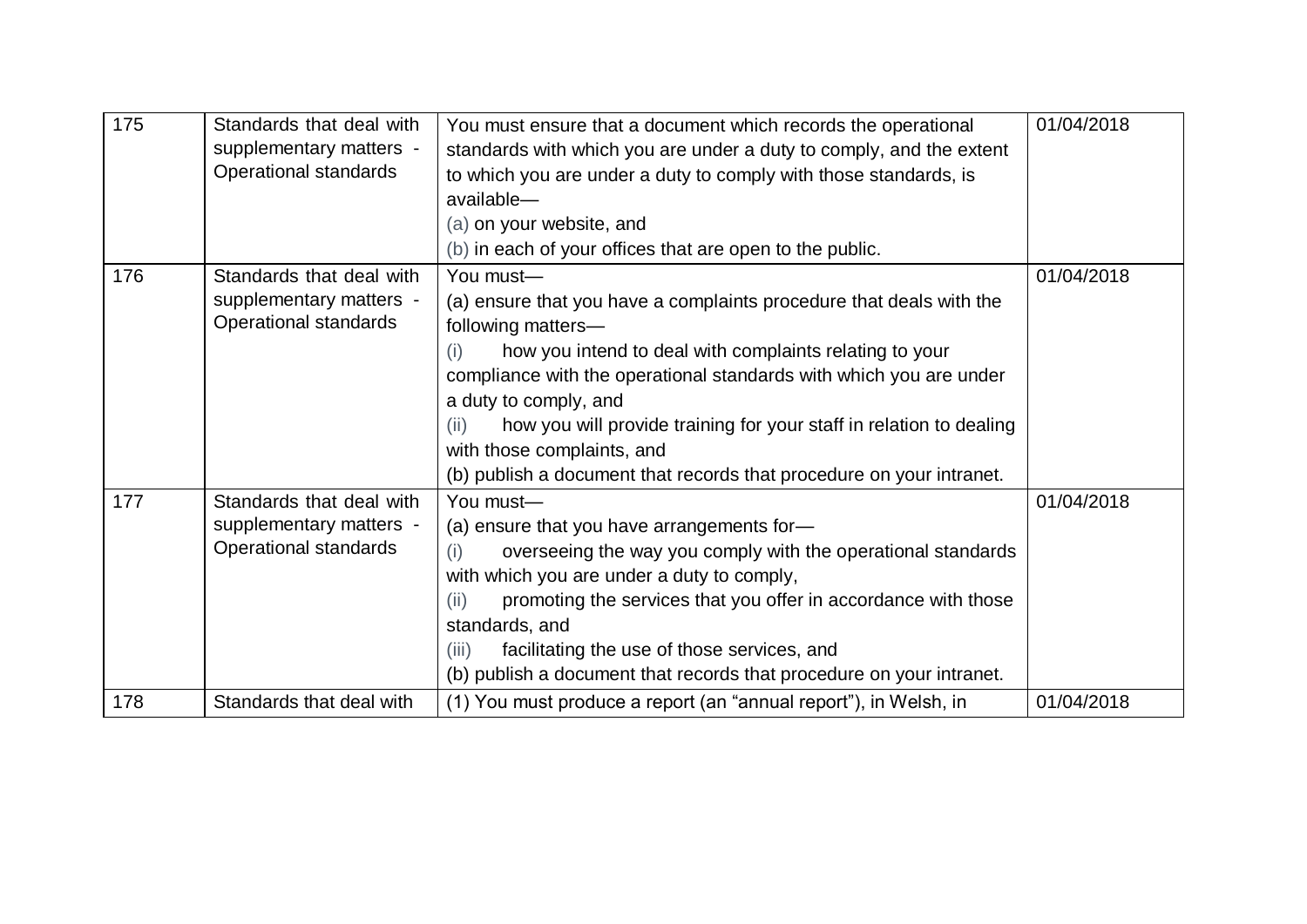| supplementary matters        | relation to each financial year, which deals with the way in which you |  |
|------------------------------|------------------------------------------------------------------------|--|
| <b>Operational standards</b> | have complied with the operational standards with which you were       |  |
|                              | under a duty to comply during that year.                               |  |
|                              | (2) The annual report must include the following information (where    |  |
|                              | relevant, to the extent you are under a duty to comply with the        |  |
|                              | standards referred to)-                                                |  |
|                              | the number of employees who have Welsh language skills at<br>(a)       |  |
|                              | the end of the year in question (on the basis of the records you kept  |  |
|                              | in accordance with standard 158);                                      |  |
|                              | the number of members of staff who attended training courses<br>(b)    |  |
|                              | you offered in Welsh during the year (on the basis of the records you  |  |
|                              | kept in accordance with standard 159);                                 |  |
|                              | if a Welsh version of a course was offered by you during that<br>(c)   |  |
|                              | year, the percentage of the total number of staff attending the course |  |
|                              | who attended the Welsh version (on the basis of the records you kept   |  |
|                              | in accordance with standard 159);                                      |  |
|                              | (ch) the number of members of staff who wear a badge at the end of     |  |
|                              | the financial year (on the basis of records you kept in accordance     |  |
|                              | with standard 160);                                                    |  |
|                              | the number of new and vacant posts that you advertised during<br>(d)   |  |
|                              | the year which were categorised as posts where— (i) Welsh              |  |
|                              | language skills were essential,                                        |  |
|                              | Welsh language skills needed to be learnt when appointed to<br>(ii)    |  |
|                              | the post,                                                              |  |
|                              | Welsh language skills were desirable, or<br>(iii)                      |  |
|                              | Welsh language skills were not necessary,<br>(iv)                      |  |
|                              | (on the basis of the records you kept in accordance with standard      |  |
|                              | 162);                                                                  |  |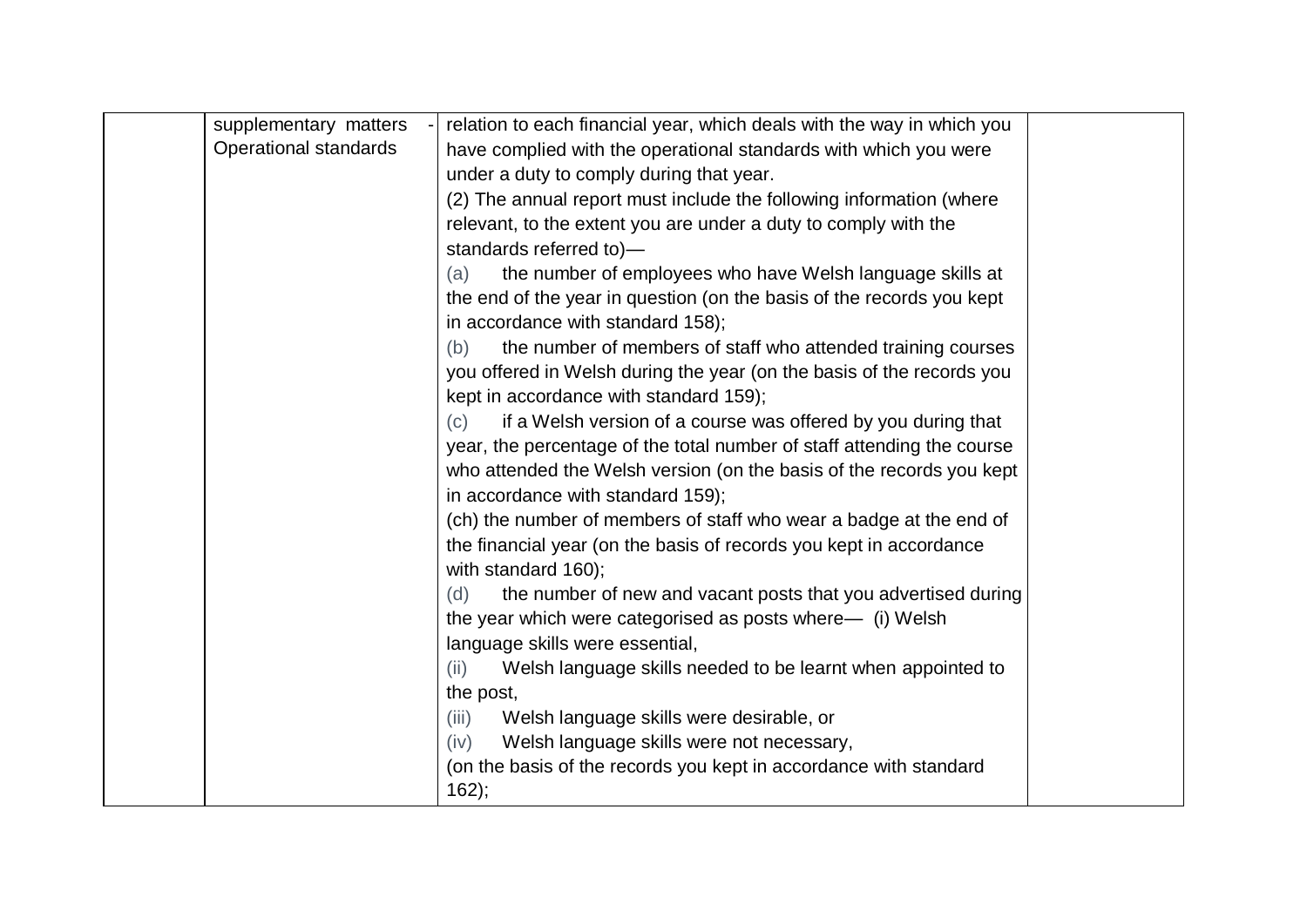|     |                                                                                           | (dd) the number of complaints that you received during that year<br>which related to your compliance with the operational standards with<br>which you were under a duty to comply.<br>You must publish the annual report no later than 6 months<br>(3)<br>following the end of the financial year to which the report relates.<br>You must publicise the fact that you have published an annual<br>(4)<br>report.<br>You must ensure that a current copy of your annual report is<br>(5)<br>available-<br>(a) on your website, and<br>(b) in each of your offices that are open to the public. |            |
|-----|-------------------------------------------------------------------------------------------|------------------------------------------------------------------------------------------------------------------------------------------------------------------------------------------------------------------------------------------------------------------------------------------------------------------------------------------------------------------------------------------------------------------------------------------------------------------------------------------------------------------------------------------------------------------------------------------------|------------|
| 179 | Standards that deal with<br>supplementary matters -<br>Operational standards              | You must publish a document on your website which explains how<br>you intend to comply with the operational standards with which you<br>are under a duty to comply.                                                                                                                                                                                                                                                                                                                                                                                                                            | 01/04/2018 |
| 180 | Standards that deal with<br>supplementary matters -<br>Operational standards              | You must provide any information requested by the Welsh Language<br>Commissioner which relates to compliance with the operational<br>standards with which you are under a duty to comply.                                                                                                                                                                                                                                                                                                                                                                                                      | 01/04/2018 |
| 181 | Standards that deal with<br>supplementary matters -<br><b>Record Keeping</b><br>standards | You must ensure that a document which records the record keeping<br>standards with which you are under a duty to comply, and the extent<br>to which you are under a duty to comply with those standards, is<br>available-<br>(a) on your website, and<br>(b) in each of your offices that are open to the public.                                                                                                                                                                                                                                                                              | 01/04/2018 |
| 182 | Standards that deal with<br>supplementary matters -<br>Record Keeping<br>standards        | You must provide any records you kept in accordance with the record<br>keeping standards with which you are under a duty to comply to the<br>Welsh Language Commissioner, if the Commissioner asks for those<br>records.                                                                                                                                                                                                                                                                                                                                                                       | 01/04/2018 |